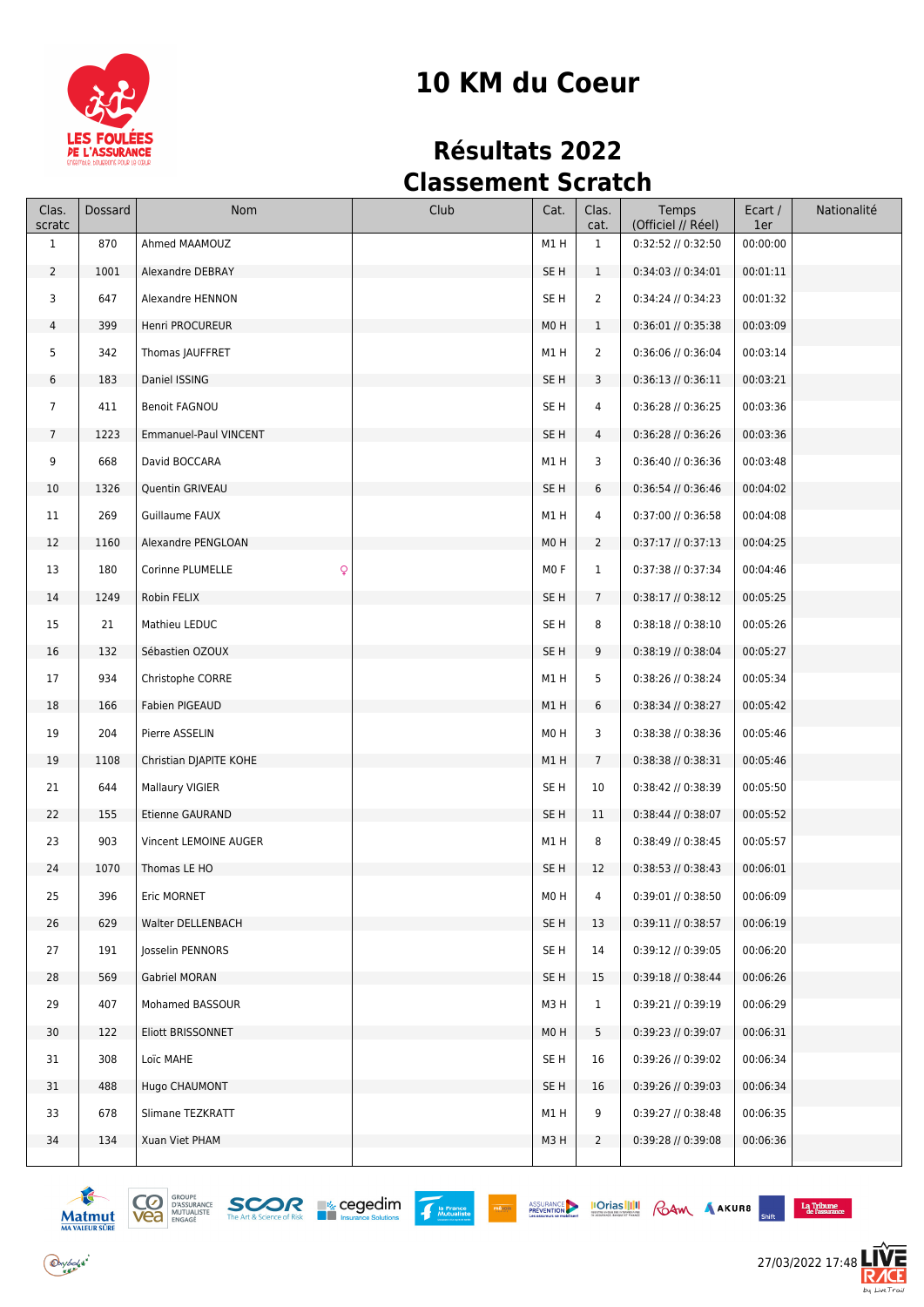

| Clas.<br>scratc | Dossard | Nom                           | Club | Cat.             | Clas.<br>cat.   | Temps<br>(Officiel // Réel) | Ecart /<br>1er | Nationalité |
|-----------------|---------|-------------------------------|------|------------------|-----------------|-----------------------------|----------------|-------------|
| 35              | 578     | Bruno LOUSSIF                 |      | M <sub>2</sub> H | $\mathbf{1}$    | 0:39:32 // 0:39:28          | 00:06:40       |             |
| 36              | 835     | Arnaud MICHEL                 |      | M3H              | 3               | 0:39:33 // 0:39:30          | 00:06:41       |             |
| 37              | 824     | Timothée PESTEL               |      | SE H             | 18              | 0:39:42 // 0:38:54          | 00:06:50       |             |
| 38              | 212     | Vincent DEBONO                |      | M1H              | 10              | 0:39:50 // 0:39:33          | 00:06:58       |             |
| 38              | 313     | <b>Bruno WANIERES</b>         |      | M1H              | 10              | 0:39:50 // 0:39:34          | 00:06:58       |             |
| 40              | 1123    | Julien CHABANIS               |      | M1H              | 12              | 0:39:53 // 0:39:24          | 00:07:01       |             |
| 41              | 821     | Maximilien PESTEL             |      | SE <sub>H</sub>  | 19              | 0:39:57 // 0:39:08          | 00:07:05       |             |
| 42              | 334     | Pascal DOS SANTOS             |      | M1H              | 13              | 0:40:07 // 0:40:04          | 00:07:15       |             |
| 43              | 144     | Clément TORAILEL              |      | SE <sub>H</sub>  | 20              | $0:40:13$ // $0:39:48$      | 00:07:21       |             |
| 44              | 1074    | Julien PULOC'H                |      | SE <sub>H</sub>  | 21              | $0:40:15$ // $0:40:05$      | 00:07:23       |             |
| 45              | 1136    | Alexis BILLAUD                |      | SE <sub>H</sub>  | 22              | 0:40:17 // 0:40:05          | 00:07:25       |             |
| 46              | 931     | Tanguy MORDELLET              |      | SE <sub>H</sub>  | 23              | $0:40:27$ // $0:40:01$      | 00:07:35       |             |
| 47              | 975     | Cyril BERNARD                 |      | M <sub>2</sub> H | $\overline{2}$  | 0:40:32 // 0:40:29          | 00:07:40       |             |
| 48              | 331     | David BESSE                   |      | M <sub>2</sub> H | 3               | 0:40:36 // 0:40:12          | 00:07:44       |             |
| 49              | 842     | Louis ANQUEZ                  |      | SE <sub>H</sub>  | 24              | 0:40:39 // 0:40:24          | 00:07:47       |             |
| 50              | 68      | Bruno DAVY                    |      | M3H              | $\overline{4}$  | $0:40:40$ // $0:40:21$      | 00:07:48       |             |
| 51              | 73      | Guillaume SCHWAB              |      | SE <sub>H</sub>  | 25              | 0:40:41 // 0:40:31          | 00:07:49       |             |
| 52              | 102     | Guillain WERNERT              |      | SE <sub>H</sub>  | 26              | $0:40:47$ // $0:40:41$      | 00:07:55       |             |
| 53              | 622     | Karl MAUGER                   |      | SE <sub>H</sub>  | 27              | 0:40:48 // 0:40:05          | 00:07:56       |             |
| 54              | 796     | Ulysse BERTHET                |      | SE <sub>H</sub>  | 28              | 0:40:50 // 0:40:46          | 00:07:58       |             |
| 54              | 1242    | Taieb EZZETOUNI               |      | M1H              | 14              | 0:40:50 // 0:40:42          | 00:07:58       |             |
| 56              | 347     | Arnaud TOUZEAU                |      | M1H              | 15              | $0:40:54$ // $0:40:43$      | 00:08:02       |             |
| 57              | 273     | Sarah AAMIRI                  |      | SE H             | 29              | 0:40:58 // 0:40:51          | 00:08:06       |             |
| 58              | 838     | Pierre SEIN                   |      | M <sub>0</sub> H | 6               | 0:40:59 // 0:39:59          | 00:08:07       |             |
| 59              | 1277    | Sid Ali ABID                  |      | SE H             | 30              | $0:41:22$ // $0:41:03$      | 00:08:30       |             |
| 60              | 672     | Marc AUDOUIN                  |      | M1H              | 16              | 0:41:29 // 0:40:51          | 00:08:37       |             |
| 60              | 1115    | Valentin CERISIER             |      | SE <sub>H</sub>  | 31              | 0:41:29 // 0:40:49          | 00:08:37       |             |
| 62              | 1349    | Franck LAGOUTTE               |      | M4H              | $\mathbf{1}$    | 0:41:31 // 0:41:22          | 00:08:39       |             |
| 63              | 326     | Charles THAZARD               |      | SE <sub>H</sub>  | 32              | 0:41:34 // 0:41:29          | 00:08:42       |             |
| 64              | 859     | Samuel BONNEVAL               |      | M <sub>0</sub> H | $7\overline{ }$ | $0:41:38$ // $0:40:57$      | 00:08:46       |             |
| 65              | 111     | Nicolas LISSAK                |      | SE <sub>H</sub>  | 33              | $0:41:58$ // $0:41:04$      | 00:09:06       |             |
| 65              | 285     | Florian LE GUILLOU            |      | SE H             | 33              | $0:41:58$ // $0:41:41$      | 00:09:06       |             |
| 67              | 1193    | Aymeric RATH                  |      | M0H              | 8               | 0:42:00 // 0:41:27          | 00:09:08       |             |
| 68              | 566     | Matthieu DE VALLAVIEILLE      |      | SE H             | 35              | $0:42:01$ // $0:41:28$      | 00:09:09       |             |
| 69              | 923     | Philippe DARTINET             |      | M3H              | 5               | 0:42:04 // 0:41:59          | 00:09:12       |             |
| 70              | 707     | Youssef SAIDI                 |      | SE <sub>H</sub>  | 36              | 0:42:07 // 0:41:33          | 00:09:15       |             |
| 71              | 663     | Thomas SERVANT                |      | M0H              | 9               | $0:42:17$ // $0:42:12$      | 00:09:25       |             |
| 72              | 1006    | $\mathsf{Q}$<br>Zahra CHEFFAH |      | SE F             | $\mathbf{1}$    | 0:42:18 // 0:42:16          | 00:09:26       |             |







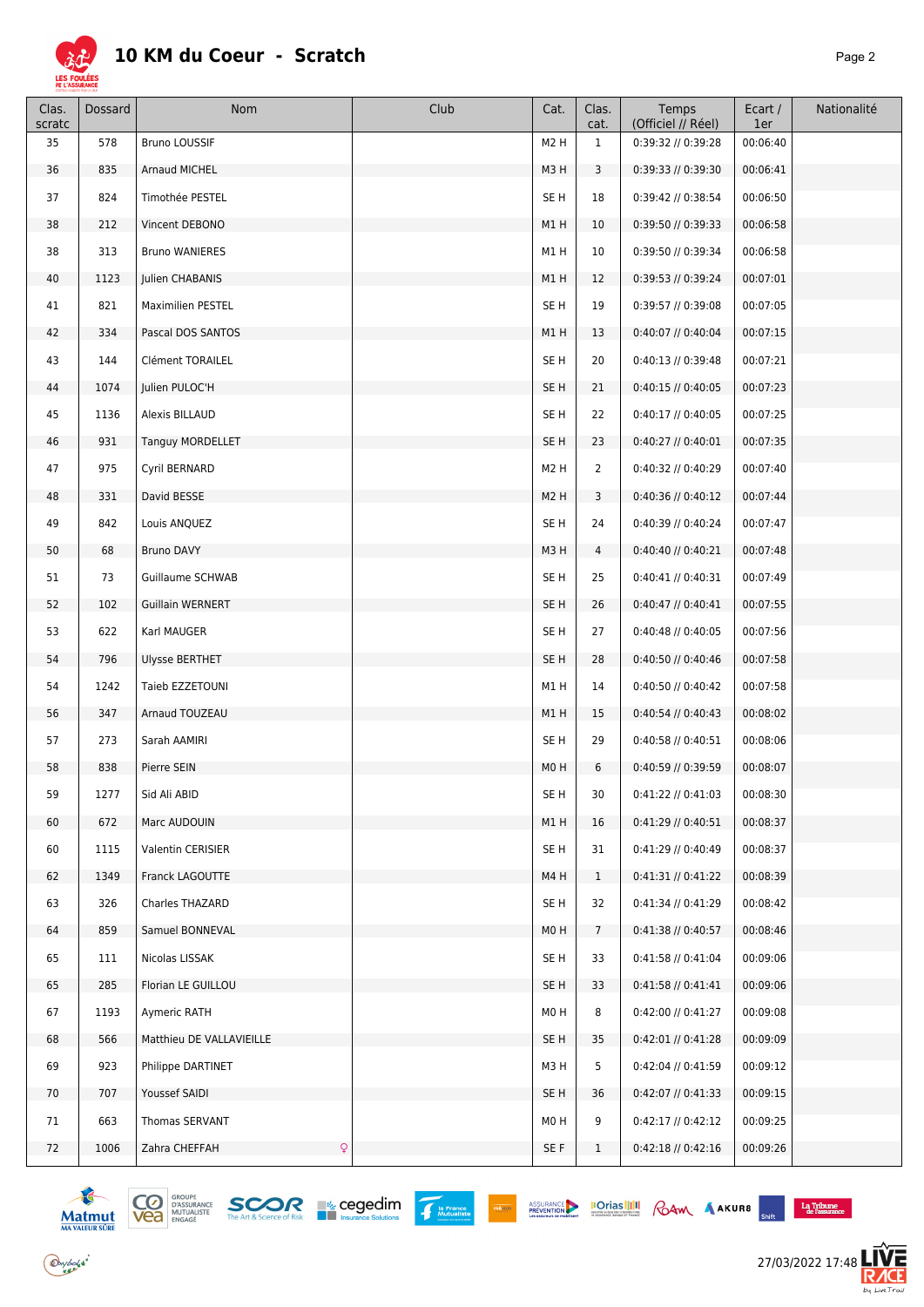

| Clas.<br>scratc | Dossard | Nom                   | Club | Cat.             | Clas.<br>cat.   | Temps<br>(Officiel // Réel) | Ecart /<br>1er | Nationalité |
|-----------------|---------|-----------------------|------|------------------|-----------------|-----------------------------|----------------|-------------|
| 72              | 1167    | Ali DIOUANI           |      | M <sub>2</sub> H | 4               | 0:42:18 // 0:42:03          | 00:09:26       |             |
| 72              | 1334    | Florentin DUBOIS      |      | SE <sub>H</sub>  | 37              | $0:42:18$ // $0:41:25$      | 00:09:26       |             |
| 75              | 1391    | Benoît LECLAIR        |      | M4H              | $\overline{2}$  | 0:42:20 // 0:42:15          | 00:09:28       |             |
| 76              | 1155    | Sébastien RAMPON      |      | SE <sub>H</sub>  | 38              | $0:42:21$ // $0:42:03$      | 00:09:29       |             |
| 77              | 646     | Mansour SOW           |      | M <sub>2</sub> H | 5               | $0:42:24$ // $0:41:41$      | 00:09:32       |             |
| 78              | 466     | Nidal NAGIB           |      | SE <sub>H</sub>  | 39              | $0:42:29$ // $0:40:42$      | 00:09:37       |             |
| 79              | 649     | Vincent LAUDOU        |      | M <sub>2</sub> H | 6               | 0:42:32 // 0:42:27          | 00:09:40       |             |
| 80              | 1106    | Karim BATTIKH         |      | M <sub>2</sub> H | $7\overline{ }$ | $0:42:33$ // $0:42:23$      | 00:09:41       |             |
| 81              | 355     | Gilbert PICON         |      | M4H              | 3               | 0:42:36 // 0:42:34          | 00:09:44       |             |
| 82              | 291     | Franck GIMONET        |      | M <sub>2</sub> H | 8               | $0:42:41$ // $0:42:35$      | 00:09:49       |             |
| 82              | 1091    | Julien MATHIS         |      | M0H              | 10              | $0:42:41$ // $0:42:32$      | 00:09:49       |             |
| 84              | 617     | Steeve PAQUIN         |      | M0H              | 11              | $0:42:44$ // $0:42:02$      | 00:09:52       |             |
| 85              | 361     | Thomas BOYET          |      | M <sub>0</sub> H | 12              | $0:42:45$ // $0:41:17$      | 00:09:53       |             |
| 86              | 344     | David PRUNIER         |      | M1H              | 17              | $0:42:48$ // $0:42:37$      | 00:09:56       |             |
| 87              | 1273    | Michael MYRTIL        |      | SE <sub>H</sub>  | 40              | 0:42:49 // 0:42:35          | 00:09:57       |             |
| 88              | 1018    | Alexis MAHIEU         |      | M <sub>2</sub> H | 9               | $0:42:54$ // $0:42:48$      | 00:10:02       |             |
| 89              | 45      | Thomas DE ROCQUIGNY   |      | SE <sub>H</sub>  | 41              | $0:42:55$ // $0:42:05$      | 00:10:03       |             |
| 90              | 688     | Geoffrey COPIN        |      | SE <sub>H</sub>  | 42              | $0:43:00$ // $0:41:44$      | 00:10:08       |             |
| 91              | 960     | Fabien NEVEU-VILLA    |      | M3H              | 6               | 0:43:02 // 0:42:36          | 00:10:10       |             |
| 92              | 358     | William TEBOUL        |      | M3H              | $\overline{7}$  | $0:43:10$ // $0:42:53$      | 00:10:18       |             |
| 93              | 242     | Frédéric GILLOUARD    |      | M <sub>2</sub> H | 10              | $0:43:13$ // $0:42:37$      | 00:10:21       |             |
| 93              | 1148    | Antoine DOURDY        |      | SE <sub>H</sub>  | 43              | $0:43:13$ // $0:42:48$      | 00:10:21       |             |
| 95              | 1282    | Sadik FILIPOVIC       |      | M <sub>2</sub> H | 11              | $0:43:16$ // $0:43:13$      | 00:10:24       |             |
| 96              | 912     | Nouredine BENOUFELLAH |      | M1H              | 18              | 0:43:24 // 0:42:36          | 00:10:32       |             |
| 97              | 375     | Aurobrata HUI         |      | M0H              | 13              | 0:43:29 // 0:42:50          | 00:10:37       |             |
| 98              | 503     | Quentin RIMBAUD       |      | SE H             | 44              | $0:43:31$ // $0:42:44$      | 00:10:39       |             |
| 99              | 337     | Colin RIMBAUD         |      | SE <sub>H</sub>  | 45              | 0:43:32 // 0:43:28          | 00:10:40       |             |
| 100             | 367     | Léopold GOREL         |      | SE H             | 46              | $0:43:33$ // $0:42:39$      | 00:10:41       |             |
| 100             | 410     | Cédric DUCLOY         |      | SE <sub>H</sub>  | 46              | $0:43:33$ // $0:42:58$      | 00:10:41       |             |
| 102             | 909     | Erwan BOSCHER         |      | SE H             | 48              | $0:43:37$ // $0:43:24$      | 00:10:45       |             |
| 103             | 665     | Pierre GAILLARD       |      | SE <sub>H</sub>  | 49              | $0:43:44$ // $0:42:29$      | 00:10:52       |             |
| 104             | 974     | Gaetan GUILLOTIN      |      | SE H             | 50              | $0:43:46$ // $0:43:21$      | 00:10:54       |             |
| 105             | 552     | Antoine NORET         |      | SE <sub>H</sub>  | 51              | $0:43:50$ // $0:43:16$      | 00:10:58       |             |
| 106             | 630     | Lyes DJEBAILI         |      | SE <sub>H</sub>  | 52              | $0:43:51$ // $0:43:01$      | 00:10:59       |             |
| 107             | 700     | Nicolas RABOT         |      | M0H              | 14              | $0:43:53$ // $0:42:37$      | 00:11:01       |             |
| 108             | 284     | Grégoire VALLANTIN    |      | M <sub>2</sub> H | 12              | $0:43:55$ // $0:43:51$      | 00:11:03       |             |
| 108             | 951     | Paul LELIEVRE         |      | SE <sub>H</sub>  | 53              | $0:43:55$ // $0:43:40$      | 00:11:03       |             |
| 110             | 83      | Benjamin DELOISON     |      | M0H              | 15              | $0:43:59$ // $0:43:44$      | 00:11:07       |             |
|                 |         |                       |      |                  |                 |                             |                |             |







 $\begin{array}{c}\n\textbf{La Tribune} \\
\textbf{de l'assurance}\n\end{array}$ 



 $\bigodot$ ybolsk<sup>\*</sup>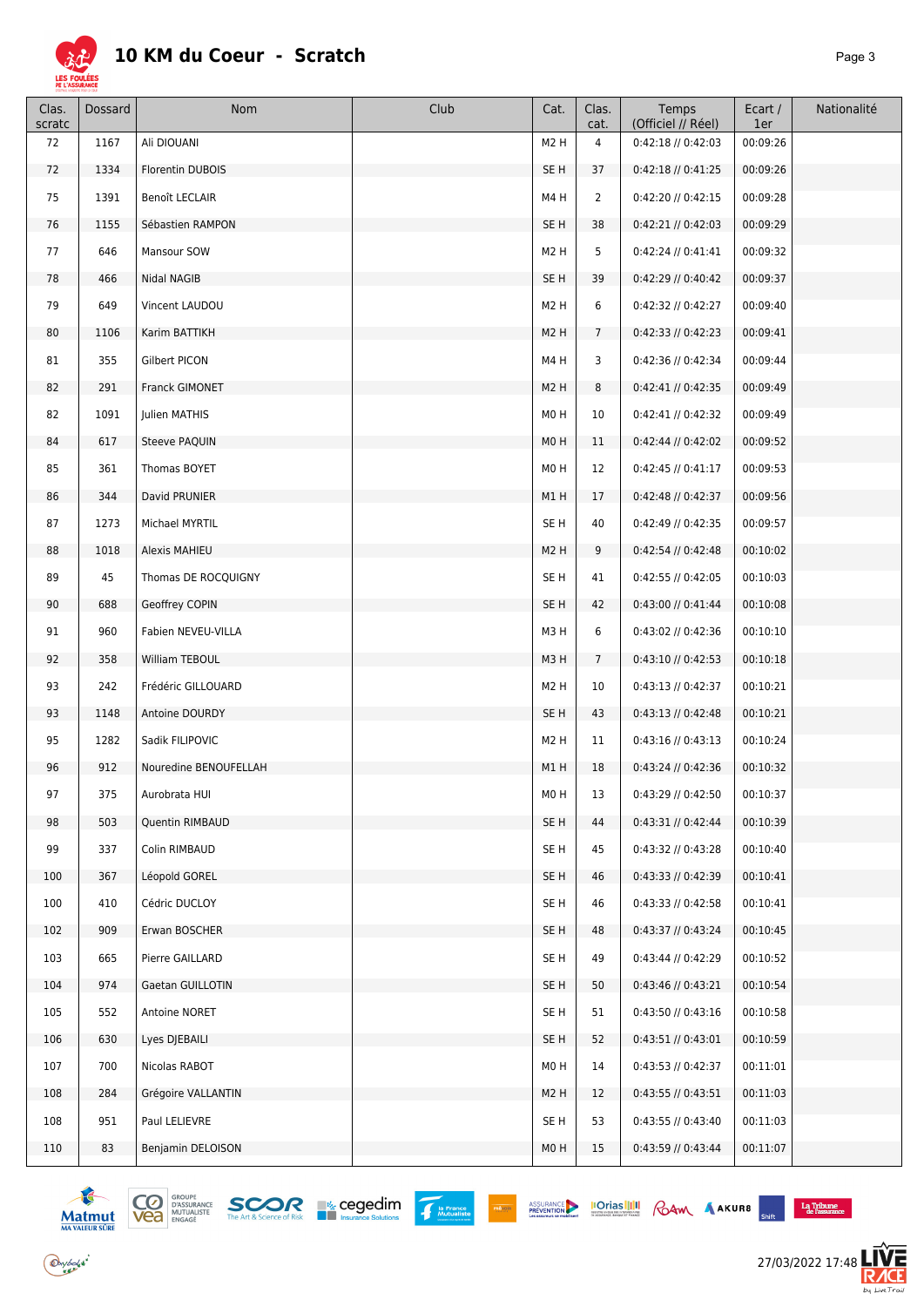

| Clas.<br>scratc | Dossard | Nom                        | Club | Cat.             | Clas.<br>cat.  | Temps<br>(Officiel // Réel) | Ecart /<br>1er | Nationalité |
|-----------------|---------|----------------------------|------|------------------|----------------|-----------------------------|----------------|-------------|
| 111             | 362     | Fabien LE MANACH           |      | SE <sub>H</sub>  | 54             | 0:44:00 // 0:43:47          | 00:11:08       |             |
| 112             | 603     | <b>Bastien BOGEY</b>       |      | SE <sub>H</sub>  | 55             | 0:44:02 // 0:43:23          | 00:11:10       |             |
| 113             | 214     | Raphaël SECHEYRON          |      | M1H              | 19             | $0:44:03$ // $0:43:03$      | 00:11:11       |             |
| 114             | 1201    | Lukas SCHÖNACH             |      | SE <sub>H</sub>  | 56             | 0:44:04 // 0:42:32          | 00:11:12       |             |
| 115             | 523     | Stéphane JULLY             |      | M3H              | 8              | 0:44:05 // 0:43:59          | 00:11:13       |             |
| 115             | 849     | Johann VEDEL               |      | M1H              | 20             | $0:44:05$ // $0:42:21$      | 00:11:13       |             |
| 117             | 1324    | Eric GAUDINOT              |      | SE <sub>H</sub>  | 57             | 0:44:06 // 0:42:50          | 00:11:14       |             |
| 118             | 60      | Patrick ABITBOL            |      | M <sub>2</sub> H | 13             | $0:44:10$ // $0:44:06$      | 00:11:18       |             |
| 119             | 1239    | Stéphane GRANGE            |      | M <sub>2</sub> H | 14             | $0:44:11$ // $0:42:37$      | 00:11:19       |             |
| 120             | 1154    | Lucas SENSCHEID            |      | SE <sub>H</sub>  | 58             | $0:44:12$ // $0:43:46$      | 00:11:20       |             |
| 121             | 803     | Quentin THIEBLIN           |      | SE <sub>H</sub>  | 59             | 0:44:13 // 0:43:34          | 00:11:21       |             |
| 122             | 592     | Frédéric FERRIEN           |      | M4H              | 4              | $0:44:14$ // $0:43:43$      | 00:11:22       |             |
| 123             | 133     | Q<br>Caroline MERCIER      |      | SE F             | 2              | 0:44:17 // 0:43:57          | 00:11:25       |             |
| 124             | 249     | Khaled BOUAFER             |      | M1H              | 21             | $0:44:24$ // $0:43:37$      | 00:11:32       |             |
| 125             | 562     | Aurélien WOITIEZ           |      | SE <sub>H</sub>  | 60             | 0:44:32 // 0:43:57          | 00:11:40       |             |
| 126             | 15      | Mourad ZRIBA               |      | M3H              | 9              | $0:44:33$ // $0:44:18$      | 00:11:41       |             |
| 127             | 415     | Damien BIRBES              |      | M0H              | 16             | 0:44:34 // 0:44:15          | 00:11:42       |             |
| 128             | 199     | Jocelyn RIVOLLET           |      | M1H              | 22             | 0:44:39 // 0:43:39          | 00:11:47       |             |
| 128             | 925     | <b>Emmanuel PETIT</b>      |      | M3H              | 10             | 0:44:39 // 0:44:33          | 00:11:47       |             |
| 130             | 819     | Jean-Paul THOMAS           |      | M4H              | 5              | $0:44:41$ // $0:43:54$      | 00:11:49       |             |
| 130             | 1049    | Carl BOULOGNE              |      | SE <sub>H</sub>  | 61             | 0:44:41 // 0:44:22          | 00:11:49       |             |
| 132             | 907     | Nicolas MIRANDE            |      | SE <sub>H</sub>  | 62             | 0:44:42 // 0:44:29          | 00:11:50       |             |
| 133             | 139     | Q<br>Apollonia ABOLLO      |      | SE F             | 3              | 0:44:46 // 0:43:42          | 00:11:54       |             |
| 133             | 1164    | Rachid OUSTI               |      | M0H              | 17             | $0:44:46$ // $0:43:44$      | 00:11:54       |             |
| 135             | 67      | Matthieu BRET              |      | M <sub>2</sub> H | 15             | $0:44:47$ // $0:44:41$      | 00:11:55       |             |
| 136             | 619     | Pierre MICHEL              |      | M4H              | 6              | $0:44:49$ // $0:44:45$      | 00:11:57       |             |
| 137             | 1356    | Antoine PESNEAUD           |      | SE <sub>H</sub>  | 63             | 0:44:50 // 0:44:02          | 00:11:58       |             |
| 138             | 806     | Thibault PAULET            |      | SE <sub>H</sub>  | 64             | $0:44:51$ // $0:44:06$      | 00:11:59       |             |
| 139             | 570     | Eddy COLLETIN              |      | M3H              | 11             | $0:44:55$ // $0:44:01$      | 00:12:03       |             |
| 140             | 1225    | Stanislas RABAULT          |      | M0H              | 18             | $0:45:00$ // $0:43:05$      | 00:12:08       |             |
| 141             | 222     | Kévin SALLIER              |      | SE <sub>H</sub>  | 65             | $0:45:03$ // $0:44:51$      | 00:12:11       |             |
| 142             | 751     | Sébastien LACONI           |      | SE <sub>H</sub>  | 66             | $0:45:04$ // $0:44:54$      | 00:12:12       |             |
| 143             | 936     | Sebastien LEVEQUE          |      | M0H              | 19             | 0:45:05 // 0:44:49          | 00:12:13       |             |
| 144             | 837     | Renaud PESESSE             |      | M1H              | 23             | 0:45:10 // 0:43:59          | 00:12:18       |             |
| 145             | 106     | Pascal LAUDIC              |      | M4H              | $\overline{7}$ | $0:45:13$ // $0:44:59$      | 00:12:21       |             |
| 145             | 742     | Clément BUFFARD            |      | SE <sub>H</sub>  | 67             | $0:45:13$ // $0:44:59$      | 00:12:21       |             |
| 145             | 1371    | Pierre GUION DE MERITENS   |      | SE H             | 67             | $0:45:13$ // $0:44:55$      | 00:12:21       |             |
| 148             | 341     | Tawos GONON<br>$\mathsf Q$ |      | M3F              | $\mathbf{1}$   | $0:45:16$ // $0:45:14$      | 00:12:24       |             |









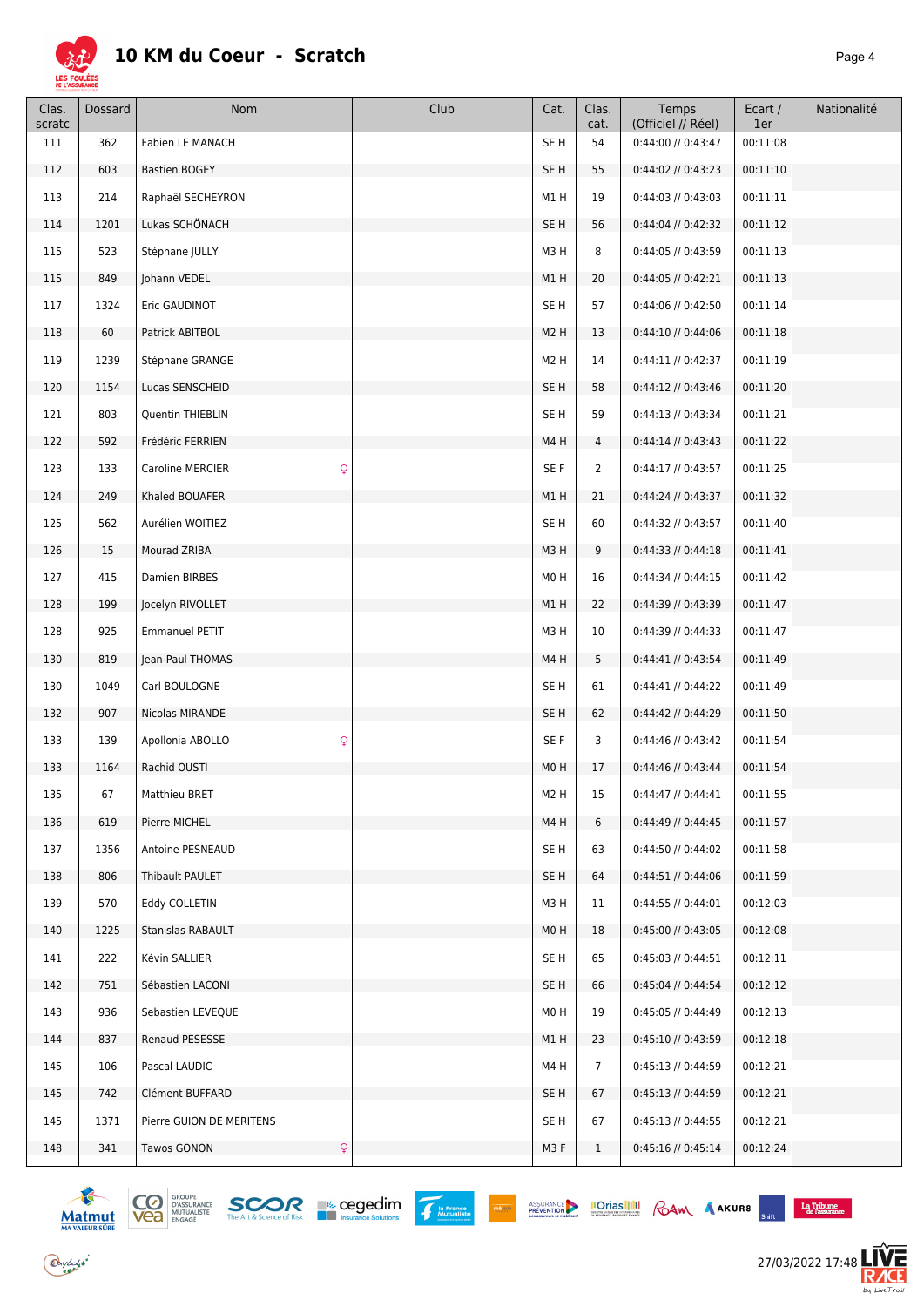

| Clas.<br>scratc | Dossard | Nom                        | Club | Cat.             | Clas.<br>cat.  | Temps<br>(Officiel // Réel) | Ecart /<br>1er | Nationalité |
|-----------------|---------|----------------------------|------|------------------|----------------|-----------------------------|----------------|-------------|
| 149             | 850     | Nader BOUSSELMI            |      | M <sub>2</sub> H | 16             | $0:45:18$ // $0:43:37$      | 00:12:26       |             |
| 150             | 1284    | Sophian ARACI              |      | M <sub>0</sub> H | 20             | $0:45:19$ // $0:44:08$      | 00:12:27       |             |
| 150             | 1321    | Max BOURGEAT               |      | SE <sub>H</sub>  | 69             | $0:45:19$ // $0:44:03$      | 00:12:27       |             |
| 152             | 519     | Sofiane BACHOUAL           |      | M0H              | 21             | $0:45:23$ // $0:44:25$      | 00:12:31       |             |
| 153             | 37      | Grégory GUERRAND           |      | M <sub>2</sub> H | 17             | 0:45:24 // 0:45:18          | 00:12:32       |             |
| 153             | 140     | Rikel Danis JIOGUE TAMATIO |      | SE H             | 70             | $0:45:24$ // $0:44:04$      | 00:12:32       |             |
| 155             | 1373    | <b>Bertrand MAGNY</b>      |      | M <sub>2</sub> H | 18             | 0:45:25 // 0:45:07          | 00:12:33       |             |
| 156             | 1400    | Thomas GUILLON             |      | SE H             | 71             | 0:45:26 // 0:44:37          | 00:12:34       |             |
| 157             | 546     | Simon FEBVRE               |      | M1H              | 24             | 0:45:27 // 0:44:58          | 00:12:35       |             |
| 158             | 1396    | Q<br>Elisabeth NICOLAS     |      | MO F             | $\overline{2}$ | 0:45:29 // 0:45:20          | 00:12:37       |             |
| 159             | 1121    | Khelifa NEHMAR             |      | SE <sub>H</sub>  | 72             | 0:45:30 // 0:44:22          | 00:12:38       |             |
| 160             | 1237    | Hervé HANS-MOEVI           |      | M1H              | 25             | 0:45:31 // 0:43:56          | 00:12:39       |             |
| 161             | 1392    | Nicolas FRANGI             |      | SE <sub>H</sub>  | 73             | 0:45:33 // 0:45:15          | 00:12:41       |             |
| 162             | 178     | Jeremy ARBONNIER           |      | SE <sub>H</sub>  | 74             | 0:45:36 // 0:43:53          | 00:12:44       |             |
| 162             | 737     | Philippe DE ARAUJO         |      | M1H              | 26             | 0:45:36 // 0:45:28          | 00:12:44       |             |
| 164             | 926     | Antonin SEDOGBO            |      | M <sub>0</sub> H | 22             | $0:45:41$ // $0:45:13$      | 00:12:49       |             |
| 165             | 1157    | Jérôme GONZALEZ            |      | M <sub>2</sub> H | 19             | 0:45:42 // 0:45:31          | 00:12:50       |             |
| 165             | 1292    | Pierre-Loïc BENOIT         |      | M0H              | 23             | 0:45:42 // 0:45:26          | 00:12:50       |             |
| 167             | 237     | Thomas PATROUILLAULT       |      | M1H              | 27             | 0:45:43 // 0:45:27          | 00:12:51       |             |
| 168             | 703     | Gaëtan GRODET              |      | SE <sub>H</sub>  | 75             | $0:45:45$ // $0:45:16$      | 00:12:53       |             |
| 169             | 118     | Vincent VEINANTE           |      | M3H              | 12             | 0:45:47 // 0:45:39          | 00:12:55       |             |
| 170             | 224     | François MAILLARD          |      | M1H              | 28             | $0:45:48$ // $0:45:01$      | 00:12:56       |             |
| 171             | 381     | Benjamin HUBERTY           |      | SE <sub>H</sub>  | 76             | 0:45:54 // 0:44:57          | 00:13:02       |             |
| 172             | 318     | Yoann BOUSSIERES           |      | M0H              | 24             | $0:45:56$ // $0:45:12$      | 00:13:04       |             |
| 172             | 422     | Benjamin MALMAISON         |      | M0H              | 24             | 0:45:56 // 0:45:39          | 00:13:04       |             |
| 174             | 1276    | Josue PRESTEL              |      | SE H             | 77             | $0:45:57$ // $0:45:23$      | 00:13:05       |             |
| 175             | 1026    | Q<br>Richard NABOULET      |      | MO F             | 3              | 0:45:59 // 0:45:05          | 00:13:07       |             |
| 176             | 544     | Alexandre BACCHIS          |      | SE H             | 78             | 0:46:00 // 0:45:25          | 00:13:08       |             |
| 176             | 1207    | Akshay SUNDAR              |      | SE <sub>H</sub>  | 78             | 0:46:00 // 0:44:28          | 00:13:08       |             |
| 178             | 568     | Virgile DELPORTE           |      | M <sub>2</sub> H | 20             | $0:46:01$ // $0:45:37$      | 00:13:09       |             |
| 179             | 956     | Q<br>Eloïse BONED          |      | SE F             | 4              | 0:46:04 // 0:45:49          | 00:13:12       |             |
| 180             | 1290    | Moncef KABASSA             |      | SE <sub>H</sub>  | 80             | $0:46:05$ // $0:44:19$      | 00:13:13       |             |
| 181             | 1052    | Q<br>Karim MEROVIL         |      | SE F             | 5              | $0:46:08$ // $0:44:55$      | 00:13:16       |             |
| 182             | 490     | Jérémy CABARET             |      | M1H              | 29             | 0:46:10 // 0:46:03          | 00:13:18       |             |
| 183             | 1372    | Julien FERMAUD<br>Q        |      | MO F             | 4              | $0:46:12$ // $0:45:48$      | 00:13:20       |             |
| 184             | 1346    | Jean-Marie LE GOFFE        |      | SE <sub>H</sub>  | 81             | 0:46:17 // 0:45:26          | 00:13:25       |             |
| 185             | 943     | <b>Baptiste FORTIN</b>     |      | M <sub>2</sub> H | 21             | 0:46:23 // 0:46:14          | 00:13:31       |             |
| 186             | 1068    | Pierre Antoine LEVENE      |      | SE H             | 82             | $0:46:24$ // $0:45:57$      | 00:13:32       |             |



 $\bigodot$ ybolsk<sup>\*</sup>





**Executive Execution**<br> *Chift* **Cassurance** 

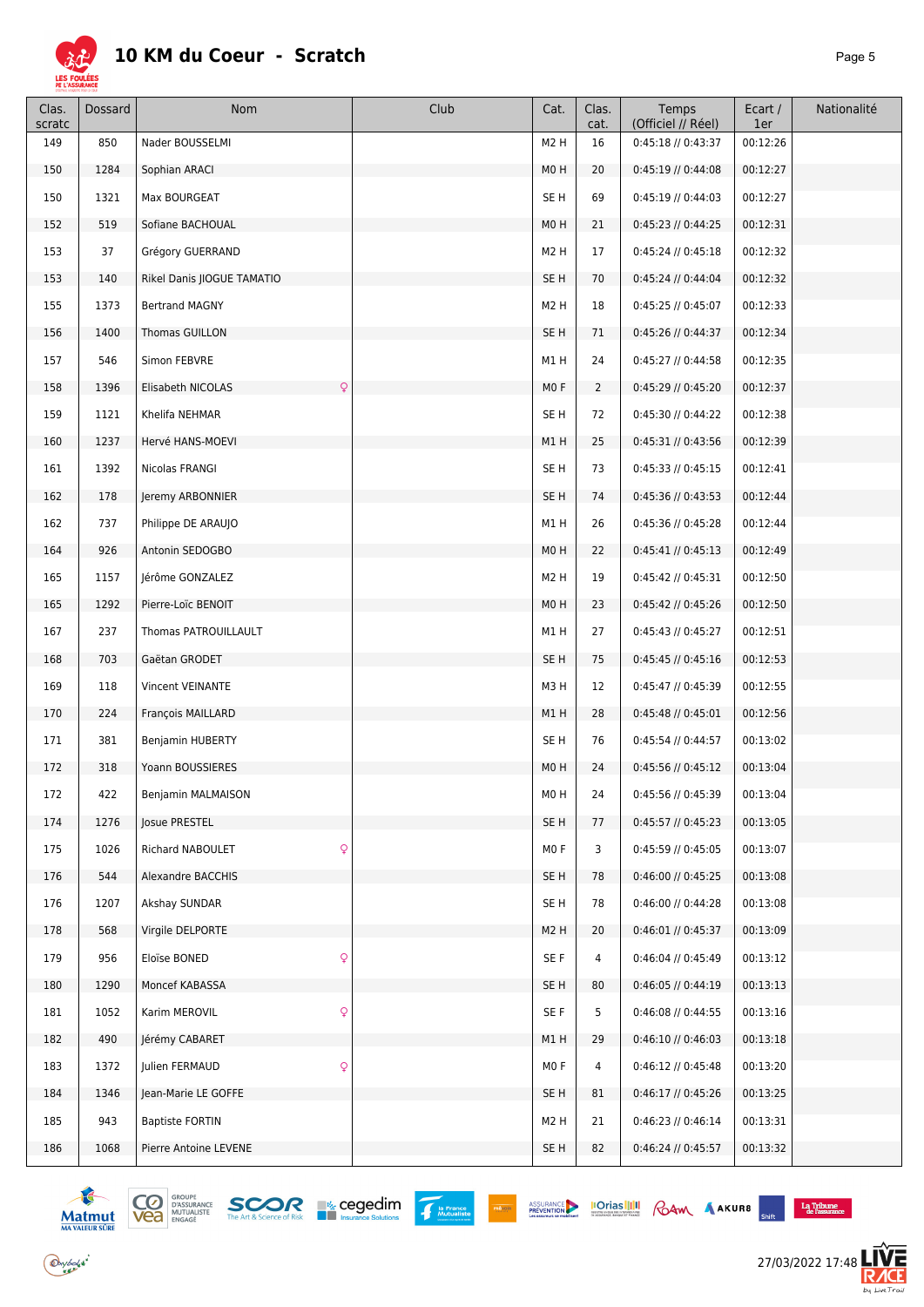

| Clas.<br>scratc | Dossard | Nom                             | Club | Cat.             | Clas.<br>cat.  | Temps<br>(Officiel // Réel) | Ecart /<br>1er | Nationalité |
|-----------------|---------|---------------------------------|------|------------------|----------------|-----------------------------|----------------|-------------|
| 187             | 1275    | Martin KEWITZ                   |      | SE <sub>H</sub>  | 83             | $0:46:25$ // $0:45:17$      | 00:13:33       |             |
| 187             | 1397    | Yéro CAMARA                     |      | SE H             | 83             | 0:46:25 // 0:45:43          | 00:13:33       |             |
| 189             | 121     | Jean-Claude RAZAFINDRAKOTO      |      | M <sub>2</sub> H | 22             | $0:46:28$ // $0:45:50$      | 00:13:36       |             |
| 189             | 567     | Benjamin PELLET                 |      | SE <sub>H</sub>  | 85             | $0:46:28$ // $0:45:48$      | 00:13:36       |             |
| 191             | 952     | Pasqual LESIMPLE                |      | M3H              | 13             | $0:46:31$ // $0:46:15$      | 00:13:39       |             |
| 192             | 877     | Yann LAFFERRERIE                |      | SE <sub>H</sub>  | 86             | $0:46:34$ // $0:44:48$      | 00:13:42       |             |
| 193             | 993     | $\mathsf{Q}$<br>Caroline LEROY  |      | M1F              | $\mathbf{1}$   | 0:46:36 // 0:46:05          | 00:13:44       |             |
| 193             | 1266    | Alexa KEHAILIA<br>Q             |      | M1F              | $\mathbf{1}$   | 0:46:36 // 0:45:57          | 00:13:44       |             |
| 195             | 769     | Thierry VANDERGHEYNST           |      | M4H              | 8              | $0:46:39$ // $0:45:45$      | 00:13:47       |             |
| 195             | 1134    | Bojan JOVESKI                   |      | M1H              | 30             | 0:46:39 // 0:45:54          | 00:13:47       |             |
| 197             | 722     | Q<br>Marie GIMONET DE BEAUFORT  |      | M <sub>0</sub> F | 5              | $0:46:42$ // $0:46:36$      | 00:13:50       |             |
| 198             | 942     | Laurent JOURDAN                 |      | M3H              | 14             | 0:46:50 // 0:46:04          | 00:13:58       |             |
| 199             | 247     | Frédéric GOUVET                 |      | M <sub>2</sub> H | 23             | 0:46:51 // 0:45:49          | 00:13:59       |             |
| 200             | 1283    | Bich-Lan PHAN<br>Q              |      | SE F             | 6              | $0:46:56$ // $0:45:44$      | 00:14:04       |             |
| 201             | 892     | Yacine BOUDADA                  |      | SE <sub>H</sub>  | 87             | 0:46:57 // 0:46:28          | 00:14:05       |             |
| 202             | 112     | Nicolas PELLE BOUDON            |      | MO <sub>H</sub>  | 26             | $0:46:59$ // $0:46:44$      | 00:14:07       |             |
| 203             | 816     | $\mathsf{Q}$<br>Maillot ADELE   |      | M3F              | $\overline{2}$ | 0:47:00 // 0:46:44          | 00:14:08       |             |
| 204             | 159     | Gilles BOULY DE LESDAIN         |      | M <sub>0</sub> H | 27             | $0:47:02$ // $0:46:47$      | 00:14:10       |             |
| 205             | 1361    | Gérard BARBOSA                  |      | M <sub>2</sub> H | 24             | 0:47:06 // 0:45:57          | 00:14:14       |             |
| 206             | 927     | Arthur KERYER                   |      | SE <sub>H</sub>  | 88             | 0:47:07 // 0:46:40          | 00:14:15       |             |
| 207             | 218     | $\mathsf{Q}$<br>Mathilde DECOOL |      | MO F             | 6              | 0:47:08 // 0:41:38          | 00:14:16       |             |
| 208             | 128     | Julien THIRY                    |      | M1H              | 31             | $0:47:09$ // $0:46:56$      | 00:14:17       |             |
| 208             | 1251    | Hervé ANGEBAUD                  |      | M4H              | 9              | 0:47:09 // 0:46:57          | 00:14:17       |             |
| 210             | 940     | Necho PATCHEV                   |      | M1H              | 32             | $0:47:11$ // $0:47:02$      | 00:14:19       |             |
| 211             | 1202    | Alessandro GIRELLI              |      | SE H             | 89             | 0:47:12 // 0:45:22          | 00:14:20       |             |
| 212             | 105     | Q<br>Cécile LEMASSON            |      | M1 F             | 3              | $0:47:17$ // $0:47:03$      | 00:14:25       |             |
| 212             | 1224    | Nabil HALLAOUI                  |      | SE H             | 90             | $0:47:17$ // $0:47:10$      | 00:14:25       |             |
| 214             | 387     | Remi GABILLET                   |      | M1H              | 33             | $0:47:24$ // $0:45:19$      | 00:14:32       |             |
| 215             | 163     | Jaques NICOLAS                  |      | M1H              | 34             | $0:47:25$ // $0:47:10$      | 00:14:33       |             |
| 215             | 639     | Stan ADJOVI                     |      | SE <sub>H</sub>  | 91             | $0:47:25$ // $0:46:49$      | 00:14:33       |             |
| 217             | 669     | Chamseddine MABROUK             |      | M <sub>0</sub> H | 28             | $0:47:26$ // $0:46:57$      | 00:14:34       |             |
| 217             | 1238    | Mickael SIONVILLE               |      | M <sub>0</sub> H | 28             | $0:47:26$ // $0:45:53$      | 00:14:34       |             |
| 219             | 1323    | Maxime DRONET                   |      | SE H             | 92             | $0:47:32$ // $0:46:19$      | 00:14:40       |             |
| 220             | 206     | Christian PISSELOUP             |      | M5H              | $\mathbf{1}$   | $0:47:33$ // $0:47:14$      | 00:14:41       |             |
| 221             | 438     | Eugen GOSSEN                    |      | M1H              | 35             | $0:47:34$ // $0:46:04$      | 00:14:42       |             |
| 221             | 902     | Sébastien DUCOURNEAU            |      | M1 H             | 35             | $0:47:34$ // $0:46:53$      | 00:14:42       |             |
| 223             | 614     | Sandra MAGNY                    |      | M1 H             | 37             | $0:47:35$ // $0:47:14$      | 00:14:43       |             |
| 224             | 513     | Guillaume DUMONT                |      | M1 H             | 38             | $0:47:39$ // $0:47:20$      | 00:14:47       |             |



 $\bigodot$ ybolsk<sup>\*</sup>





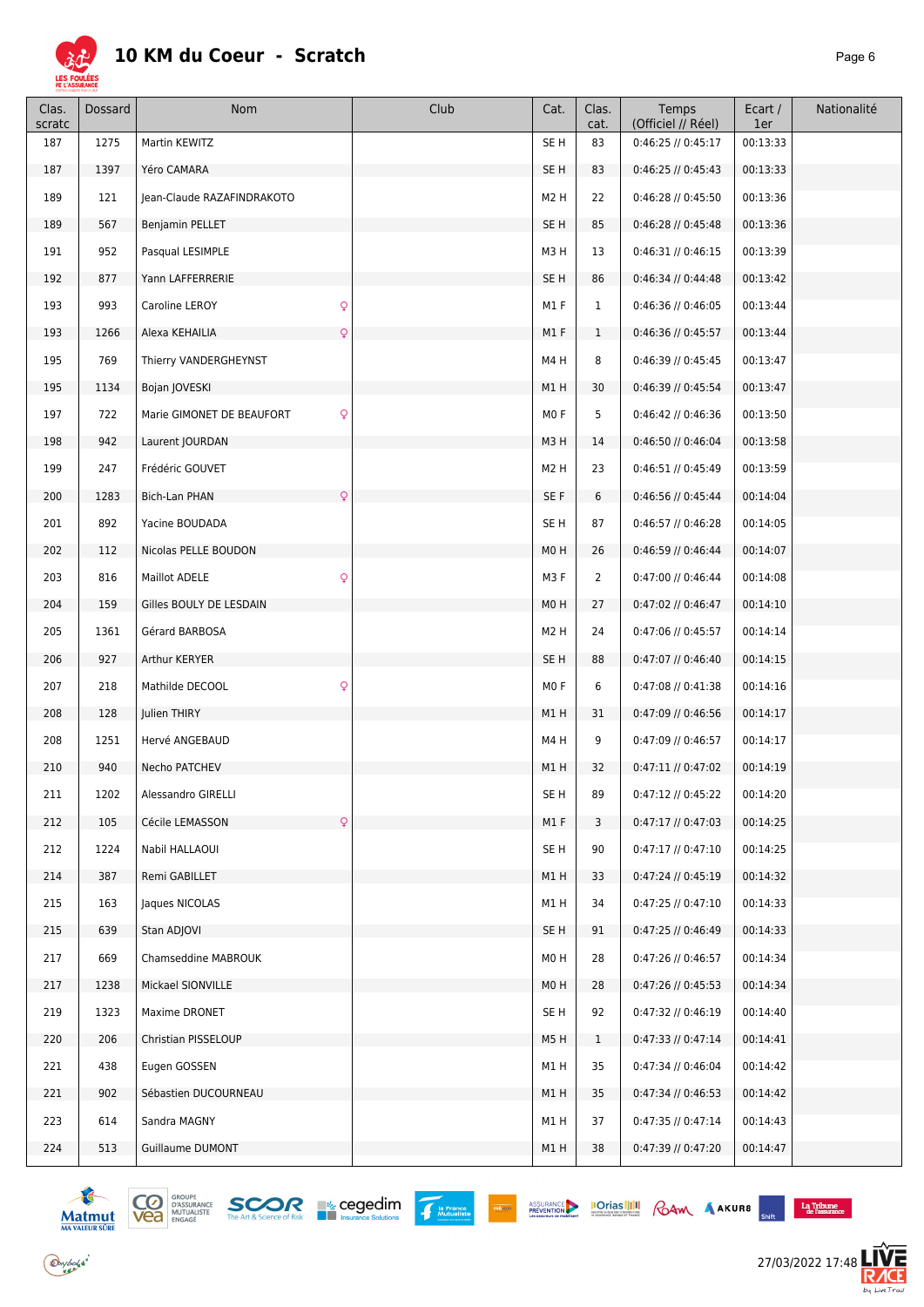

| Clas.<br>scratc | Dossard | Nom                                       | Club | Cat.             | Clas.<br>cat.  | Temps<br>(Officiel // Réel) | Ecart /<br>1er | Nationalité |
|-----------------|---------|-------------------------------------------|------|------------------|----------------|-----------------------------|----------------|-------------|
| 225             | 452     | <b>Frederic BILLON</b>                    |      | M1H              | 39             | 0:47:42 // 0:47:24          | 00:14:50       |             |
| 226             | 945     | Matteo FORTIN                             |      | CA H             | $\mathbf{1}$   | 0:47:44 // 0:47:35          | 00:14:52       |             |
| 227             | 1081    | Nathanael COGREL                          |      | SE <sub>H</sub>  | 93             | $0:47:47$ // $0:47:21$      | 00:14:55       |             |
| 228             | 1064    | Driss ROZANE                              |      | SE <sub>H</sub>  | 94             | $0:47:48$ // $0:46:38$      | 00:14:56       |             |
| 229             | 54      | Antoine BOISSON                           |      | M <sub>2</sub> H | 25             | $0:47:49$ // $0:47:43$      | 00:14:57       |             |
| 230             | 1161    | Adrien D'ARGENTRE                         |      | SE <sub>H</sub>  | 95             | 0:47:50 // 0:47:39          | 00:14:58       |             |
| 231             | 49      | Jeanneton FRANCIS                         |      | M <sub>2</sub> H | 26             | $0:47:53$ // $0:47:48$      | 00:15:01       |             |
| 232             | 554     | Tristan NIOCHAU                           |      | SE <sub>H</sub>  | 96             | $0:47:54$ // $0:47:37$      | 00:15:02       |             |
| 233             | 435     | <b>Emmanuel ROBIN</b>                     |      | M1H              | 40             | $0:47:55$ // $0:47:12$      | 00:15:03       |             |
| 234             | 818     | David LAVENANT                            |      | M <sub>0</sub> H | 30             | 0:47:57 // 0:47:32          | 00:15:05       |             |
| 234             | 1120    | <b>Emmanuel FLEURY</b>                    |      | M <sub>2</sub> H | 27             | 0:47:57 // 0:47:35          | 00:15:05       |             |
| 236             | 478     | Kevin QUIGUER                             |      | SE <sub>H</sub>  | 97             | $0:47:59$ // $0:46:45$      | 00:15:07       |             |
| 237             | 662     | Grégoire DE ROUX                          |      | SE <sub>H</sub>  | 98             | 0:48:00 // 0:46:56          | 00:15:08       |             |
| 237             | 679     | Katia FERREIRA<br>Q                       |      | M1F              | $\overline{4}$ | $0:48:00$ // $0:46:33$      | 00:15:08       |             |
| 237             | 720     | Damien BARTHEZ                            |      | SE <sub>H</sub>  | 98             | 0:48:00 // 0:46:20          | 00:15:08       |             |
| 240             | 589     | Abdelali SEDDOUKI                         |      | MO <sub>H</sub>  | 31             | $0:48:01$ // $0:46:26$      | 00:15:09       |             |
| 240             | 858     | Alexandre SIAUDEAU                        |      | SE <sub>H</sub>  | 100            | $0:48:01$ // $0:46:15$      | 00:15:09       |             |
| 242             | 462     | Benjamin LUCAS                            |      | SE <sub>H</sub>  | 101            | $0:48:04$ // $0:47:44$      | 00:15:12       |             |
| 242             | 823     | Q<br>Joséphine PESTEL                     |      | SE F             | $\overline{7}$ | $0:48:04$ // $0:47:15$      | 00:15:12       |             |
| 244             | 988     | <b>Brian BACKHAUS</b>                     |      | MO <sub>H</sub>  | 32             | $0:48:05$ // $0:46:00$      | 00:15:13       |             |
| 245             | 717     | Antoine FURLAN                            |      | SE <sub>H</sub>  | 102            | 0:48:06 // 0:47:35          | 00:15:14       |             |
| 245             | 829     | Thomas POINSIGNON                         |      | SE <sub>H</sub>  | 102            | 0:48:06 // 0:46:47          | 00:15:14       |             |
| 245             | 973     | Q<br>Sara WINO                            |      | M1F              | 5              | 0:48:06 // 0:47:32          | 00:15:14       |             |
| 248             | 171     | Serge HABASQUE                            |      | M1H              | 41             | 0:48:09 // 0:47:02          | 00:15:17       |             |
| 248             | 1028    | Erwan OLIFANT                             |      | SE H             | 104            | 0:48:09 // 0:47:52          | 00:15:17       |             |
| 250             | 855     | Caio FUJIWARA                             |      | SE H             | 105            | $0:48:10$ // $0:47:29$      | 00:15:18       |             |
| 251             | 994     | Q<br>Fabien ETCHEPARE                     |      | M3F              | 3              | $0:48:11$ // $0:47:37$      | 00:15:19       |             |
| 252             | 62      | Michael RESPLANDY                         |      | SE <sub>H</sub>  | 106            | $0:48:13$ // $0:47:17$      | 00:15:21       |             |
| 252             | 392     | Q<br>Catherine BROU                       |      | M <sub>2</sub> F | $\mathbf{1}$   | $0:48:13$ // $0:47:17$      | 00:15:21       |             |
| 254             | 1214    | $\mathsf{Q}$<br>Anne-Lise BONTEMPS-CHANEL |      | M1F              | 6              | 0:48:15 // 0:47:56          | 00:15:23       |             |
| 255             | 531     | Wandrille GUESDON                         |      | SE <sub>H</sub>  | 107            | $0:48:17$ // $0:47:17$      | 00:15:25       |             |
| 255             | 1256    | Laurent ESCLAUZE                          |      | M <sub>2</sub> H | 28             | $0:48:17$ // $0:47:53$      | 00:15:25       |             |
| 257             | 771     | Fabien DOS SANTOS                         |      | M <sub>0</sub> H | 33             | $0:48:18$ // $0:47:04$      | 00:15:26       |             |
| 257             | 833     | Q<br><b>Emmanuel PELHATE</b>              |      | M1F              | 7              | $0:48:18$ // $0:47:52$      | 00:15:26       |             |
| 259             | 311     | Julien RETRAIN                            |      | SE <sub>H</sub>  | 108            | $0:48:21$ // $0:48:06$      | 00:15:29       |             |
| 259             | 825     | Aurélien MAURIZOT                         |      | M1H              | 42             | $0:48:21$ // $0:47:38$      | 00:15:29       |             |
| 261             | 1227    | Antonio DIOGO                             |      | M1H              | 43             | $0:48:23$ // $0:48:15$      | 00:15:31       |             |
| 262             | 256     | Morgan HODEN                              |      | M <sub>2</sub> H | 29             | $0:48:24$ // $0:48:13$      | 00:15:32       |             |



 $\bigodot$ ybolsk<sup>\*</sup>







**Executive Execution**<br> *Chift* **Cassurance** 

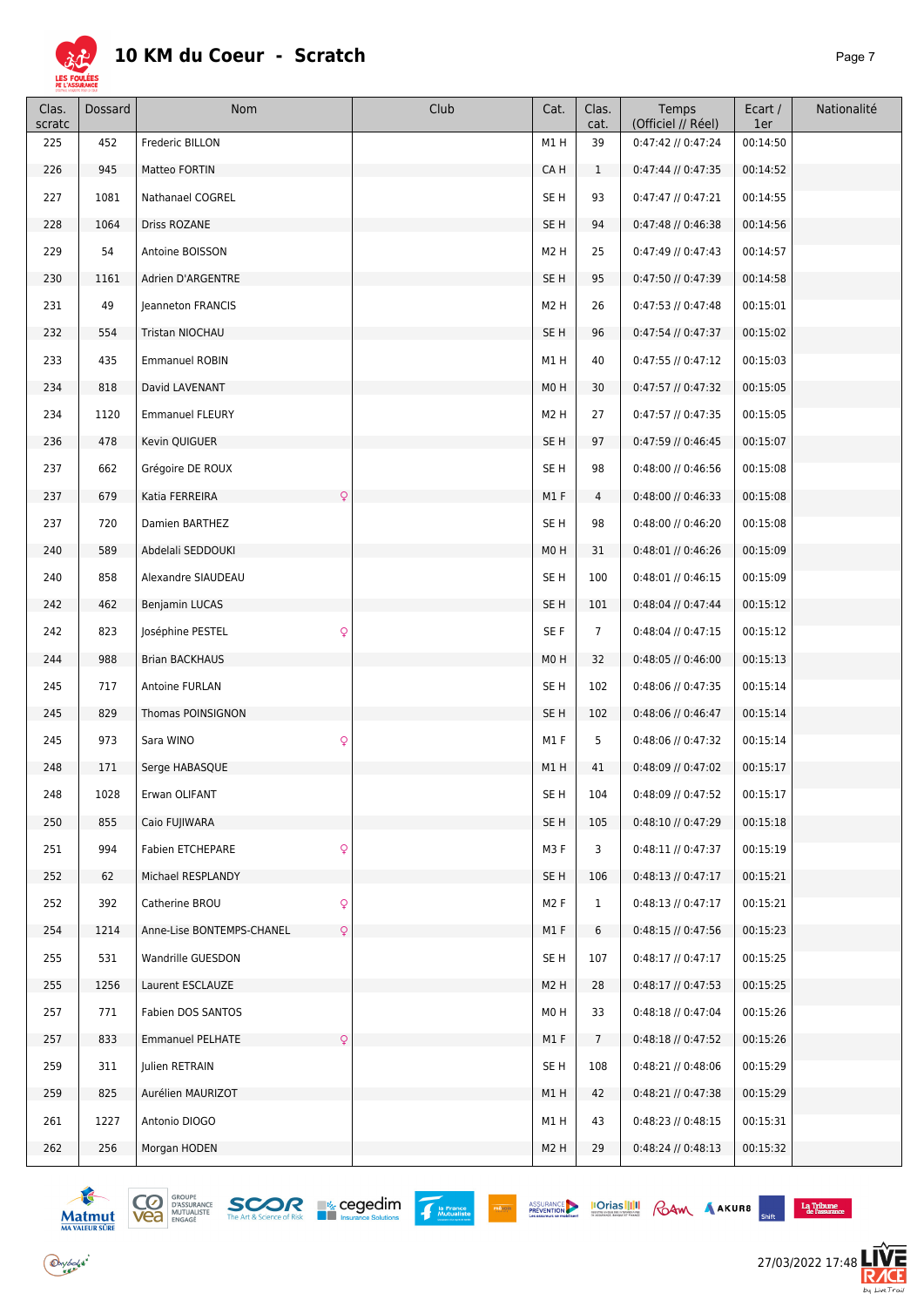

| Clas.<br>scratc | Dossard | Nom                              | Club | Cat.             | Clas.<br>cat.   | Temps<br>(Officiel // Réel) | Ecart /<br>1er | Nationalité |
|-----------------|---------|----------------------------------|------|------------------|-----------------|-----------------------------|----------------|-------------|
| 262             | 1089    | Q<br>Alexandra GAUTRON           |      | SE F             | 8               | $0:48:24$ // $0:48:11$      | 00:15:32       |             |
| 264             | 928     | Vincent DE OLIVEIRA              |      | SE <sub>H</sub>  | 109             | $0:48:28$ // $0:48:01$      | 00:15:36       |             |
| 265             | 220     | Etienne FLICHY                   |      | SE <sub>H</sub>  | 110             | 0:48:29 // 0:48:06          | 00:15:37       |             |
| 266             | 777     | <b>Elliot GUYON</b>              |      | SE <sub>H</sub>  | 111             | 0:48:30 // 0:46:38          | 00:15:38       |             |
| 267             | 1105    | Philippe MANDRA                  |      | M5H              | $\overline{2}$  | $0:48:36$ // $0:48:31$      | 00:15:44       |             |
| 268             | 897     | Rémi ABALLEA                     |      | SE H             | 112             | $0:48:37$ // $0:48:00$      | 00:15:45       |             |
| 269             | 627     | Q<br>Fantonya RENAUDIN           |      | MO <sub>F</sub>  | $\overline{7}$  | 0:48:39 // 0:48:27          | 00:15:47       |             |
| 269             | 1236    | Samba BALDE                      |      | M4H              | 10              | $0:48:39$ // $0:48:28$      | 00:15:47       |             |
| 271             | 946     | Marc LACROIX                     |      | M1H              | 44              | 0:48:42 // 0:48:34          | 00:15:50       |             |
| 272             | 845     | Patrick MITURA                   |      | SE <sub>H</sub>  | 113             | $0:48:43$ // $0:48:09$      | 00:15:51       |             |
| 273             | 1079    | Sergio OROZCO                    |      | SE <sub>H</sub>  | 114             | $0:48:45$ // $0:48:16$      | 00:15:53       |             |
| 274             | 736     | Alexandre BENGOUGAM              |      | SE <sub>H</sub>  | 115             | $0:48:46$ // $0:48:06$      | 00:15:54       |             |
| 275             | 1032    | Romain DUPEYRE                   |      | M1H              | 45              | $0:48:47$ // $0:47:21$      | 00:15:55       |             |
| 276             | 563     | Angelique LARREY<br>$\mathsf{Q}$ |      | M <sub>2</sub> F | $\overline{2}$  | 0:48:48 // 0:47:36          | 00:15:56       |             |
| 276             | 711     | Philippe MARCHAL                 |      | M5H              | 3               | $0:48:48$ // $0:48:31$      | 00:15:56       |             |
| 276             | 996     | Thomas PROMENT                   |      | M <sub>2</sub> H | 30              | $0:48:48$ // $0:48:44$      | 00:15:56       |             |
| 279             | 613     | Jean-Marie SAUDIN                |      | M1H              | 46              | 0:48:51 // 0:47:54          | 00:15:59       |             |
| 280             | 594     | Guillaume WADOUX                 |      | M <sub>2</sub> H | 31              | 0:48:54 // 0:48:46          | 00:16:02       |             |
| 281             | 687     | Q<br>Guillaume DEMEYERE          |      | MO F             | 8               | 0:48:55 // 0:47:39          | 00:16:03       |             |
| 281             | 694     | Stanislas RIBAULT                |      | SE <sub>H</sub>  | 116             | 0:48:55 // 0:47:34          | 00:16:03       |             |
| 283             | 1299    | Jordan DI GIOVANNI               |      | SE <sub>H</sub>  | 117             | 0:48:57 // 0:48:37          | 00:16:05       |             |
| 284             | 790     | Nicolas BLOT                     |      | SE <sub>H</sub>  | 118             | 0:48:58 // 0:47:57          | 00:16:06       |             |
| 284             | 1332    | Q<br>Mari IWAKURA                |      | M1 F             | 8               | $0:48:58$ // $0:48:53$      | 00:16:06       |             |
| 286             | 404     | $\mathsf{Q}$<br>Laura PETROSILLO |      | MO F             | 9               | $0:48:59$ // $0:47:37$      | 00:16:07       |             |
| 287             | 871     | Q<br><b>Manon PERTHUIS</b>       |      | SE F             | 9               | 0:49:00 // 0:48:31          | 00:16:08       |             |
| 288             | 1038    | $\mathsf{Q}$<br>Alice KASPARIAN  |      | SE F             | 10              | $0:49:04$ // $0:48:45$      | 00:16:12       |             |
| 289             | 339     | Christophe CHERRY                |      | M3H              | 15              | 0:49:06 // 0:48:55          | 00:16:14       |             |
| 290             | 944     | Frederique FORTIN<br>Q           |      | M <sub>2</sub> F | 3               | $0:49:08$ // $0:48:58$      | 00:16:16       |             |
| 291             | 1122    | Jean-Marc TAHAR                  |      | M6H              | $\mathbf{1}$    | 0:49:09 // 0:48:54          | 00:16:17       |             |
| 292             | 828     | Kemil TAAMMA                     |      | SE H             | 119             | 0:49:10 // 0:48:26          | 00:16:18       |             |
| 293             | 363     | Pierre CRIMETZ                   |      | M4H              | 11              | 0:49:11 // 0:49:00          | 00:16:19       |             |
| 294             | 883     | Omar CHAABANE                    |      | SE <sub>H</sub>  | 120             | $0:49:13$ // $0:48:48$      | 00:16:21       |             |
| 295             | 987     | David KIRCHHOFFER                |      | M3H              | 16              | $0:49:17$ // $0:48:17$      | 00:16:25       |             |
| 295             | 1374    | Arthur PELLÉ                     |      | SE <sub>H</sub>  | 121             | $0:49:17$ // $0:48:06$      | 00:16:25       |             |
| 297             | 1265    | Quentin BENMAHDI                 |      | SE H             | 122             | $0:49:18$ // $0:48:27$      | 00:16:26       |             |
| 298             | 255     | $\mathsf{Q}$<br>Adelaide GRASSET |      | MO F             | 10 <sup>°</sup> | 0:49:20 // 0:49:04          | 00:16:28       |             |
| 298             | 1344    | Q<br>Lucie DIAS                  |      | SE F             | 11              | $0:49:20$ // $0:48:22$      | 00:16:28       |             |
| 300             | 1322    | Stephen LEGUILLON                |      | SE <sub>H</sub>  | 123             | 0:49:21 // 0:48:04          | 00:16:29       |             |





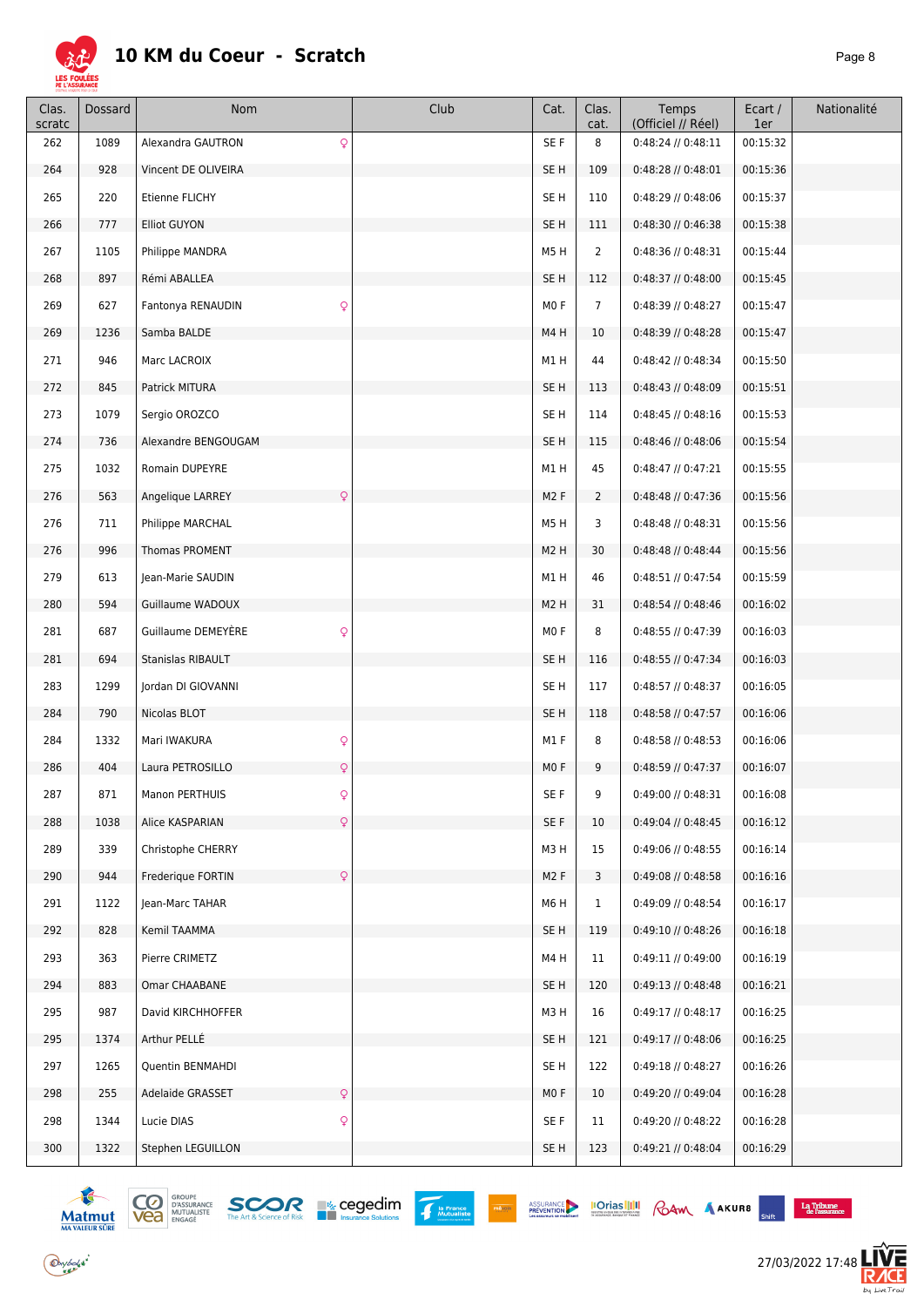

| Clas.<br>scratc | Dossard | Nom                              | Club | Cat.             | Clas.<br>cat. | Temps<br>(Officiel // Réel) | Ecart /<br>1er | Nationalité |
|-----------------|---------|----------------------------------|------|------------------|---------------|-----------------------------|----------------|-------------|
| 301             | 1338    | Jules CHARPENTIER                |      | SE <sub>H</sub>  | 124           | 0:49:22 // 0:48:06          | 00:16:30       |             |
| 302             | 94      | Valentine RIOU<br>Q              |      | M1 F             | 9             | $0:49:28$ // $0:47:41$      | 00:16:36       |             |
| 303             | 586     | Amine NAJAR                      |      | SE H             | 125           | 0:49:29 // 0:48:56          | 00:16:37       |             |
| 303             | 1248    | Arnaud BAILLEUL                  |      | M <sub>2</sub> H | 32            | $0:49:29$ // $0:49:02$      | 00:16:37       |             |
| 305             | 16      | Q<br>Camille BERNARD             |      | SE F             | 12            | 0:49:31 // 0:49:17          | 00:16:39       |             |
| 305             | 35      | Q<br>Daniele COZIC               |      | M5F              | $\mathbf{1}$  | $0:49:31$ // $0:49:17$      | 00:16:39       |             |
| 305             | 1141    | Pierre-Louis VIGNANCOUR          |      | SE <sub>H</sub>  | 126           | 0:49:31 // 0:47:47          | 00:16:39       |             |
| 305             | 1340    | Vincent ALAZARD                  |      | SE H             | 126           | 0:49:31 // 0:48:38          | 00:16:39       |             |
| 309             | 933     | Paul LACOUR                      |      | SE <sub>H</sub>  | 128           | 0:49:32 // 0:49:04          | 00:16:40       |             |
| 310             | 1341    | Matthieu DELPHA                  |      | SE H             | 129           | 0:49:36 // 0:48:44          | 00:16:44       |             |
| 311             | 599     | Olivier AUGER                    |      | M <sub>2</sub> H | 33            | 0:49:39 // 0:48:48          | 00:16:47       |             |
| 312             | 437     | <b>Bruno HUBER</b>               |      | M3H              | 17            | $0:49:41$ // $0:49:26$      | 00:16:49       |             |
| 313             | 1053    | <b>Badiss GUEDACHA</b>           |      | M <sub>2</sub> H | 34            | 0:49:42 // 0:49:34          | 00:16:50       |             |
| 314             | 1040    | Julien REMOND                    |      | M1H              | 47            | 0:49:43 // 0:49:34          | 00:16:51       |             |
| 314             | 1111    | Philippe VAGNER                  |      | M4H              | 12            | 0:49:43 // 0:49:29          | 00:16:51       |             |
| 316             | 1269    | Thibault HOUSSAY                 |      | SE <sub>H</sub>  | 130           | $0:49:44$ // $0:48:56$      | 00:16:52       |             |
| 316             | 1305    | Amine HAMAMOUCHI                 |      | M <sub>0</sub> H | 34            | $0:49:44$ // $0:47:51$      | 00:16:52       |             |
| 318             | 1241    | Nicolas CHAPELAIN                |      | M <sub>2</sub> H | 35            | $0:49:45$ // $0:48:10$      | 00:16:53       |             |
| 319             | 190     | Olivier GROS                     |      | M1H              | 48            | 0:49:47 // 0:48:58          | 00:16:55       |             |
| 319             | 772     | Laurent CELLOT                   |      | M1H              | 48            | 0:49:47 // 0:49:27          | 00:16:55       |             |
| 321             | 895     | Cyril JACQUET                    |      | M4H              | 13            | 0:49:49 // 0:48:38          | 00:16:57       |             |
| 321             | 1335    | Bruno RÉVEILLIEZ                 |      | M1H              | 50            | $0:49:49$ // $0:49:40$      | 00:16:57       |             |
| 323             | 533     | Q<br>Amélie HAMON                |      | M1 F             | 10            | 0:49:50 // 0:49:40          | 00:16:58       |             |
| 324             | 857     | Q<br>Myriam KROLEWICZ            |      | M4F              | $\mathbf{1}$  | $0:49:52$ // $0:49:36$      | 00:17:00       |             |
| 325             | 1119    | Olivier SERRON                   |      | M3H              | 18            | 0:49:55 // 0:48:31          | 00:17:03       |             |
| 326             | 557     | <b>Gregory PLUNIAN</b>           |      | M1 H             | 51            | 0:49:56 // 0:49:08          | 00:17:04       |             |
| 327             | 223     | Eric ESSOUDASSE                  |      | M1H              | 52            | 0:50:00 // 0:49:49          | 00:17:08       |             |
| 328             | 312     | Q<br>Ana Cecilia URIBE ARCE      |      | MO F             | 11            | $0:50:03$ // $0:49:16$      | 00:17:11       |             |
| 328             | 1186    | Frédéric GACHIGNARD              |      | M1H              | 53            | $0:50:03$ // $0:49:40$      | 00:17:11       |             |
| 330             | 844     | Hugo BARROSO                     |      | SE <sub>H</sub>  | 131           | 0:50:05 // 0:49:41          | 00:17:13       |             |
| 331             | 1125    | François MEYER                   |      | SE <sub>H</sub>  | 132           | 0:50:07 // 0:49:25          | 00:17:15       |             |
| 332             | 474     | Pierre BARBÉ                     |      | M3H              | 19            | $0:50:09$ // $0:49:50$      | 00:17:17       |             |
| 332             | 683     | Franck CORNIL                    |      | M1H              | 54            | 0:50:09 // 0:49:49          | 00:17:17       |             |
| 334             | 365     | Patrick VINH MAU                 |      | M5H              | 4             | 0:50:10 // 0:48:48          | 00:17:18       |             |
| 334             | 1096    | $\mathsf{Q}$<br>Marine FRANQUEZA |      | SE F             | 13            | 0:50:10 // 0:49:50          | 00:17:18       |             |
| 336             | 865     | Camilleri OLIVIER                |      | M1H              | 55            | $0:50:11$ // $0:49:33$      | 00:17:19       |             |
| 337             | 846     | Vincent THA                      |      | SE H             | 133           | $0:50:12$ // $0:49:16$      | 00:17:20       |             |
| 338             | 116     | Bertrand D'ARDIER                |      | M1H              | 56            | $0:50:13$ // $0:50:03$      | 00:17:21       |             |





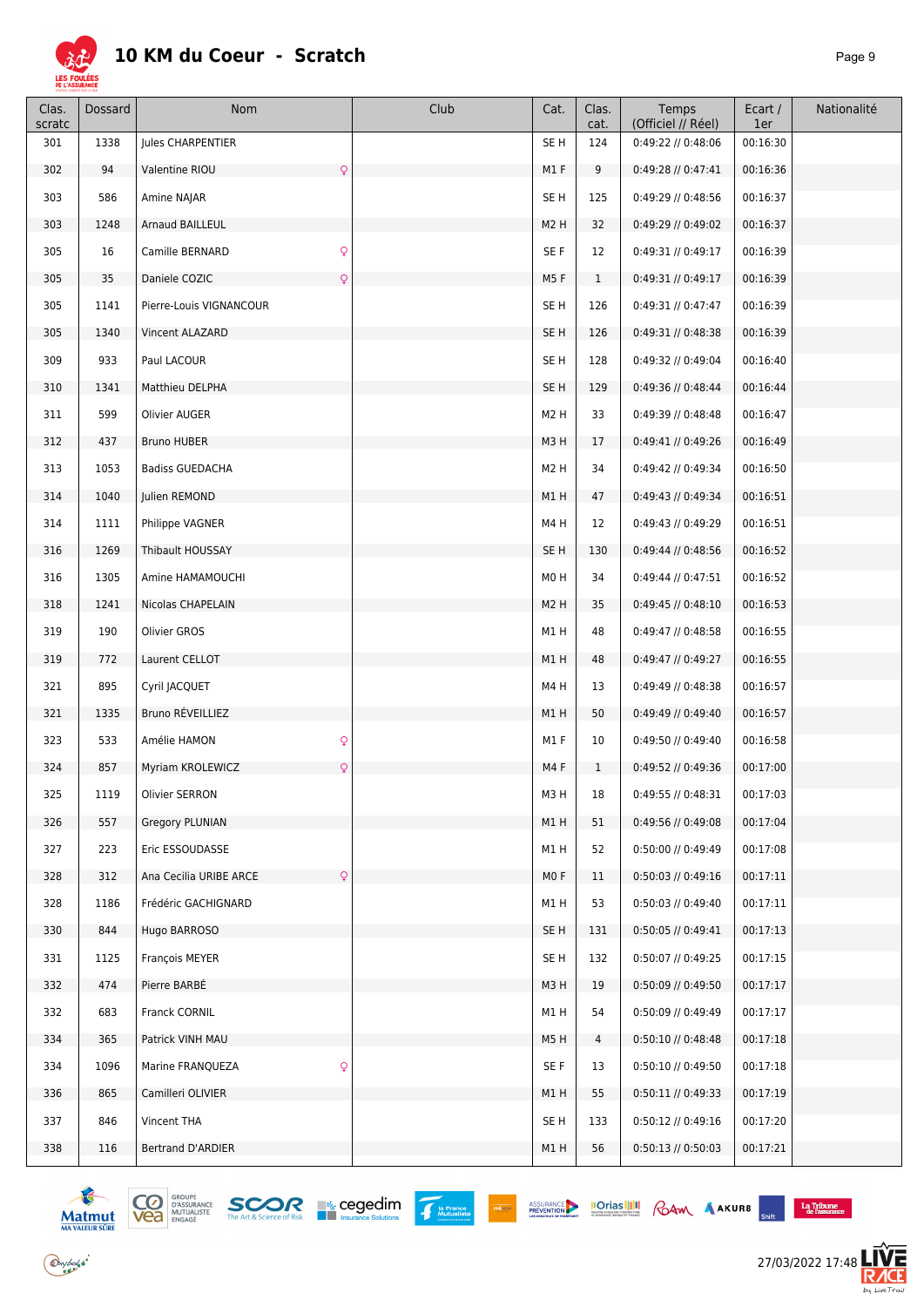

| Clas.<br>scratc | Dossard | Nom                                         | Club | Cat.             | Clas.<br>cat. | Temps<br>(Officiel // Réel) | Ecart /<br>1er | Nationalité |
|-----------------|---------|---------------------------------------------|------|------------------|---------------|-----------------------------|----------------|-------------|
| 338             | 832     | Ben GOLSTEIN                                |      | M1H              | 56            | 0:50:13 // 0:49:28          | 00:17:21       |             |
| 340             | 1327    | Olivier CHOQUET                             |      | M <sub>2</sub> H | 36            | 0:50:16 // 0:49:48          | 00:17:24       |             |
| 341             | 673     | Jimi FRECHETTE                              |      | M <sub>2</sub> H | 37            | $0:50:19$ // $0:49:04$      | 00:17:27       |             |
| 341             | 906     | Alexis MERX                                 |      | SE <sub>H</sub>  | 134           | $0:50:19$ // $0:50:00$      | 00:17:27       |             |
| 343             | 497     | Patrick COHEN                               |      | SE <sub>H</sub>  | 135           | $0:50:20$ // $0:49:03$      | 00:17:28       |             |
| 344             | 1278    | Mathieu TASSIN                              |      | SE <sub>H</sub>  | 136           | 0:50:22 // 0:48:50          | 00:17:30       |             |
| 345             | 469     | Adrien BROUET                               |      | SE <sub>H</sub>  | 137           | 0:50:23 // 0:49:59          | 00:17:31       |             |
| 346             | 538     | Pape NDIR                                   |      | SE <sub>H</sub>  | 138           | $0:50:25$ // $0:49:55$      | 00:17:33       |             |
| 347             | 930     | Pierre BOUSSEAU                             |      | SE <sub>H</sub>  | 139           | $0:50:29$ // $0:49:42$      | 00:17:37       |             |
| 347             | 965     | Vincent LANGLO                              |      | M0H              | 35            | $0:50:29$ // $0:49:46$      | 00:17:37       |             |
| 347             | 1294    | Olivier COLLIER                             |      | M4H              | 14            | 0:50:29 // 0:49:34          | 00:17:37       |             |
| 350             | 623     | Anaïs HAY<br>Q                              |      | SE F             | 14            | $0:50:31$ // $0:49:53$      | 00:17:39       |             |
| 350             | 1051    | Timothé PASQUIERS                           |      | SE H             | 140           | $0:50:31$ // $0:40:11$      | 00:17:39       |             |
| 352             | 572     | Robin DRÉANO                                |      | SE <sub>H</sub>  | 141           | $0:50:32$ // $0:50:17$      | 00:17:40       |             |
| 353             | 327     | Celine LAMOTHE<br>Q                         |      | M <sub>0</sub> F | 12            | $0:50:33$ // $0:50:27$      | 00:17:41       |             |
| 353             | 564     | Christophe LEFEVRE                          |      | SE <sub>H</sub>  | 142           | $0:50:33$ // $0:49:48$      | 00:17:41       |             |
| 355             | 702     | $\mathsf{Q}$<br>Sarah POREL                 |      | MO <sub>F</sub>  | 13            | $0:50:36$ // $0:50:00$      | 00:17:44       |             |
| 355             | 984     | Pierre POUPLIN                              |      | M3H              | 20            | $0:50:36$ // $0:50:13$      | 00:17:44       |             |
| 355             | 1218    | Enda PALAZZESCHI                            |      | M <sub>0</sub> H | 36            | $0:50:36$ // $0:48:05$      | 00:17:44       |             |
| 358             | 793     | Florian MERCKAERT                           |      | SE <sub>H</sub>  | 143           | 0:50:37 // 0:49:34          | 00:17:45       |             |
| 359             | 571     | Pierre NICOLAS                              |      | SE H             | 144           | 0:50:38 // 0:49:23          | 00:17:46       |             |
| 359             | 938     | Fabrice DAVID                               |      | M3H              | 21            | $0:50:38$ // $0:50:12$      | 00:17:46       |             |
| 361             | 257     | Romain HUGON                                |      | SE H             | 145           | 0:50:39 // 0:49:46          | 00:17:47       |             |
| 362             | 185     | Néstor GASCUE                               |      | SE <sub>H</sub>  | 146           | $0:50:41$ // $0:50:16$      | 00:17:49       |             |
| 362             | 264     | Valentin MONTUPET                           |      | SE H             | 146           | 0:50:41 // 0:49:39          | 00:17:49       |             |
| 364             | 725     | Raphael ABITBOL                             |      | M0H              | 37            | $0:50:42$ // $0:50:02$      | 00:17:50       |             |
| 365             | 246     | $\mathsf{Q}$<br>Lory SALVATORE              |      | MO F             | 14            | 0:50:45 // 0:50:27          | 00:17:53       |             |
| 366             | 493     | Xavier DÉCIS                                |      | M3H              | 22            | $0:50:47$ // $0:50:27$      | 00:17:55       |             |
| 367             | 941     | Neil SOSSOUKOU                              |      | M1H              | 58            | $0:50:49$ // $0:50:11$      | 00:17:57       |             |
| 368             | 917     | Audrey SOICHET<br>$\mathsf{Q}$              |      | SE F             | 15            | 0:50:51 // 0:50:44          | 00:17:59       |             |
| 368             | 1260    | Maximilien GOMART                           |      | SE H             | 148           | $0:50:51$ // $0:50:11$      | 00:17:59       |             |
| 370             | 147     | Alexia SALVAN<br>$\mathsf{Q}$               |      | SE F             | 16            | $0:50:53$ // $0:50:10$      | 00:18:01       |             |
| 370             | 916     | <b>Ulices GONCALVES</b>                     |      | M3H              | 23            | $0:50:53$ // $0:50:47$      | 00:18:01       |             |
| 372             | 328     | Jean-Nicolas MARRILLIET                     |      | M0H              | 38            | 0:50:54 // 0:49:37          | 00:18:02       |             |
| 372             | 969     | Fred SZERMAN                                |      | M5H              | 5             | 0:50:54 // 0:49:31          | 00:18:02       |             |
| 372             | 1245    | Alexandrine SEBASTIEN<br>Q                  |      | SE F             | 17            | $0:50:54$ // $0:50:08$      | 00:18:02       |             |
| 375             | 110     | Thibault GARNIER                            |      | SE H             | 149           | 0:50:57 // 0:50:03          | 00:18:05       |             |
| 375             | 1086    | Hélène BAGUENIER DESORMEAUX<br>$\mathsf{Q}$ |      | SE F             | 18            | 0:50:57 // 0:50:12          | 00:18:05       |             |





PRÉVOIR

 $\begin{array}{c} \textbf{La Tribume} \\ \textbf{de l'assurance} \end{array}$  $\mathcal{L}^{\mathcal{L}}$ 

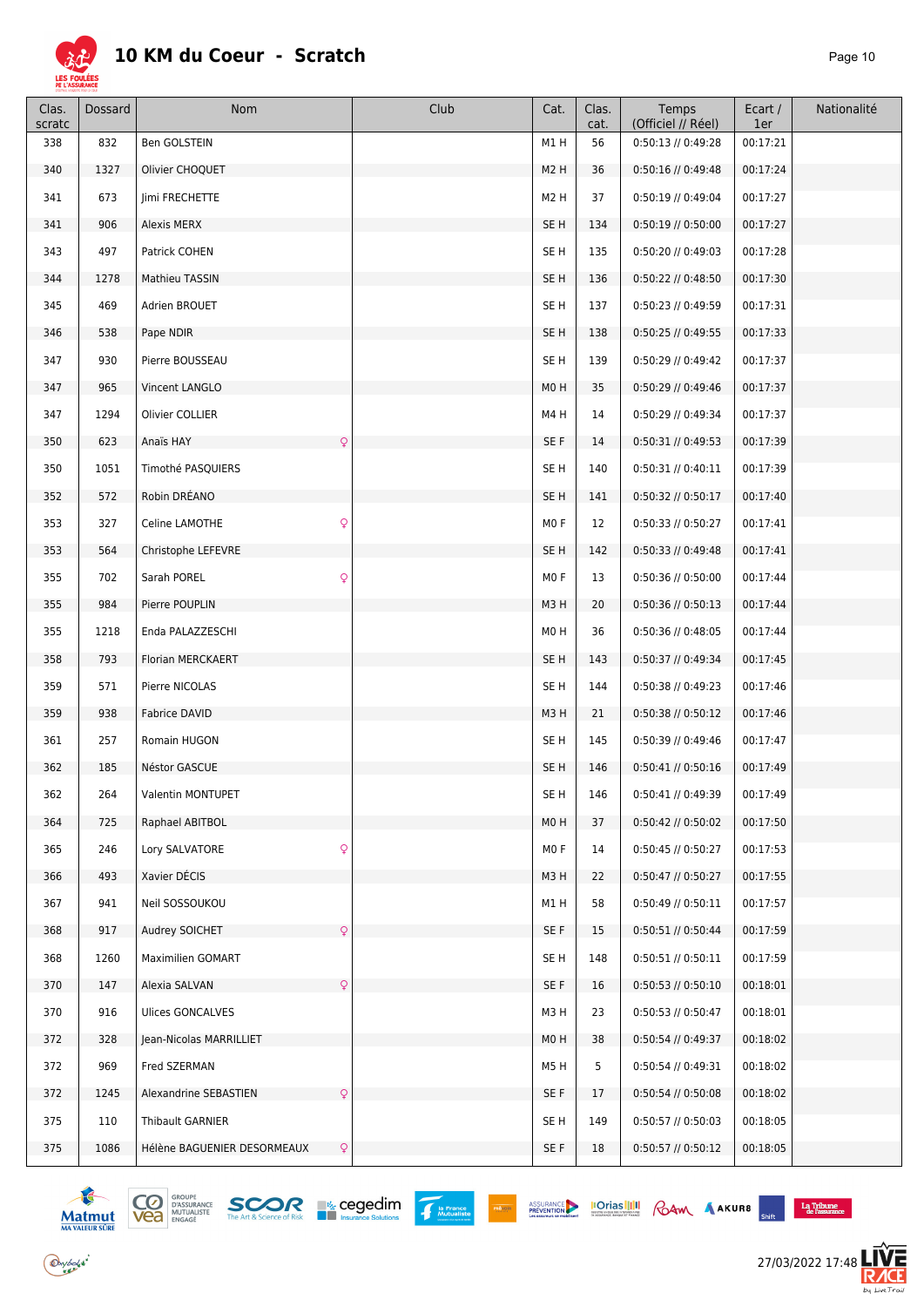

| (Officiel // Réel)<br>scratc<br>cat.<br>1er                                                           | Nationalité<br>Ecart / |
|-------------------------------------------------------------------------------------------------------|------------------------|
| Q<br>$\overline{2}$<br>377<br>822<br>Valérie PESTEL<br>M5F<br>0:50:59 // 0:50:09<br>00:18:07          |                        |
| 378<br>1286<br>Louis PESTEL<br>M5H<br>6<br>0:51:00 // 0:50:10<br>00:18:08                             |                        |
| 378<br>1375<br>Vincent ANDRIEU<br>M <sub>2</sub> H<br>38<br>0:51:00 // 0:49:47<br>00:18:08            |                        |
| 595<br>$7\overline{ }$<br>380<br>Philippe SIMON<br>M5H<br>$0:51:01$ // $0:50:26$<br>00:18:09          |                        |
| M3H<br>380<br>1045<br>Gael MERCIER<br>24<br>0:51:01 // 0:50:26<br>00:18:09                            |                        |
| 382<br>535<br>Thibault DUCHASSIN<br>M <sub>0</sub> H<br>39<br>$0:51:03$ // $0:50:34$<br>00:18:11      |                        |
| 908<br>Jerome CONTANT<br>M <sub>0</sub> H<br>40<br>$0:51:04$ // $0:50:51$<br>00:18:12<br>383          |                        |
| 384<br>1004<br><b>Emmanuel ROCHER</b><br>M <sub>2</sub> H<br>39<br>$0:51:10$ // $0:50:33$<br>00:18:18 |                        |
| Thibaud BOUDÉ<br>M <sub>2</sub> H<br>385<br>451<br>40<br>$0:51:11$ // $0:50:00$<br>00:18:19           |                        |
| 385<br>1192<br>Jerome HERVIN<br>M1H<br>59<br>$0:51:11$ // $0:49:47$<br>00:18:19                       |                        |
| 450<br>M <sub>2</sub> H<br>387<br>Olivier PORTE<br>41<br>0:51:12 // 0:50:52<br>00:18:20               |                        |
| 388<br>13<br><b>Fabrice MULLER</b><br>M3H<br>25<br>$0:51:13$ // $0:50:41$<br>00:18:21                 |                        |
| M <sub>2</sub> H<br>42<br>1139<br>David DELANOE<br>$0:51:13$ // $0:50:01$<br>00:18:21<br>388          |                        |
| 390<br>316<br>Charlotte SASSI<br>Q<br>SE F<br>19<br>$0:51:14$ // $0:50:30$<br>00:18:22                |                        |
| 390<br>424<br>Marc JUSSERANT<br>M <sub>0</sub> H<br>41<br>$0:51:14$ // $0:50:36$<br>00:18:22          |                        |
| 480<br>Pierre DE CHAULIAC<br>M <sub>2</sub> H<br>43<br>$0:51:14$ // $0:49:51$<br>00:18:22<br>390      |                        |
| 593<br>SE <sub>H</sub><br>393<br>Philip POLACK<br>150<br>$0:51:15$ // $0:50:24$<br>00:18:23           |                        |
| SE <sub>H</sub><br>393<br>1393<br>Abderrahmane BENMALEK<br>150<br>$0:51:15$ // $0:51:02$<br>00:18:23  |                        |
| M1F<br>506<br>Sebastien WADOUX<br>Q<br>11<br>$0:51:16$ // $0:51:00$<br>00:18:24<br>395                |                        |
| 1101<br>M <sub>2</sub> H<br>44<br>396<br>Nicolas THILLIEZ<br>$0:51:17$ // $0:50:49$<br>00:18:25       |                        |
| 397<br>1005<br>Thibaut HARENT<br>M1H<br>60<br>0:51:20 // 0:50:22<br>00:18:28                          |                        |
| $\mathsf{Q}$<br>SE F<br>398<br>910<br>Mélanie PIERMAY<br>20<br>$0:51:21$ // $0:51:02$<br>00:18:29     |                        |
| SE F<br>399<br>433<br>Hélène CHANNAC<br>Q<br>21<br>0:51:23 // 0:50:39<br>00:18:31                     |                        |
| 935<br>Jordan LECOMPTE<br>M1H<br>61<br>0:51:26 // 0:50:41<br>00:18:34<br>400                          |                        |
| Cyril MARQUES<br>0:51:29 // 0:51:15<br>1020<br>M1H<br>00:18:37<br>401<br>62                           |                        |
| 402<br>1137<br>15<br>0:51:30 // 0:51:08<br>00:18:38<br>Jose GONCALVES<br>M4H                          |                        |
| SE <sub>H</sub><br>403<br>1189<br>Antoine DUQUESNE<br>152<br>0:51:31 // 0:50:47<br>00:18:39           |                        |
| SE <sub>H</sub><br>404<br>670<br>Charlotte VIGNAUDON<br>153<br>0:51:34 // 0:51:13<br>00:18:42         |                        |
| M <sub>2</sub> H<br>45<br>404<br>1314<br>$0:51:34$ // $0:50:18$<br>00:18:42<br>Jean NGUYEN            |                        |
| Q<br>406<br>1297<br>Lisa-Marie DEPPE<br>SE F<br>22<br>0:51:35 // 0:50:05<br>00:18:43                  |                        |
| M3H<br>407<br>1015<br>26<br>0:51:36 // 0:51:00<br>00:18:44<br>Frederic VEZIER                         |                        |
| 660<br>François FOURNIÉ<br>M5H<br>8<br>408<br>0:51:38 // 0:51:34<br>00:18:46                          |                        |
| 409<br>M4H<br>0:51:39 // 0:51:32<br>1009<br>Alain CARIOU<br>16<br>00:18:47                            |                        |
| SE H<br>410<br>226<br>Igatché Lionel Junior ZIGUI<br>154<br>0:51:40 // 0:50:38<br>00:18:48            |                        |
| 410<br>42<br>0:51:40 // 0:50:38<br>1102<br>M <sub>0</sub> H<br>00:18:48<br>Walid ZARKA                |                        |
| Thierry FOURRAGE<br>M4H<br>0:51:40 // 0:50:29<br>00:18:48<br>410<br>1104<br>17                        |                        |
| 410<br>1140<br>Jean-Philippe CAZALAS<br>M1H<br>0:51:40 // 0:50:57<br>00:18:48<br>63                   |                        |
| 414<br>1376<br>SE <sub>H</sub><br>0:51:42 // 0:50:29<br>00:18:50<br>Matthieu DAVID<br>155             |                        |







PRÉVOIR

ASSURANCE **IOTIAS III** RAM AAKURB



 $b_4$  Live  $Tr \in i$ 

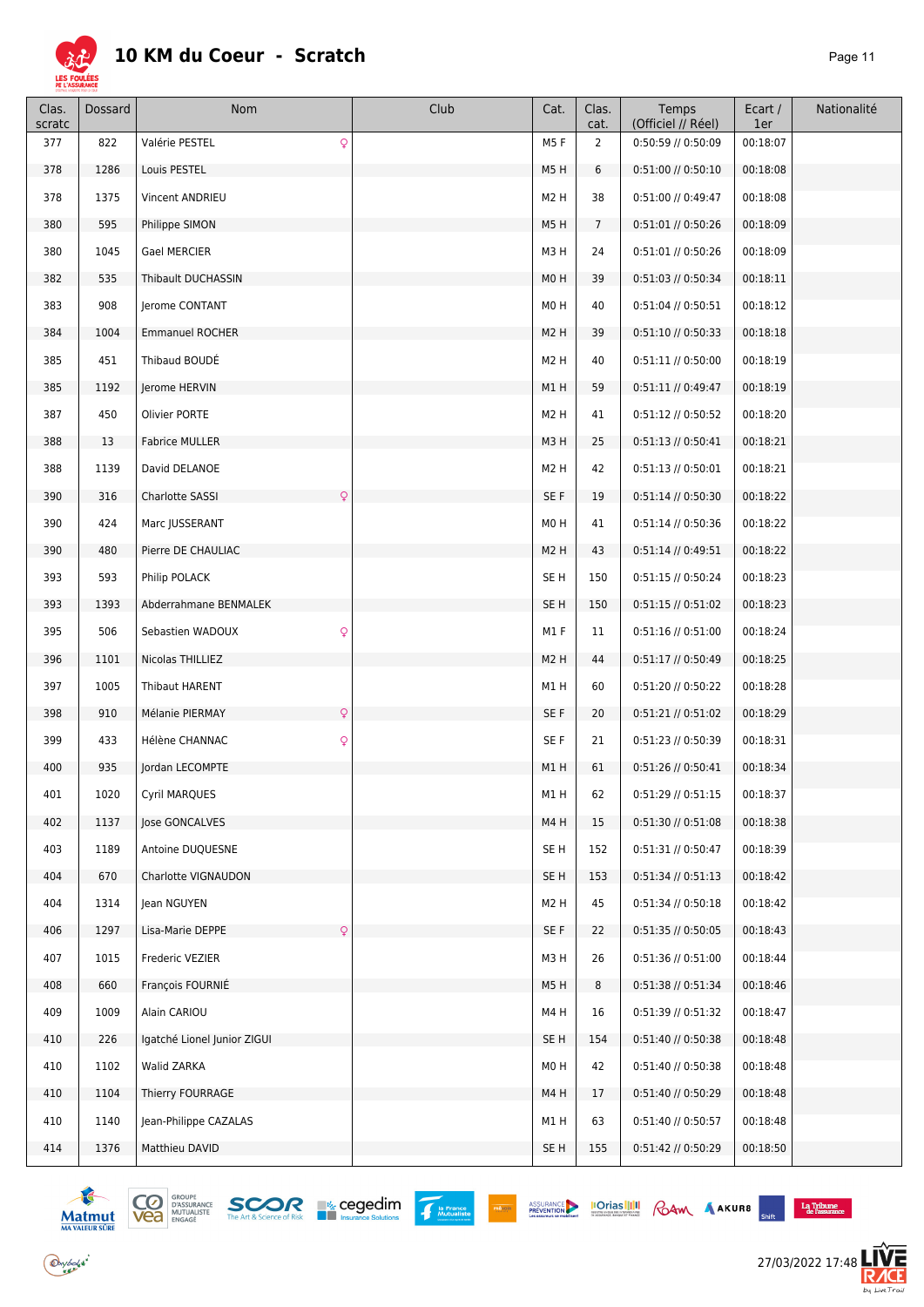

| Clas.<br>scratc | Dossard | Nom                                | Club | Cat.             | Clas.<br>cat. | Temps<br>(Officiel // Réel) | Ecart /<br>1er | Nationalité |
|-----------------|---------|------------------------------------|------|------------------|---------------|-----------------------------|----------------|-------------|
| 414             | 1377    | $\mathsf{Q}$<br>Flore MIRANDE      |      | SE F             | 23            | 0:51:42 // 0:50:29          | 00:18:50       |             |
| 416             | 391     | Jeremy SPEED                       |      | M <sub>0</sub> H | 43            | $0:51:43$ // $0:51:21$      | 00:18:51       |             |
| 417             | 188     | Wilfried CHANG KAI                 |      | SE <sub>H</sub>  | 156           | $0:51:44$ // $0:49:47$      | 00:18:52       |             |
| 418             | 253     | Romain ALBRAND                     |      | SE <sub>H</sub>  | 157           | $0:51:45$ // $0:50:44$      | 00:18:53       |             |
| 418             | 618     | Thibault GIRAUX                    |      | M0H              | 44            | $0:51:45$ // $0:51:16$      | 00:18:53       |             |
| 420             | 624     | Sandrine PAGNY<br>$\mathsf{Q}$     |      | M <sub>2</sub> F | 4             | $0:51:46$ // $0:51:11$      | 00:18:54       |             |
| 421             | 893     | David DUBROCA                      |      | M <sub>2</sub> H | 46            | $0:51:49$ // $0:51:44$      | 00:18:57       |             |
| 422             | 461     | Yohann AGOGUE                      |      | M1H              | 64            | 0:51:53 // 0:49:58          | 00:19:01       |             |
| 423             | 620     | Rémy THERIAS                       |      | M3H              | 27            | 0:51:56 // 0:51:05          | 00:19:04       |             |
| 423             | 621     | $\mathsf{Q}$<br>Valérie THERIAS    |      | M3F              | 4             | $0:51:56$ // $0:51:07$      | 00:19:04       |             |
| 425             | 267     | Julien TOKARZ                      |      | M3H              | 28            | 0:51:57 // 0:50:52          | 00:19:05       |             |
| 426             | 675     | Eléonore JACQUEMIN<br>$\mathsf{Q}$ |      | SE F             | 24            | 0:51:58 // 0:51:14          | 00:19:06       |             |
| 426             | 752     | Quentin BOISSY D'ANGLAS            |      | SE <sub>H</sub>  | 158           | 0:51:58 // 0:51:36          | 00:19:06       |             |
| 426             | 1002    | Pascal BOUTHORS                    |      | M3H              | 29            | 0:51:58 // 0:51:27          | 00:19:06       |             |
| 429             | 1222    | Vasileios VRAKAS                   |      | SE <sub>H</sub>  | 159           | 0:51:59 // 0:51:37          | 00:19:07       |             |
| 430             | 778     | Mehdi NOBLET                       |      | SE <sub>H</sub>  | 160           | 0:52:08 // 0:51:27          | 00:19:16       |             |
| 431             | 403     | $\mathsf{Q}$<br>Aimée LENG         |      | MO <sub>F</sub>  | 15            | 0:52:09 // 0:51:30          | 00:19:17       |             |
| 431             | 1029    | Jérôme FAY                         |      | SE <sub>H</sub>  | 161           | 0:52:09 // 0:51:12          | 00:19:17       |             |
| 433             | 129     | Mehdi ALLABI                       |      | SE <sub>H</sub>  | 162           | $0:52:10$ // $0:50:13$      | 00:19:18       |             |
| 433             | 443     | Sylvain HARAULT                    |      | M3H              | 30            | 0:52:10 // 0:51:58          | 00:19:18       |             |
| 433             | 449     | Paul CORMAILLE DE VALBRAY          |      | M0H              | 45            | 0:52:10 // 0:50:30          | 00:19:18       |             |
| 433             | 874     | $\mathsf{Q}$<br>Agathe HERRMANN    |      | M3F              | 5             | $0:52:10$ // $0:52:01$      | 00:19:18       |             |
| 437             | 980     | David CAMARADA                     |      | M1H              | 65            | $0:52:13$ // $0:52:10$      | 00:19:21       |             |
| 438             | 559     | Romain SALOU                       |      | M0H              | 46            | 0:52:18 // 0:51:55          | 00:19:26       |             |
| 438             | 781     | <b>Bobby UNG</b>                   |      | SE H             | 163           | 0:52:18 // 0:50:41          | 00:19:26       |             |
| 440             | 1385    | Toufik BOUKERMA                    |      | M0H              | 47            | $0:52:21$ // $0:50:41$      | 00:19:29       |             |
| 441             | 343     | Franck BELLOT                      |      | M4H              | 18            | 0:52:22 // 0:52:05          | 00:19:30       |             |
| 442             | 1144    | Jean-Paul BORDIN                   |      | M4H              | 19            | $0:52:23$ // $0:51:51$      | 00:19:31       |             |
| 443             | 998     | Thierry DECHÊNE                    |      | M5H              | 9             | 0:52:24 // 0:51:54          | 00:19:32       |             |
| 444             | 1044    | $\mathsf{Q}$<br>Stéphanie BURILLO  |      | MO F             | 16            | 0:52:26 // 0:51:55          | 00:19:34       |             |
| 445             | 119     | Frédéric BIONDI                    |      | M1H              | 66            | $0:52:27$ // $0:51:13$      | 00:19:35       |             |
| 445             | 697     | Aurelien CRESTE                    |      | M <sub>0</sub> H | 48            | 0:52:27 // 0:51:59          | 00:19:35       |             |
| 447             | 1348    | Thomas BOUVIER                     |      | SE H             | 164           | 0:52:30 // 0:51:37          | 00:19:38       |             |
| 448             | 764     | Thibaut LALLEMAND                  |      | M3H              | 31            | $0:52:34$ // $0:51:41$      | 00:19:42       |             |
| 449             | 137     | Guillaume CANON                    |      | SE <sub>H</sub>  | 165           | 0:52:39 // 0:51:35          | 00:19:47       |             |
| 450             | 379     | Florimon DELALANDE                 |      | M <sub>2</sub> H | 47            | 0:52:44 // 0:51:39          | 00:19:52       |             |
| 451             | 1195    | Nicolas CHABRE                     |      | M1H              | 67            | 0:52:45 // 0:51:40          | 00:19:53       |             |
| 452             | 1163    | Tristan COURAU                     |      | SE H             | 166           | 0:52:46 // 0:52:04          | 00:19:54       |             |



 $\bigodot$ ybolsk<sup>\*</sup>



ASSURANCE **IOTIAS III** RAM AAKURB

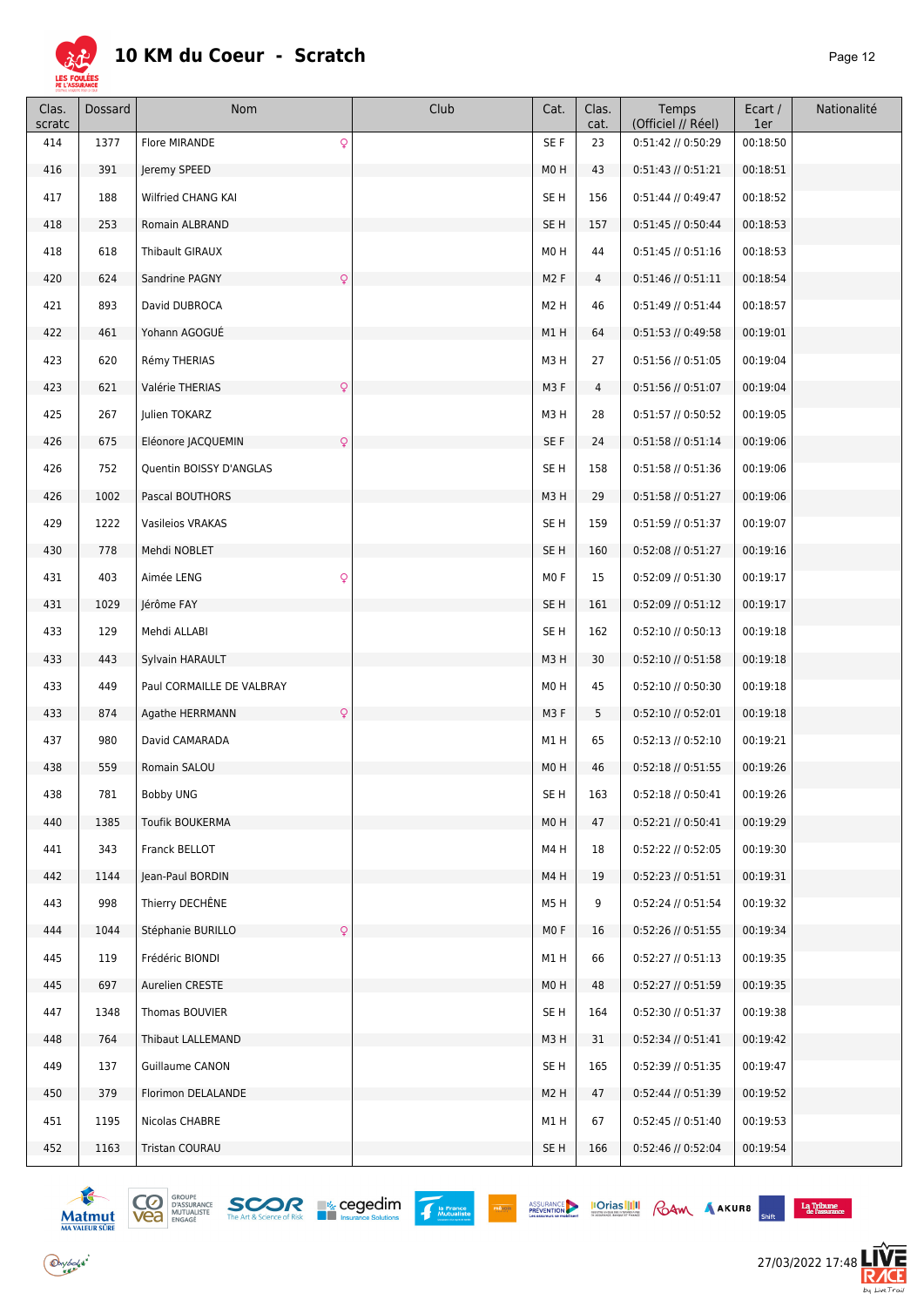

| Clas.<br>scratc | Dossard | Nom                                  | Club | Cat.             | Clas.<br>cat.  | Temps<br>(Officiel // Réel) | Ecart /<br>1er | Nationalité |
|-----------------|---------|--------------------------------------|------|------------------|----------------|-----------------------------|----------------|-------------|
| 452             | 1190    | Arnaud HEITZ                         |      | SE <sub>H</sub>  | 166            | 0:52:46 // 0:52:10          | 00:19:54       |             |
| 454             | 146     | Estelle BAECHLER<br>$\mathsf{Q}$     |      | M <sub>2</sub> F | 5              | 0:52:49 // 0:52:33          | 00:19:57       |             |
| 454             | 948     | $\mathsf{Q}$<br>Patricia BOUGERET    |      | M <sub>2</sub> F | 5              | $0:52:49$ // $0:52:43$      | 00:19:57       |             |
| 456             | 648     | $\mathsf{Q}$<br>Anne-Claire HAY      |      | M3F              | 6              | $0:52:50$ // $0:52:41$      | 00:19:58       |             |
| 456             | 913     | Stéphane DYZERS                      |      | M <sub>2</sub> H | 48             | 0:52:50 // 0:52:17          | 00:19:58       |             |
| 458             | 1254    | Yves STRUILLOU                       |      | SE <sub>H</sub>  | 168            | 0:52:53 // 0:51:52          | 00:20:01       |             |
| 459             | 560     | <b>Brice CHIRADE</b>                 |      | SE <sub>H</sub>  | 169            | 0:52:54 // 0:51:27          | 00:20:02       |             |
| 460             | 817     | Lionel GOMA                          |      | M1H              | 68             | 0:52:55 // 0:51:34          | 00:20:03       |             |
| 461             | 370     | $\mathsf{Q}$<br>Melanie LEROY        |      | MO <sub>F</sub>  | 17             | 0:52:56 // 0:51:33          | 00:20:04       |             |
| 461             | 898     | Mccaul KEVIN                         |      | M3H              | 32             | $0:52:56$ // $0:51:31$      | 00:20:04       |             |
| 463             | 378     | Ludovic VELU                         |      | M3H              | 33             | 0:52:57 // 0:51:34          | 00:20:05       |             |
| 463             | 385     | Philippe PUIGVENTOS                  |      | M3H              | 33             | 0:52:57 // 0:52:12          | 00:20:05       |             |
| 463             | 728     | Suzanne HE<br>$\mathsf{Q}$           |      | M3F              | $\overline{7}$ | 0:52:57 // 0:51:52          | 00:20:05       |             |
| 466             | 1077    | Thomas ASTOIN                        |      | SE <sub>H</sub>  | 170            | 0:52:58 // 0:51:52          | 00:20:06       |             |
| 467             | 1170    | Mathieu AMADOR                       |      | SE <sub>H</sub>  | 171            | 0:52:59 // 0:51:50          | 00:20:07       |             |
| 468             | 1159    | <b>Baye Salif DIACK</b>              |      | SE <sub>H</sub>  | 172            | 0:53:00 // 0:52:20          | 00:20:08       |             |
| 469             | 1387    | Jerome MINVIELLE                     |      | M <sub>2</sub> H | 49             | $0:53:01$ // $0:51:12$      | 00:20:09       |             |
| 470             | 1013    | Nicolas DULYS                        |      | M <sub>0</sub> H | 49             | 0:53:04 // 0:51:17          | 00:20:12       |             |
| 471             | 524     | Yoann GUBLIN                         |      | M0H              | 50             | $0:53:05$ // $0:52:21$      | 00:20:13       |             |
| 471             | 1153    | $\mathsf{Q}$<br>Ombeline DE TOUZALIN |      | SE F             | 25             | $0:53:05$ // $0:52:29$      | 00:20:13       |             |
| 473             | 827     | Mathis MEZERAY                       |      | SE <sub>H</sub>  | 173            | 0:53:06 // 0:52:34          | 00:20:14       |             |
| 474             | 1143    | Karim IROUCHE                        |      | M3H              | 35             | 0:53:09 // 0:51:45          | 00:20:17       |             |
| 475             | 296     | $\mathsf{Q}$<br>Florence SARASOLA    |      | M3F              | 8              | $0:53:10$ // $0:52:53$      | 00:20:18       |             |
| 476             | 919     | Thierry BASSINO                      |      | M3H              | 36             | 0:53:11 // 0:51:56          | 00:20:19       |             |
| 477             | 354     | Karine MANSUY<br>¥                   |      | M3 F             | 9              | 0:53:13 // 0:52:56          | 00:20:21       |             |
| 478             | 138     | Q<br>Anaïs MORER SERRURIER           |      | M1 F             | 12             | $0:53:14$ // $0:52:51$      | 00:20:22       |             |
| 478             | 556     | $\mathsf{Q}$<br>Clémence LELEU       |      | MO F             | 18             | 0:53:14 // 0:52:57          | 00:20:22       |             |
| 480             | 733     | Ulf-Erik LETT                        |      | M1H              | 69             | $0:53:16$ // $0:52:54$      | 00:20:24       |             |
| 480             | 873     | $\mathsf{Q}$<br>Raia FABY            |      | M <sub>2</sub> F | $\overline{7}$ | $0:53:16$ // $0:52:41$      | 00:20:24       |             |
| 482             | 532     | Jean-Wilson SEGA                     |      | SE <sub>H</sub>  | 174            | 0:53:17 // 0:52:16          | 00:20:25       |             |
| 483             | 149     | $\mathsf{Q}$<br>Sandrine LOEGEL      |      | M4F              | $\overline{2}$ | 0:53:18 // 0:52:27          | 00:20:26       |             |
| 484             | 297     | Nathalie MASSON<br>$\mathsf{Q}$      |      | M4 F             | 3              | 0:53:20 // 0:53:07          | 00:20:28       |             |
| 484             | 1347    | Antoine GLORIEUX                     |      | SE <sub>H</sub>  | 175            | 0:53:20 // 0:52:28          | 00:20:28       |             |
| 486             | 165     | Vincent GODARD                       |      | M3H              | 37             | 0:53:21 // 0:52:57          | 00:20:29       |             |
| 487             | 1150    | Philip AITKEN                        |      | SE <sub>H</sub>  | 176            | $0:53:22$ // $0:53:13$      | 00:20:30       |             |
| 488             | 1073    | $\mathsf{Q}$<br>Lucille DELBET       |      | SE F             | 26             | $0:53:24$ // $0:52:16$      | 00:20:32       |             |
| 489             | 553     | Jean-Luc OZOUX                       |      | M4H              | 20             | 0:53:25 // 0:51:48          | 00:20:33       |             |
| 489             | 1027    | Paul YEO                             |      | SE <sub>H</sub>  | 177            | 0:53:25 // 0:51:36          | 00:20:33       |             |





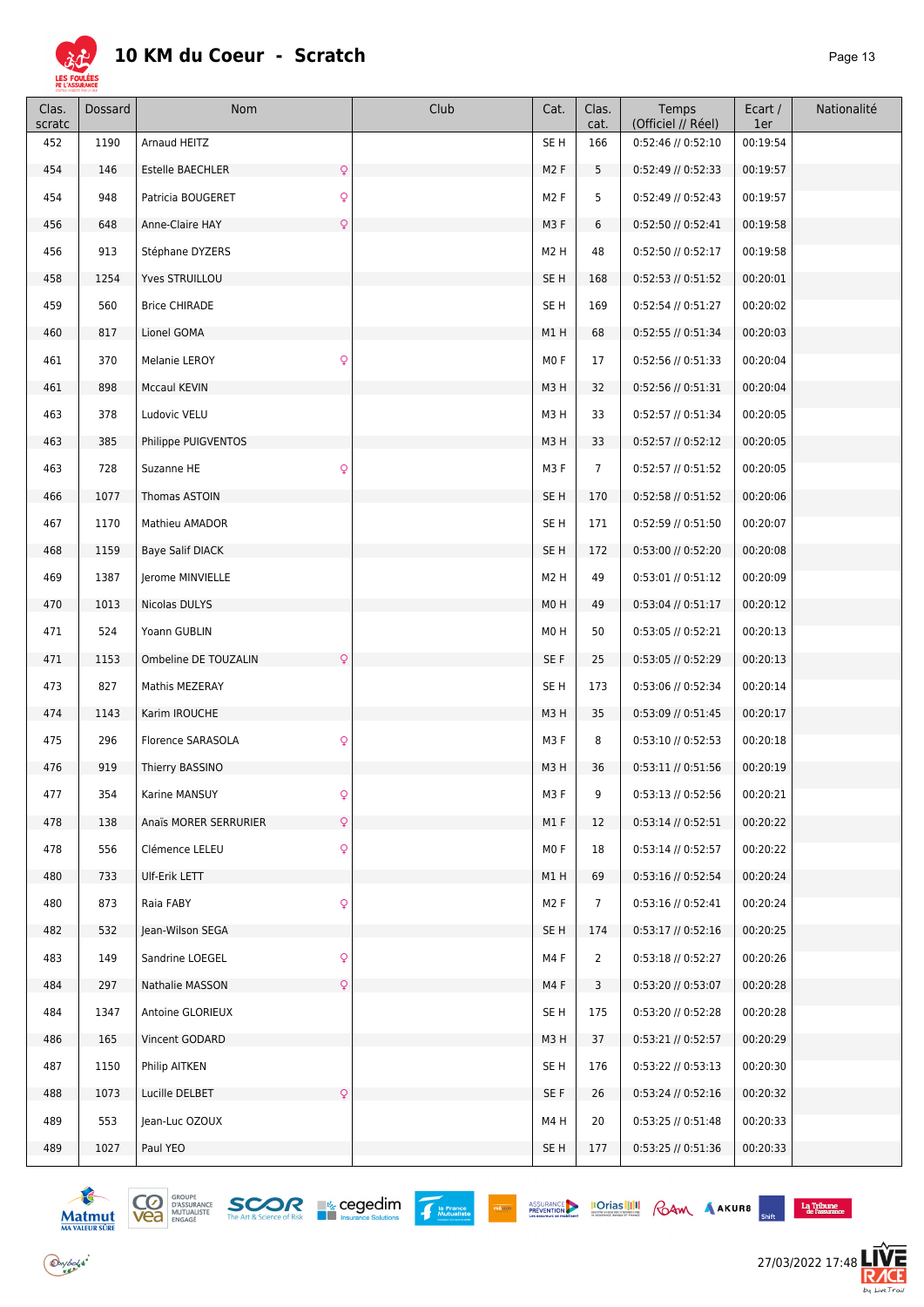

| Clas.<br>scratc | <b>Dossard</b> | Nom                                    | Club | Cat.             | Clas.<br>cat.  | Temps<br>(Officiel // Réel) | Ecart /<br>1er | Nationalité |
|-----------------|----------------|----------------------------------------|------|------------------|----------------|-----------------------------|----------------|-------------|
| 491             | 1203           | Adel RAHMANI                           |      | M0H              | 51             | $0:53:27$ // $0:51:53$      | 00:20:35       |             |
| 492             | 201            | Laure COURCOUX<br>$\mathsf{Q}$         |      | M1F              | 13             | 0:53:29 // 0:53:18          | 00:20:37       |             |
| 492             | 1330           | Philippe SEGADE                        |      | M1H              | 70             | $0:53:29$ // $0:52:01$      | 00:20:37       |             |
| 494             | 756            | Pierre PERTSOWSKY                      |      | SE <sub>H</sub>  | 178            | 0:53:32 // 0:52:35          | 00:20:40       |             |
| 495             | 368            | Jérémy CARIOU                          |      | SE <sub>H</sub>  | 179            | $0:53:33$ // $0:52:43$      | 00:20:41       |             |
| 496             | 914            | Salomé ABDELLAOUI<br>$\mathsf{Q}$      |      | SE F             | 27             | 0:53:34 // 0:52:38          | 00:20:42       |             |
| 496             | 915            | Ali ABDELLAOUI                         |      | M3H              | 38             | 0:53:34 // 0:52:38          | 00:20:42       |             |
| 498             | 932            | Clément MARCIE                         |      | SE <sub>H</sub>  | 180            | 0:53:36 // 0:53:09          | 00:20:44       |             |
| 498             | 1208           | Bernhard GAHR                          |      | SE H             | 180            | 0:53:36 // 0:51:55          | 00:20:44       |             |
| 500             | 765            | Nicolas PONTILLO                       |      | SE <sub>H</sub>  | 182            | 0:53:37 // 0:53:23          | 00:20:45       |             |
| 501             | 527            | Suliman ABDELGADEIR                    |      | M0H              | 52             | 0:53:38 // 0:52:59          | 00:20:46       |             |
| 501             | 1085           | Cyrille AMAND                          |      | SE H             | 183            | 0:53:38 // 0:53:02          | 00:20:46       |             |
| 501             | 1185           | David BENISTI                          |      | M0H              | 52             | 0:53:38 // 0:52:09          | 00:20:46       |             |
| 504             | 195            | Samir BENGHOMARI                       |      | M <sub>2</sub> H | 50             | $0:53:41$ // $0:52:58$      | 00:20:49       |             |
| 505             | 885            | Philippe BARTOUT                       |      | M3H              | 39             | 0:53:42 // 0:52:22          | 00:20:50       |             |
| 506             | 891            | <b>Myriam MONTANES</b><br>$\mathsf{Q}$ |      | M3F              | 10             | $0:53:44$ // $0:53:19$      | 00:20:52       |             |
| 507             | 882            | Eric BILLAUD                           |      | M3H              | 40             | 0:53:45 // 0:52:20          | 00:20:53       |             |
| 508             | 168            | Bertrand BONNISSEAU                    |      | M3H              | 41             | $0:53:46$ // $0:53:16$      | 00:20:54       |             |
| 509             | 718            | Joris ABOUO-N'DORI                     |      | SE H             | 184            | 0:53:49 // 0:52:54          | 00:20:57       |             |
| 510             | 283            | $\mathsf{Q}$<br>Yasmina KADDACHI       |      | M4F              | $\overline{4}$ | 0:53:52 // 0:53:10          | 00:21:00       |             |
| 511             | 661            | Q<br>Audrey NAVARRO                    |      | SE F             | 28             | 0:53:53 // 0:53:45          | 00:21:01       |             |
| 512             | 1011           | <b>Benoit CHAREUNPHOL</b>              |      | M1 H             | 71             | 0:53:58 // 0:53:31          | 00:21:06       |             |
| 513             | 1263           | Christopher TAPLIN                     |      | M3H              | 42             | 0:53:59 // 0:52:20          | 00:21:07       |             |
| 514             | 1270           | <b>Clemens HEILMANN</b>                |      | M4H              | 21             | 0:54:00 // 0:53:06          | 00:21:08       |             |
| 514             | 1336           | Pasco BENDO                            |      | MO H             | 54             | 0:54:00 // 0:52:19          | 00:21:08       |             |
| 516             | 28             | Alaeddine BEN HAMIDA                   |      | SE H             | 185            | $0:54:02$ // $0:52:23$      | 00:21:10       |             |
| 517             | 192            | Nicolas HANNEBELLE                     |      | M3H              | 43             | $0:54:03$ // $0:53:35$      | 00:21:11       |             |
| 518             | 710            | Jean-Noël DEFER                        |      | M <sub>2</sub> H | 51             | $0:54:04$ // $0:53:46$      | 00:21:12       |             |
| 519             | 208            | David DURRLEMAN                        |      | M0H              | 55             | 0:54:07 // 0:53:15          | 00:21:15       |             |
| 520             | 479            | Pierre TURLAN                          |      | M1H              | 72             | 0:54:08 // 0:52:40          | 00:21:16       |             |
| 521             | 1179           | Thibaut SALLOUM                        |      | SE H             | 186            | 0:54:09 // 0:52:42          | 00:21:17       |             |
| 522             | 351            | Clément BILLORE                        |      | SE <sub>H</sub>  | 187            | 0:54:16 // 0:52:47          | 00:21:24       |             |
| 522             | 515            | $\mathsf{Q}$<br>Julie SUN SURGET       |      | M1 F             | 14             | 0:54:16 // 0:52:48          | 00:21:24       |             |
| 524             | 274            | Camille BARNEAUD                       |      | SE H             | 188            | 0:54:19 // 0:54:06          | 00:21:27       |             |
| 525             | 924            | $\mathsf{Q}$<br>Christine COUDREAU     |      | M3F              | 11             | 0:54:20 // 0:52:52          | 00:21:28       |             |
| 526             | 967            | Quentin BENTO                          |      | SE H             | 189            | $0:54:22$ // $0:53:08$      | 00:21:30       |             |
| 527             | 894            | $\mathsf{Q}$<br>Virginie DRUET         |      | M3F              | 12             | 0:54:24 // 0:53:36          | 00:21:32       |             |
| 528             | 95             | Alexis ROSSIGNOL                       |      | ES H             | $\mathbf{1}$   | 0:54:26 // 0:53:09          | 00:21:34       |             |



 $\bigodot$ ybolsk<sup>\*</sup>





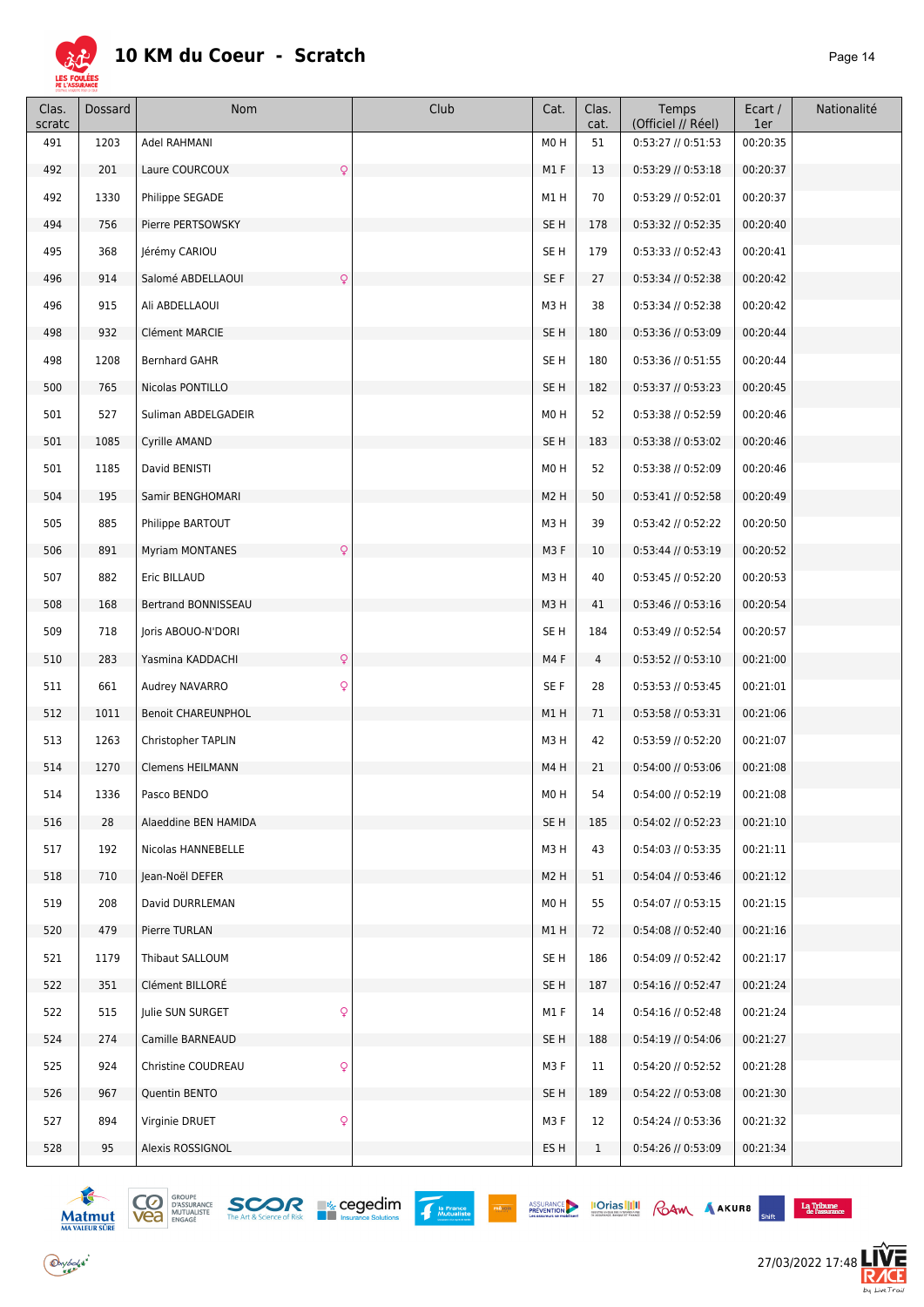

| Clas.<br>scratc | <b>Dossard</b> | Nom                           | Club         | Cat.             | Clas.<br>cat. | Temps<br>(Officiel // Réel) | Ecart /<br>1er | Nationalité |
|-----------------|----------------|-------------------------------|--------------|------------------|---------------|-----------------------------|----------------|-------------|
| 529             | 1205           | Jean JOUHAUD                  |              | SE <sub>H</sub>  | 190           | 0:54:27 // 0:52:46          | 00:21:35       |             |
| 530             | 272            | Charles-Edouard POKOSSY       |              | SE <sub>H</sub>  | 191           | 0:54:28 // 0:53:23          | 00:21:36       |             |
| 531             | 862            | <b>Cliff BIANCANIELLO</b>     |              | M3H              | 44            | 0:54:31 // 0:52:39          | 00:21:39       |             |
| 532             | 65             | Jose BERNEZ                   |              | M <sub>2</sub> H | 52            | $0:54:32$ // $0:54:21$      | 00:21:40       |             |
| 533             | 319            | Fabien GOUVET                 |              | M1H              | 73            | 0:54:34 // 0:53:32          | 00:21:42       |             |
| 534             | 950            | <b>Emmanuel BEGUIN</b>        |              | M <sub>2</sub> H | 53            | 0:54:35 // 0:53:38          | 00:21:43       |             |
| 534             | 1062           | Abdelkrim REDJAI              |              | M3H              | 45            | 0:54:35 // 0:54:04          | 00:21:43       |             |
| 536             | 1298           | Arthur ROLLAND                |              | SE <sub>H</sub>  | 192           | 0:54:36 // 0:53:45          | 00:21:44       |             |
| 537             | 1078           | Solveig LIOT                  | Q            | M <sub>2</sub> F | 8             | 0:54:39 // 0:53:51          | 00:21:47       |             |
| 538             | 491            | Frédéric SKONIECZNY           |              | M4H              | 22            | 0:54:41 // 0:53:22          | 00:21:49       |             |
| 539             | 981            | Abel BIVER                    |              | SE <sub>H</sub>  | 193           | 0:54:44 // 0:53:52          | 00:21:52       |             |
| 540             | 189            | Ghassane AMCHYAA              |              | SE <sub>H</sub>  | 194           | 0:54:45 // 0:54:28          | 00:21:53       |             |
| 541             | 1152           | Botrel KALAWE KALAWE          |              | M0H              | 56            | $0:54:46$ // $0:54:18$      | 00:21:54       |             |
| 542             | 577            | Pierre BOYER                  |              | SE <sub>H</sub>  | 195           | $0:54:48$ // $0:54:11$      | 00:21:56       |             |
| 542             | 1395           | Jean-Christophe KHADDOUJ      |              | SE <sub>H</sub>  | 195           | 0:54:48 // 0:53:42          | 00:21:56       |             |
| 544             | 371            | Olivier RAGOT                 |              | M1H              | 74            | $0:54:49$ // $0:53:40$      | 00:21:57       |             |
| 544             | 763            | Quang-Luc TRAN                |              | SE <sub>H</sub>  | 197           | 0:54:49 // 0:54:24          | 00:21:57       |             |
| 544             | 878            | Sandra DARWISH                | Q            | M <sub>2</sub> F | 9             | 0:54:49 // 0:54:28          | 00:21:57       |             |
| 547             | 293            | <b>Fabienne SABATIER</b>      | Q            | M4 F             | 5             | 0:54:50 // 0:54:06          | 00:21:58       |             |
| 547             | 611            | Laure RICCARDI                | Q            | MO F             | 19            | 0:54:50 // 0:53:49          | 00:21:58       |             |
| 549             | 369            | Camille ANDRE                 |              | M <sub>2</sub> H | 54            | $0:54:51$ // $0:54:31$      | 00:21:59       |             |
| 549             | 957            | Laure ALTHEIMER               | Q            | M <sub>0</sub> F | 20            | $0:54:51$ // $0:54:32$      | 00:21:59       |             |
| 551             | 40             | Jolanta JACZEWSKA             | Q            | M5 F             | 3             | 0:54:56 // 0:54:52          | 00:22:04       |             |
| 552             | 12             | Olivier COPPERMANN            |              | M4H              | 23            | $0:54:57$ // $0:54:45$      | 00:22:05       |             |
| 553             | 753            | Alexandra JEZEQUEL            | ç            | MO F             | 21            | 0:54:59 // 0:53:04          | 00:22:07       |             |
| 554             | 812            | Delphine SOUCHET              | $\mathsf{Q}$ | M1F              | 15            | 0:55:02 // 0:54:35          | 00:22:10       |             |
| 554             | 868            | Léa LISSOWSKI                 | Q            | SE F             | 29            | 0:55:02 // 0:53:17          | 00:22:10       |             |
| 556             | 723            | Antoine BLANCHARD             |              | SE <sub>H</sub>  | 198           | $0:55:04$ // $0:54:37$      | 00:22:12       |             |
| 557             | 130            | Jeremy SCHMIDT                |              | M0H              | 57            | $0:55:07$ // $0:54:41$      | 00:22:15       |             |
| 558             | 879            | Albane GERONDEAU              | Q            | SE F             | 30            | 0:55:09 // 0:53:49          | 00:22:17       |             |
| 559             | 1131           | Véronique SHIEK BAVA          | Q            | M5 F             | 4             | 0:55:12 // 0:54:50          | 00:22:20       |             |
| 560             | 429            | Thomas MAGNY                  |              | M1H              | 75            | $0:55:13$ // $0:54:53$      | 00:22:21       |             |
| 561             | 11             | Patrick DUPRE                 |              | M7 H             | $\mathbf{1}$  | 0:55:21 // 0:55:13          | 00:22:29       |             |
| 562             | 1109           | Ramona, cristina BOUTET UNGUR | Q            | M <sub>2</sub> F | 10            | $0:55:23$ // $0:55:01$      | 00:22:31       |             |
| 562             | 1354           | <b>Tahir FALL</b>             |              | M1H              | 76            | $0:55:23$ // $0:53:41$      | 00:22:31       |             |
| 564             | 286            | Marie BUZULIER                | Q            | M1F              | 16            | $0:55:24$ // $0:54:28$      | 00:22:32       |             |
| 565             | 213            | Iscia COLLET                  | Q            | SE F             | 31            | $0:55:25$ // $0:54:27$      | 00:22:33       |             |
| 566             | 1362           | Farid BOUKERMA                |              | M <sub>2</sub> H | 55            | 0:55:26 // 0:53:47          | 00:22:34       |             |





ASSURANCE **IOTIAS III** RAM AAKURB

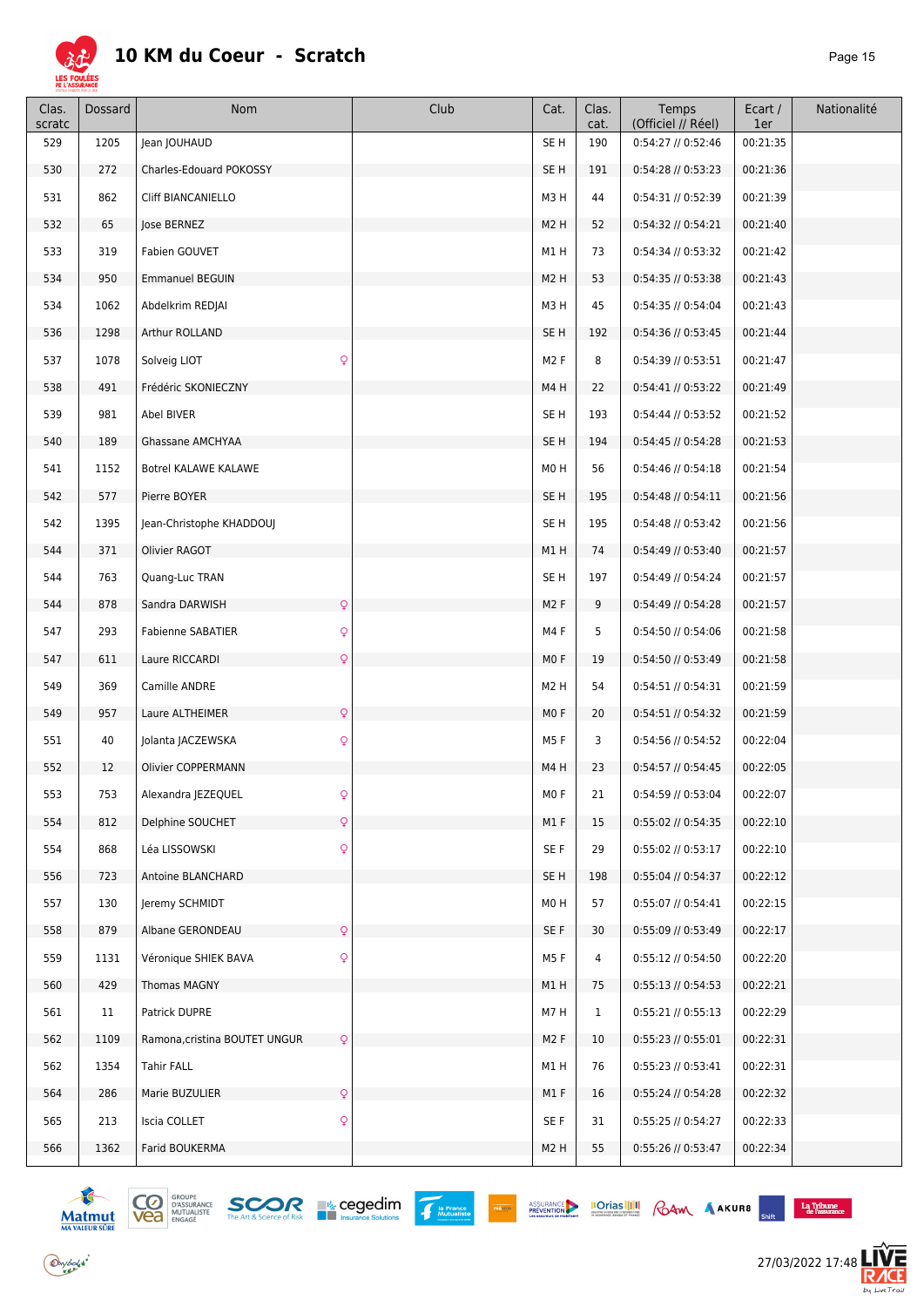

| Clas.<br>scratc | Dossard | Nom                           | Club         | Cat.             | Clas.<br>cat. | Temps<br>(Officiel // Réel) | Ecart /<br>1er | Nationalité |
|-----------------|---------|-------------------------------|--------------|------------------|---------------|-----------------------------|----------------|-------------|
| 567             | 245     | Laurent LE BER                |              | M4H              | 24            | $0:55:27$ // $0:54:15$      | 00:22:35       |             |
| 568             | 853     | Virginie PORET                | Q            | SE F             | 32            | 0:55:30 // 0:54:55          | 00:22:38       |             |
| 568             | 929     | Jérôme LENGLET                |              | M3H              | 46            | 0:55:30 // 0:55:02          | 00:22:38       |             |
| 570             | 446     | Philippe ANTOINE              |              | M1H              | 77            | $0:55:31$ // $0:53:27$      | 00:22:39       |             |
| 570             | 1033    | Elodie LARROQUE               | $\mathsf{Q}$ | MO <sub>F</sub>  | 22            | $0:55:31$ // $0:55:03$      | 00:22:39       |             |
| 572             | 278     | Jerome BLANC                  |              | M <sub>2</sub> H | 56            | 0:55:32 // 0:54:27          | 00:22:40       |             |
| 573             | 1353    | Tanguy LE GALL                |              | M3H              | 47            | 0:55:34 // 0:53:52          | 00:22:42       |             |
| 574             | 900     | Faustine MÉNARD               | $\mathsf{Q}$ | SE F             | 33            | 0:55:36 // 0:54:37          | 00:22:44       |             |
| 575             | 299     | Mireille ROLLAND              | $\mathsf{Q}$ | M3F              | 13            | 0:55:38 // 0:54:46          | 00:22:46       |             |
| 576             | 976     | Romain SPEISSER               |              | SE H             | 199           | $0:55:39$ // $0:54:10$      | 00:22:47       |             |
| 577             | 758     | Kevin BRUNERIE                |              | SE <sub>H</sub>  | 200           | 0:55:47 // 0:54:50          | 00:22:55       |             |
| 578             | 1301    | Hippolyte LEQUENNE            |              | SE <sub>H</sub>  | 201           | 0:55:49 // 0:54:55          | 00:22:57       |             |
| 579             | 431     | Maxime CAUSSIN                |              | M0H              | 58            | 0:55:50 // 0:53:56          | 00:22:58       |             |
| 580             | 715     | Varlam COUDRIN                |              | SE <sub>H</sub>  | 202           | $0:55:51$ // $0:54:24$      | 00:22:59       |             |
| 581             | 530     | Elisabeth MENDICOUAGUE        | $\mathsf{Q}$ | M3F              | 14            | $0:55:53$ // $0:55:19$      | 00:23:01       |             |
| 582             | 175     | Cecile PULM                   | $\mathsf{Q}$ | M1F              | 17            | $0:55:58$ // $0:54:51$      | 00:23:06       |             |
| 582             | 320     | Charlotte ARNAUD              | Q            | M1F              | 17            | 0:55:58 // 0:54:50          | 00:23:06       |             |
| 584             | 76      | Lucas THOUVENOT               |              | SE <sub>H</sub>  | 203           | $0:56:01$ // $0:54:45$      | 00:23:09       |             |
| 584             | 792     | Gaud KROTOFF                  | Q            | M4F              | 6             | $0:56:01$ // $0:55:00$      | 00:23:09       |             |
| 584             | 1147    | Delphine WAJDENFELD           |              | M1H              | 78            | $0:56:01$ // $0:55:47$      | 00:23:09       |             |
| 587             | 330     | François BERNARD              |              | M4H              | 25            | $0:56:03$ // $0:55:16$      | 00:23:11       |             |
| 588             | 805     | Boris JULIEN                  |              | SE <sub>H</sub>  | 204           | $0:56:05$ // $0:54:03$      | 00:23:13       |             |
| 589             | 680     | Audrey AUMONT                 | Q            | M1 F             | 19            | 0:56:08 // 0:54:57          | 00:23:16       |             |
| 589             | 1133    | Daniel AMICHIA                |              | SE <sub>H</sub>  | 205           | 0:56:08 // 0:55:27          | 00:23:16       |             |
| 591             | 1310    | Juliette LE BOURLAIS          |              | $SE$ $F$         | 34            | 0:56:11 // 0:55:08          | 00:23:19       |             |
| 592             | 471     | Géraldine BERNARD             | $\mathsf{Q}$ | SE F             | 35            | $0:56:13$ // $0:54:43$      | 00:23:21       |             |
| 592             | 612     | Flavien DEYGAS                |              | SE <sub>H</sub>  | 206           | 0:56:13 // 0:55:56          | 00:23:21       |             |
| 594             | 1177    | Valentine DESBOTTES           | $\mathsf{Q}$ | SE F             | 36            | 0:56:14 // 0:55:17          | 00:23:22       |             |
| 595             | 1037    | Océane FERRIER                | Q            | SE F             | 37            | $0:56:16$ // $0:55:49$      | 00:23:24       |             |
| 595             | 1285    | Apolline BONNERRE             | $\mathsf{Q}$ | SE F             | 37            | 0:56:16 // 0:55:35          | 00:23:24       |             |
| 597             | 39      | Germán Andrés DELBIANCO PORTA |              | M0H              | 59            | 0:56:18 // 0:55:19          | 00:23:26       |             |
| 598             | 439     | Nicolas DREUX                 |              | M3H              | 48            | $0:56:19$ // $0:55:30$      | 00:23:27       |             |
| 599             | 651     | Alexis SUBILEAU               |              | SE H             | 207           | $0:56:21$ // $0:55:49$      | 00:23:29       |             |
| 600             | 966     | Suzanne FABRE                 | $\mathsf{Q}$ | SE F             | 39            | 0:56:24 // 0:55:10          | 00:23:32       |             |
| 601             | 307     | Thierry NOYELLE               |              | M4H              | 26            | 0:56:25 // 0:56:07          | 00:23:33       |             |
| 601             | 955     | Kevin PORCHER                 |              | M1H              | 79            | $0:56:25$ // $0:51:10$      | 00:23:33       |             |
| 603             | 537     | Sabrina BOUABDA               | $\mathsf{Q}$ | SE F             | 40            | 0:56:26 // 0:55:56          | 00:23:34       |             |
| 604             | 582     | Marwane EL AJMI               |              | M0H              | 60            | $0:56:27$ // $0:56:01$      | 00:23:35       |             |



 $\bigodot$ ybolsk<sup>\*</sup>



ASSURANCE IOTIAS IIII RAM AAKUR8

 $\begin{array}{c} \textbf{La Tribume} \\ \textbf{de l'assurance} \end{array}$  $\mathcal{L}^{\mathcal{L}}$ 

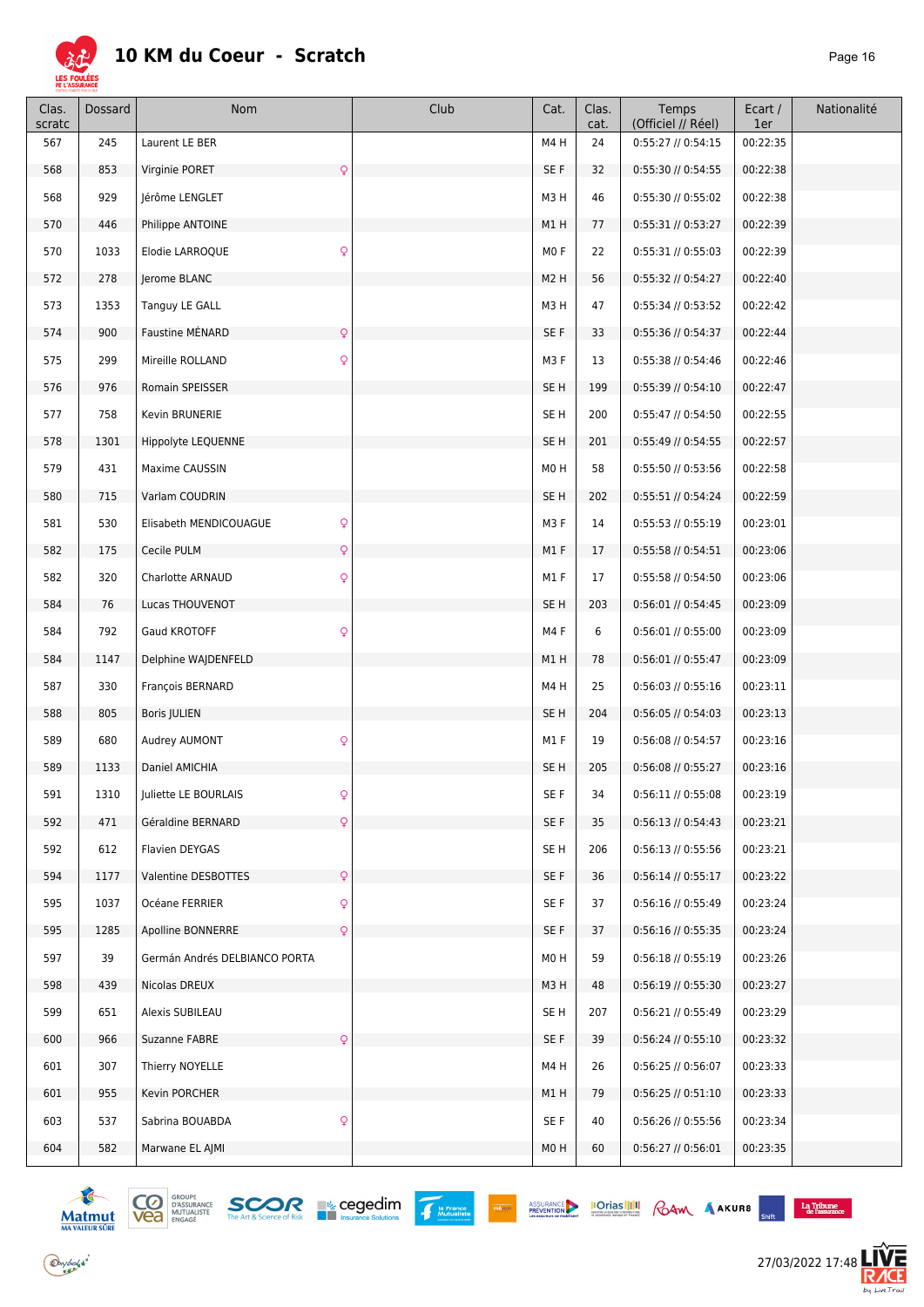

| Clas.<br>scratc | Dossard | Nom                                     | Club | Cat.             | Clas.<br>cat.  | Temps<br>(Officiel // Réel) | Ecart /<br>1er | Nationalité |
|-----------------|---------|-----------------------------------------|------|------------------|----------------|-----------------------------|----------------|-------------|
| 604             | 888     | $\mathsf{Q}$<br>Agne ULCINAITE          |      | M <sub>0</sub> F | 23             | 0:56:27 // 0:56:04          | 00:23:35       |             |
| 606             | 260     | Pierre CASTILLON                        |      | M4H              | 27             | 0:56:31 // 0:55:19          | 00:23:39       |             |
| 606             | 864     | Julien DERY                             |      | M <sub>2</sub> H | 57             | $0:56:31$ // $0:56:05$      | 00:23:39       |             |
| 608             | 1050    | Romain VILLAIN                          |      | M <sub>2</sub> H | 58             | $0:56:32$ // $0:55:01$      | 00:23:40       |             |
| 609             | 920     | $\mathsf{Q}$<br>Agathe SOUEF            |      | M3F              | 15             | 0:56:34 // 0:55:20          | 00:23:42       |             |
| 610             | 156     | $\mathsf{Q}$<br>Olivia BOUCHAUD         |      | M <sub>0</sub> F | 24             | 0:56:36 // 0:55:03          | 00:23:44       |             |
| 611             | 277     | Denis DUCROS                            |      | M <sub>2</sub> H | 59             | $0:56:38$ // $0:54:58$      | 00:23:46       |             |
| 612             | 100     | $\mathsf{Q}$<br>Sarah LAALEJ            |      | SE F             | 41             | $0:56:40$ // $0:55:16$      | 00:23:48       |             |
| 612             | 232     | $\mathsf{Q}$<br>Morgane GILQUIN         |      | M1F              | 20             | 0:56:40 // 0:55:02          | 00:23:48       |             |
| 612             | 236     | Igor MADRANGE-KUHN                      |      | M <sub>2</sub> H | 60             | $0:56:40$ // $0:55:03$      | 00:23:48       |             |
| 612             | 1047    | $\mathsf{Q}$<br><b>Flavie DESCHAMPS</b> |      | SE F             | 41             | 0:56:40 // 0:55:09          | 00:23:48       |             |
| 616             | 176     | Mokhtar BOURAHMANI                      |      | SE <sub>H</sub>  | 208            | 0:56:42 // 0:55:40          | 00:23:50       |             |
| 617             | 1151    | Arnaud DEMAY                            |      | M4H              | 28             | $0:56:43$ // $0:55:48$      | 00:23:51       |             |
| 618             | 262     | Valerie FEBVRE<br>$\mathsf{Q}$          |      | M4F              | $\overline{7}$ | $0:56:45$ // $0:56:35$      | 00:23:53       |             |
| 618             | 706     | <b>Bruno DAVIET</b>                     |      | M3H              | 49             | $0:56:45$ // $0:55:49$      | 00:23:53       |             |
| 620             | 641     | Clément BLANDIN                         |      | SE <sub>H</sub>  | 209            | $0:56:46$ // $0:55:51$      | 00:23:54       |             |
| 620             | 831     | Robin DELBÉ                             |      | SE <sub>H</sub>  | 209            | $0:56:46$ // $0:55:00$      | 00:23:54       |             |
| 622             | 695     | $\mathsf{Q}$<br>Axelle SABOURIN         |      | SE F             | 43             | $0:56:52$ // $0:55:29$      | 00:24:00       |             |
| 622             | 1250    | Théo IBERRAKENE                         |      | SE <sub>H</sub>  | 211            | $0:56:52$ // $0:54:46$      | 00:24:00       |             |
| 624             | 1022    | $\mathsf{Q}$<br>Lucie AUBRY             |      | SE F             | 44             | $0:56:54$ // $0:56:31$      | 00:24:02       |             |
| 624             | 1315    | $\mathsf{Q}$<br>Rachida KEBLI           |      | M <sub>2</sub> F | 11             | $0:56:54$ // $0:56:32$      | 00:24:02       |             |
| 626             | 143     | $\mathsf{Q}$<br>Diana GANGICHIODO       |      | SE F             | 45             | $0:56:55$ // $0:55:15$      | 00:24:03       |             |
| 626             | 726     | Chirine GURGOZ<br>Q                     |      | SE F             | 45             | 0:56:55 // 0:55:40          | 00:24:03       |             |
| 626             | 1098    | Cyril DURAND                            |      | SE <sub>H</sub>  | 212            | 0:56:55 // 0:55:39          | 00:24:03       |             |
| 626             | 1289    | Claire LAUDRAIN                         |      | SE F             | 45             | $0:56:55$ // $0:56:01$      | 00:24:03       |             |
| 630             | 268     | Pierre FOURET                           |      | M7H              | $\overline{2}$ | 0:57:01 // 0:55:37          | 00:24:09       |             |
| 631             | 731     | Marc LUCAS                              |      | M0H              | 61             | 0:57:02 // 0:56:21          | 00:24:10       |             |
| 632             | 1142    | Ivan ROCHE                              |      | M <sub>2</sub> H | 61             | 0:57:03 // 0:55:53          | 00:24:11       |             |
| 633             | 233     | Jimmy BONHOMME                          |      | M0H              | 62             | 0:57:04 // 0:55:24          | 00:24:12       |             |
| 634             | 258     | Alexandre BRU                           |      | M1H              | 80             | 0:57:11 // 0:55:58          | 00:24:19       |             |
| 635             | 239     | $\mathsf{Q}$<br>Sylvie MALAIZE          |      | M4F              | 8              | 0:57:13 // 0:55:34          | 00:24:21       |             |
| 635             | 333     | Alexandra VAZ<br>$\mathsf{Q}$           |      | SE F             | 48             | $0:57:13$ // $0:55:49$      | 00:24:21       |             |
| 637             | 194     | Pierre PEREZ                            |      | M0H              | 63             | $0:57:17$ // $0:56:13$      | 00:24:25       |             |
| 638             | 172     | $\mathsf{Q}$<br>Stéphanie DORCE         |      | M1F              | 21             | 0:57:18 // 0:55:46          | 00:24:26       |             |
| 638             | 709     | Ngoc Nina GOUAZE<br>Q                   |      | M <sub>2</sub> F | 12             | 0:57:18 // 0:55:58          | 00:24:26       |             |
| 640             | 730     | Leslie PAUTRIC<br>Q                     |      | MO F             | 25             | 0:57:21 // 0:56:40          | 00:24:29       |             |
| 641             | 1036    | Julia PRÉMEL<br>$\mathsf{Q}$            |      | SE F             | 49             | 0:57:23 // 0:56:55          | 00:24:31       |             |
| 641             | 1216    | Jonathan DELCROS                        |      | SE <sub>H</sub>  | 213            | $0:57:23$ // $0:57:11$      | 00:24:31       |             |





PRÉVOIR



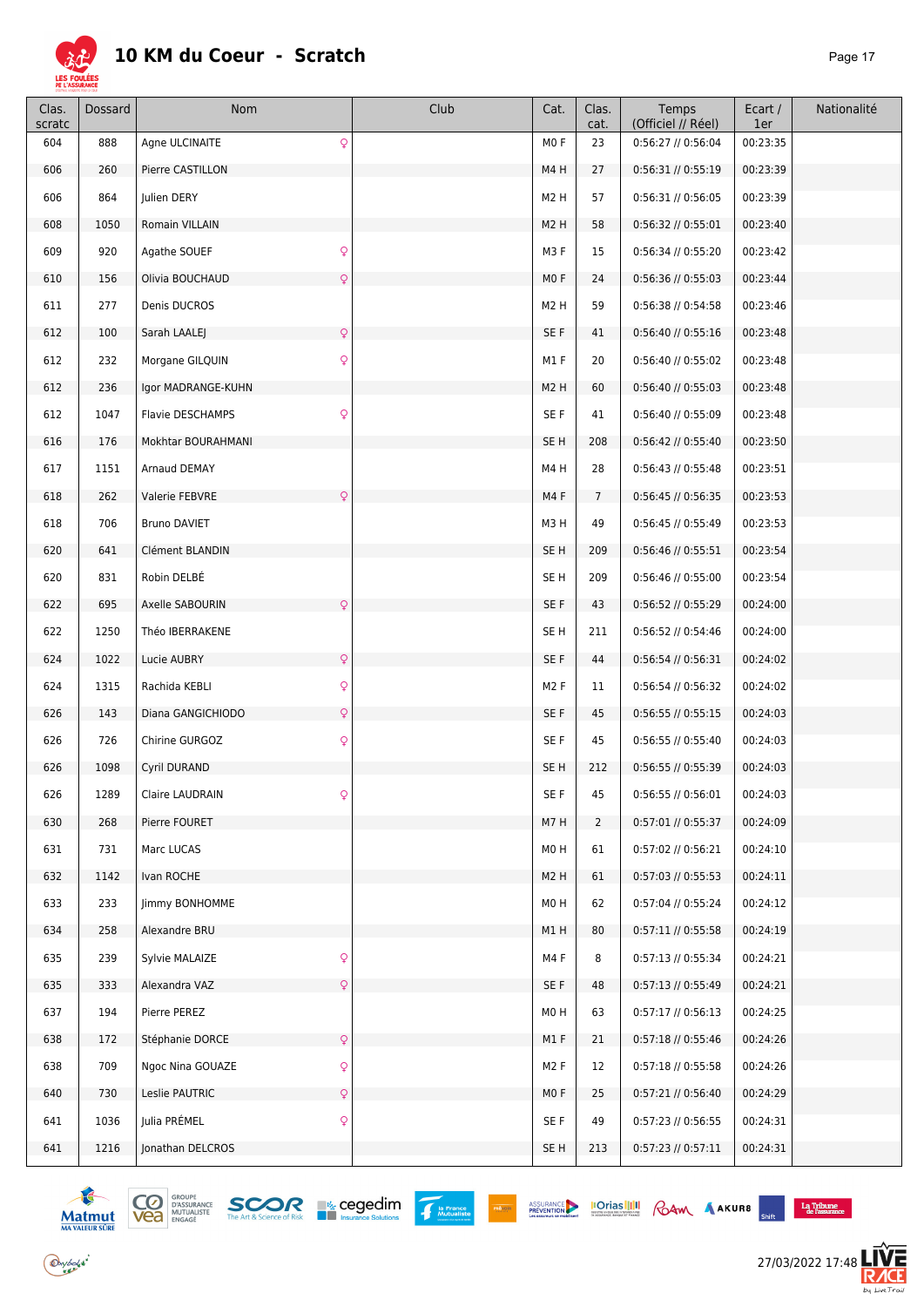

| Clas.<br>scratc | Dossard | <b>Nom</b>                                | Club | Cat.             | Clas.<br>cat.  | Temps<br>(Officiel // Réel) | Ecart /<br>1er | Nationalité |
|-----------------|---------|-------------------------------------------|------|------------------|----------------|-----------------------------|----------------|-------------|
| 643             | 492     | Alfonso GIACOMUCCI                        |      | M <sub>2</sub> H | 62             | $0:57:24$ // $0:56:31$      | 00:24:32       |             |
| 644             | 141     | Khalil RFIG                               |      | SE <sub>H</sub>  | 214            | 0:57:26 // 0:56:43          | 00:24:34       |             |
| 644             | 767     | Dany RAMIN                                |      | M <sub>2</sub> H | 63             | 0:57:26 // 0:56:26          | 00:24:34       |             |
| 646             | 152     | Axel BEL ANGE-KNOERR                      |      | ES <sub>H</sub>  | $\overline{2}$ | $0:57:28$ // $0:56:08$      | 00:24:36       |             |
| 646             | 211     | $\mathsf{Q}$<br>Clémentine DEVELAY-MORICE |      | SE F             | 50             | $0:57:28$ // $0:56:16$      | 00:24:36       |             |
| 646             | 642     | Michel DE BRESSY                          |      | M5H              | 10             | 0:57:28 // 0:55:52          | 00:24:36       |             |
| 646             | 1183    | Maher BEN ABDA                            |      | M0H              | 64             | 0:57:28 // 0:57:07          | 00:24:36       |             |
| 650             | 428     | Pauline ARNAUD<br>$\mathsf{Q}$            |      | SE F             | 51             | 0:57:29 // 0:56:51          | 00:24:37       |             |
| 651             | 472     | Clément CARRIERE                          |      | M0H              | 65             | 0:57:30 // 0:56:41          | 00:24:38       |             |
| 652             | 543     | Aboubacar Sidiki KABA                     |      | M <sub>0</sub> H | 66             | $0:57:31$ // $0:57:06$      | 00:24:39       |             |
| 652             | 830     | Hugo JARRY                                |      | SE <sub>H</sub>  | 215            | $0:57:31$ // $0:56:33$      | 00:24:39       |             |
| 652             | 1199    | Violaine RAYBAUD<br>$\mathsf{Q}$          |      | MO F             | 26             | $0:57:31$ // $0:57:08$      | 00:24:39       |             |
| 655             | 1127    | $\mathsf{Q}$<br>Lydie PHY                 |      | MO F             | 27             | 0:57:33 // 0:55:54          | 00:24:41       |             |
| 656             | 674     | Emmanuel CORBIN DE GRANCHAMP              |      | M <sub>2</sub> H | 64             | 0:57:39 // 0:56:49          | 00:24:47       |             |
| 657             | 103     | Maxime PARSIGNEAU                         |      | M0H              | 67             | 0:57:41 // 0:57:25          | 00:24:49       |             |
| 658             | 963     | $\mathsf{Q}$<br>Charlotte FERRU           |      | SE F             | 52             | 0:57:44 // 0:55:58          | 00:24:52       |             |
| 659             | 42      | Maxime HAYES                              |      | SE <sub>H</sub>  | 216            | 0:57:48 // 0:57:24          | 00:24:56       |             |
| 660             | 1149    | Benita UWAYO<br>$\mathsf{Q}$              |      | SE F             | 53             | $0:57:49$ // $0:56:31$      | 00:24:57       |             |
| 661             | 1259    | Nicolas GOMART                            |      | M4H              | 29             | 0:57:50 // 0:57:10          | 00:24:58       |             |
| 662             | 55      | Nicolas GONZALEZ                          |      | M1H              | 81             | 0:57:51 // 0:56:00          | 00:24:59       |             |
| 662             | 104     | $\mathsf{Q}$<br>Marie LE JOLIFF           |      | MO F             | 28             | $0:57:51$ // $0:57:23$      | 00:24:59       |             |
| 662             | 181     | Maxime BECHU                              |      | SE <sub>H</sub>  | 217            | 0:57:51 // 0:56:36          | 00:24:59       |             |
| 662             | 1034    | Mohamed MAIDA                             |      | M0H              | 68             | $0:57:51$ // $0:56:05$      | 00:24:59       |             |
| 666             | 254     | Olivier HUSSON                            |      | M3H              | 50             | $0:57:53$ // $0:57:22$      | 00:25:01       |             |
| 666             | 1219    | Alicia TRANBAUT<br>$\circ$                |      | SE F             | 54             | 0:57:53 // 0:56:03          | 00:25:01       |             |
| 668             | 1233    | Alexandre TEYSSIER                        |      | SE H             | 218            | $0:57:57$ // $0:57:15$      | 00:25:05       |             |
| 669             | 31      | $\mathsf{Q}$<br>Clémence ROSSIGNOL        |      | SE F             | 55             | 0:57:58 // 0:56:40          | 00:25:06       |             |
| 670             | 922     | Johann PALMIER                            |      | SE <sub>H</sub>  | 219            | 0:58:01 // 0:57:22          | 00:25:09       |             |
| 671             | 921     | $\mathsf{Q}$<br>Elodie SEDDIKI            |      | MO <sub>F</sub>  | 29             | 0:58:02 // 0:57:23          | 00:25:10       |             |
| 671             | 1394    | Delphine DE ROQUEMAUREL<br>$\mathsf{Q}$   |      | SE F             | 56             | 0:58:02 // 0:56:32          | 00:25:10       |             |
| 673             | 1067    | Methel DAVID                              |      | M <sub>2</sub> H | 65             | $0:58:03$ // $0:57:31$      | 00:25:11       |             |
| 673             | 1357    | $\mathsf{Q}$<br>Savannah CARTER           |      | SE F             | 57             | $0:58:03$ // $0:57:21$      | 00:25:11       |             |
| 675             | 1054    | $\mathsf{Q}$<br>Lydia PAN                 |      | SE F             | 58             | 0:58:04 // 0:56:53          | 00:25:12       |             |
| 676             | 282     | Quentin EMERY                             |      | SE H             | 220            | 0:58:07 // 0:57:21          | 00:25:15       |             |
| 677             | 741     | Basilide SERVICE-TSETOU                   |      | M4H              | 30             | 0:58:09 // 0:56:53          | 00:25:17       |             |
| 677             | 978     | Anthony AMAT                              |      | SE <sub>H</sub>  | 221            | $0:58:09$ // $0:56:26$      | 00:25:17       |             |
| 679             | 1021    | $\mathsf{Q}$<br>Alicia GREDAT             |      | MO F             | 30             | 0:58:10 // 0:56:54          | 00:25:18       |             |
| 679             | 1197    | Jean-Marc MASSÉ                           |      | M4H              | 31             | 0:58:10 // 0:57:58          | 00:25:18       |             |



 $\bigodot$ ybolsk<sup>\*</sup>





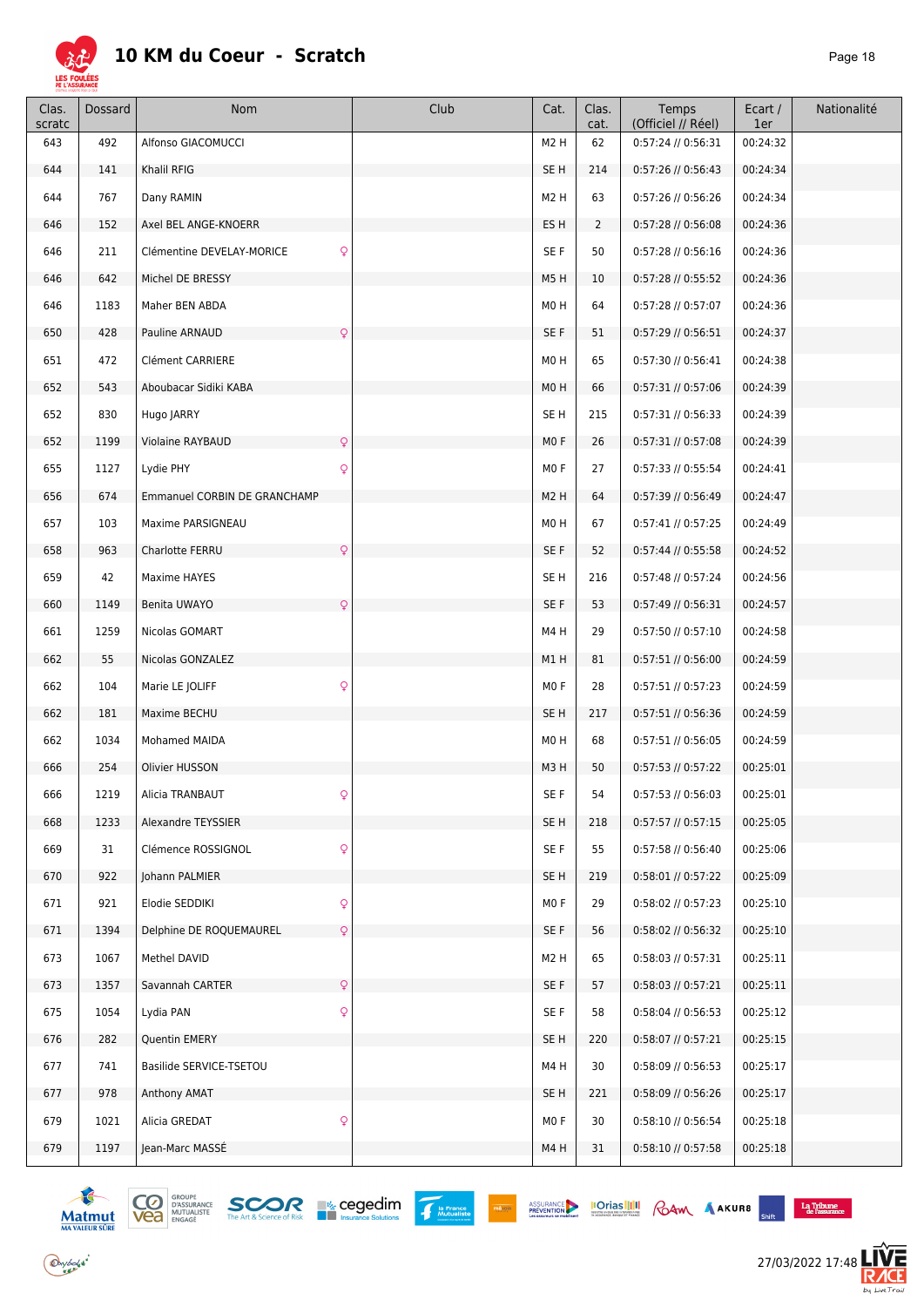

| Clas.<br>scratc | <b>Dossard</b> | Nom                                       | Club | Cat.             | Clas.<br>cat. | Temps<br>(Officiel // Réel) | Ecart /<br>1er | Nationalité |
|-----------------|----------------|-------------------------------------------|------|------------------|---------------|-----------------------------|----------------|-------------|
| 681             | 310            | Julien ANSEUR                             |      | SE <sub>H</sub>  | 222           | 0:58:11 // 0:56:27          | 00:25:19       |             |
| 681             | 549            | $\mathsf{Q}$<br>Safia MAMMAD              |      | MO F             | 31            | 0:58:11 // 0:57:39          | 00:25:19       |             |
| 683             | 1117           | $\mathsf{Q}$<br>Marie Laure ROUSSEL       |      | M <sub>2</sub> F | 13            | 0:58:12 // 0:57:59          | 00:25:20       |             |
| 683             | 1211           | Romuald BERGER                            |      | M <sub>2</sub> H | 66            | $0:58:12$ // $0:58:01$      | 00:25:20       |             |
| 685             | 794            | Eric KLINGER                              |      | M4H              | 32            | $0:58:15$ // $0:57:02$      | 00:25:23       |             |
| 686             | 657            | <b>Olivier GRANGIER</b>                   |      | SE H             | 223           | 0:58:17 // 0:57:13          | 00:25:25       |             |
| 686             | 798            | Ladislas OLLAGNIER                        |      | SE <sub>H</sub>  | 223           | 0:58:17 // 0:57:29          | 00:25:25       |             |
| 686             | 1007           | Christophe VAZEILLES                      |      | M <sub>0</sub> H | 69            | 0:58:17 // 0:55:08          | 00:25:25       |             |
| 686             | 1030           | $\mathsf{Q}$<br>Marie-Ange LENHART        |      | M3F              | 16            | 0:58:17 // 0:58:10          | 00:25:25       |             |
| 690             | 46             | Jad NEHME                                 |      | SE <sub>H</sub>  | 225           | $0:58:19$ // $0:57:55$      | 00:25:27       |             |
| 690             | 113            | Mehdi NAJI                                |      | M5H              | 11            | $0:58:19$ // $0:58:01$      | 00:25:27       |             |
| 690             | 1288           | Alexis JEHL                               |      | SE H             | 225           | $0:58:19$ // $0:56:24$      | 00:25:27       |             |
| 693             | 604            | Abdel CAMARA                              |      | M0H              | 70            | $0:58:23$ // $0:58:00$      | 00:25:31       |             |
| 694             | 448            | $\mathsf{Q}$<br>Justine BRIAND            |      | SE F             | 59            | 0:58:24 // 0:57:52          | 00:25:32       |             |
| 694             | 1099           | Q<br>Cindy CORNUAILLE                     |      | SE F             | 59            | 0:58:24 // 0:57:54          | 00:25:32       |             |
| 696             | 901            | $\mathsf{Q}$<br>Victoria AUBERT           |      | SE F             | 61            | 0:58:25 // 0:57:28          | 00:25:33       |             |
| 697             | 292            | $\mathsf{Q}$<br>Marie OZOUF               |      | SE F             | 62            | $0:58:27$ // $0:57:31$      | 00:25:35       |             |
| 698             | 615            | Nathalie CLERICY<br>$\mathsf{Q}$          |      | M <sub>2</sub> F | 14            | 0:58:28 // 0:57:54          | 00:25:36       |             |
| 699             | 561            | <b>Bastien DEBAILLEUL</b>                 |      | SE H             | 227           | 0:58:31 // 0:57:51          | 00:25:39       |             |
| 700             | 1331           | $\mathsf{Q}$<br>Alice EVRARD              |      | SE F             | 63            | 0:58:32 // 0:57:33          | 00:25:40       |             |
| 701             | 388            | Renaud DUPONT-FAUVILLE                    |      | M <sub>2</sub> H | 67            | 0:58:42 // 0:57:48          | 00:25:50       |             |
| 702             | 1076           | <b>Hubert CLERBOIS</b>                    |      | M4H              | 33            | $0:58:45$ // $0:58:11$      | 00:25:53       |             |
| 703             | 1088           | Pierre-Axel VIREPINTE                     |      | M0H              | 71            | $0:58:47$ // $0:58:03$      | 00:25:55       |             |
| 704             | 1244           | Cyril MAGA                                |      | M1H              | 82            | $0:58:49$ // $0:57:15$      | 00:25:57       |             |
| 705             | 658            | $\circ$<br>Sara ATTAFI                    |      | SE F             | 64            | 0:58:51 // 0:57:46          | 00:25:59       |             |
| 706             | 1008           | Georges ROBATEL                           |      | M <sub>2</sub> H | 68            | $0:58:53$ // $0:58:14$      | 00:26:01       |             |
| 707             | 852            | $\mathsf{Q}$<br>Myriam MERAITS            |      | SE F             | 65            | 0:58:56 // 0:58:13          | 00:26:04       |             |
| 708             | 964            | Laetitia SEMBACH-ARNAUD<br>$\mathsf{Q}$   |      | MOF              | 32            | 0:58:59 // 0:57:45          | 00:26:07       |             |
| 709             | 1279           | Q<br>Cécilia NAVARRO                      |      | SE F             | 66            | $0:59:02$ // $0:58:31$      | 00:26:10       |             |
| 710             | 225            | Stéphane COSSÉ                            |      | M4H              | 34            | 0:59:03 // 0:57:48          | 00:26:11       |             |
| 711             | 786            | Guilhem DELAPORTE                         |      | SE H             | 228           | 0:59:05 // 0:57:38          | 00:26:13       |             |
| 712             | 1226           | levgen SAVIN                              |      | SE H             | 229           | 0:59:06 // 0:57:23          | 00:26:14       |             |
| 713             | 1333           | Pascal ZYLBERSTEJN                        |      | M3H              | 51            | 0:59:07 // 0:58:09          | 00:26:15       |             |
| 714             | 800            | Luxcal TAN                                |      | M <sub>0</sub> H | 72            | 0:59:08 // 0:58:33          | 00:26:16       |             |
| 714             | 1258           | Mohamed AOULAD HADJ                       |      | M3H              | 52            | 0:59:08 // 0:58:22          | 00:26:16       |             |
| 716             | 1325           | Guillaume FONT                            |      | M <sub>0</sub> H | 73            | 0:59:09 // 0:57:52          | 00:26:17       |             |
| 717             | 1174           | Gabi KODJO                                |      | SE H             | 230           | 0:59:12 // 0:57:09          | 00:26:20       |             |
| 718             | 1210           | Axelle LAGET<br>$\hbox{\large\textsf{Q}}$ |      | SE F             | 67            | 0:59:14 // 0:58:18          | 00:26:22       |             |



 $\bigodot$ ybolsk<sup>\*</sup>







ASSURANCE **IOTIAS III** RAM AAKURB

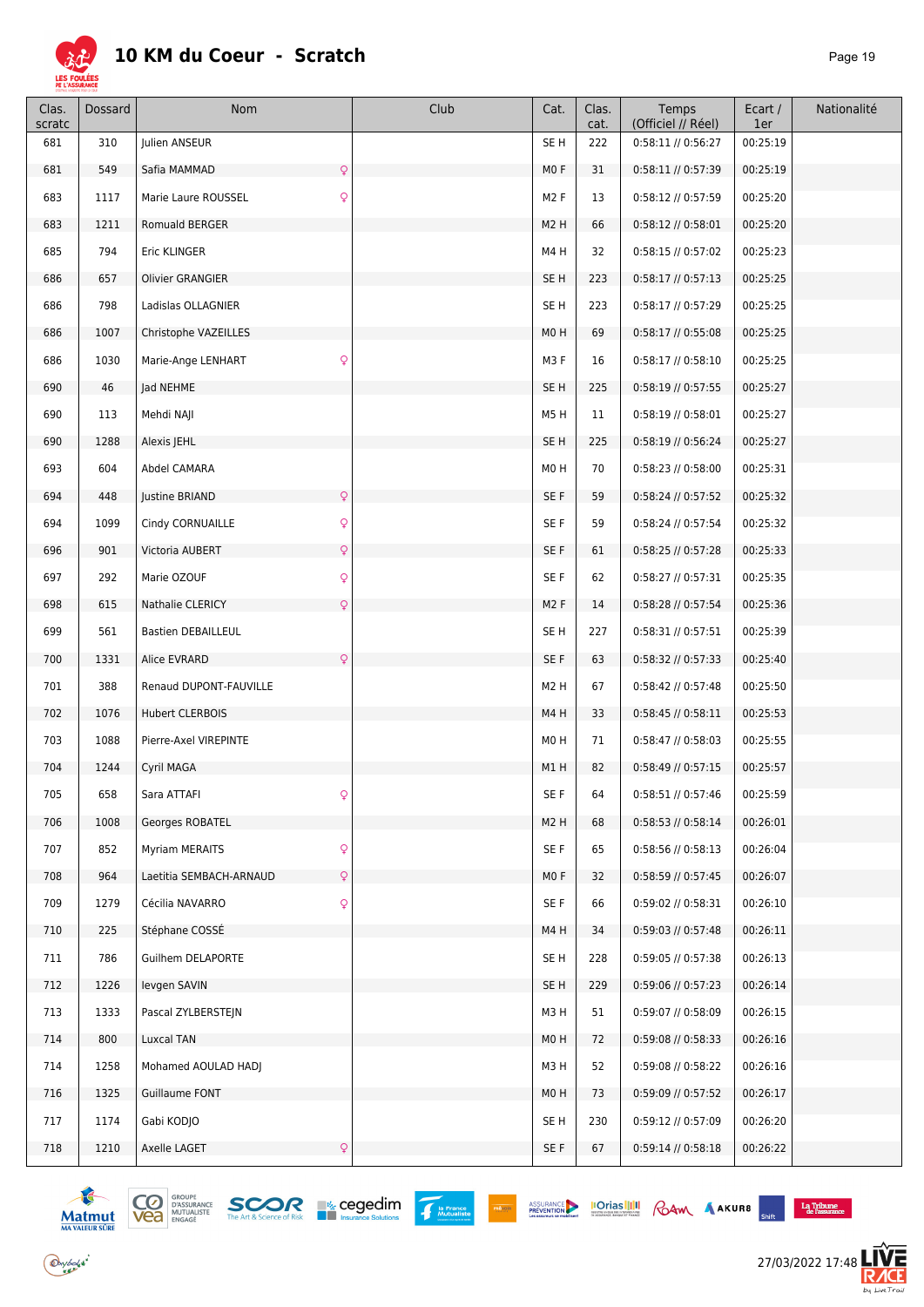

| Clas.<br>scratc | Dossard | Nom                                       | Club | Cat.             | Clas.<br>cat. | Temps<br>(Officiel // Réel) | Ecart /<br>1er | Nationalité |
|-----------------|---------|-------------------------------------------|------|------------------|---------------|-----------------------------|----------------|-------------|
| 719             | 300     | Q<br>Fabienne BERNOU                      |      | M4F              | 9             | 0:59:18 // 0:58:46          | 00:26:26       |             |
| 719             | 1048    | Marc BERNARD                              |      | M4H              | 35            | 0:59:18 // 0:58:06          | 00:26:26       |             |
| 721             | 263     | $\mathsf{Q}$<br>Célia MANIGOT             |      | SE F             | 68            | 0:59:20 // 0:58:36          | 00:26:28       |             |
| 722             | 1382    | Boughazi XAVIER                           |      | SE <sub>H</sub>  | 231           | 0:59:26 // 0:58:55          | 00:26:34       |             |
| 723             | 638     | $\mathsf{Q}$<br>Amina LAICHI              |      | SE F             | 69            | 0:59:33 // 0:57:49          | 00:26:41       |             |
| 724             | 1280    | $\mathsf{Q}$<br>Stellane COHEN            |      | M5F              | 5             | 0:59:35 // 0:58:10          | 00:26:43       |             |
| 725             | 457     | $\mathsf{Q}$<br>Charline BRETAGNE         |      | SE F             | 70            | 0:59:39 // 0:59:09          | 00:26:47       |             |
| 726             | 150     | $\mathsf{Q}$<br>Céline KNOERR             |      | M <sub>2</sub> F | 15            | $0:59:41$ // $0:58:21$      | 00:26:49       |             |
| 727             | 1209    | $\mathsf{Q}$<br><b>Charlotte LEMESLE</b>  |      | SE F             | 71            | $0:59:43$ // $0:58:47$      | 00:26:51       |             |
| 728             | 453     | Thibault GERBE                            |      | SE <sub>H</sub>  | 232           | $0:59:44$ // $0:58:31$      | 00:26:52       |             |
| 729             | 724     | $\mathsf{Q}$<br>Quitterie GESNOUIN        |      | SE F             | 72            | 0:59:48 // 0:59:24          | 00:26:56       |             |
| 730             | 1171    | Alisson SANCHEZ ROJAS<br>Q                |      | SE F             | 73            | 0:59:51 // 0:57:49          | 00:26:59       |             |
| 730             | 1173    | Antoine GIROUX                            |      | SE <sub>H</sub>  | 233           | 0:59:51 // 0:58:02          | 00:26:59       |             |
| 732             | 1126    | Sébastien LAUMOND                         |      | M1H              | 83            | $0:59:53$ // $0:58:18$      | 00:27:01       |             |
| 733             | 177     | Q<br>Martine DALLE EKWA                   |      | SE F             | 74            | $0:59:56$ // $0:58:21$      | 00:27:04       |             |
| 734             | 512     | Slim BEN ATALLAH                          |      | M4H              | 36            | $0:59:58$ // $0:58:31$      | 00:27:06       |             |
| 734             | 1235    | Julien DORE                               |      | SE <sub>H</sub>  | 234           | 0:59:58 // 0:59:46          | 00:27:06       |             |
| 736             | 949     | Sebastien MARTIN                          |      | SE <sub>H</sub>  | 235           | 1:00:00 // 0:58:56          | 00:27:08       |             |
| 737             | 75      | Karen VALENCIA<br>Q                       |      | SE F             | 75            | 1:00:04 // 0:59:05          | 00:27:12       |             |
| 737             | 1135    | Dieudonné SONDJO                          |      | M <sub>2</sub> H | 69            | 1:00:04 // 0:59:31          | 00:27:12       |             |
| 739             | 1025    | Q<br>Sandra FIBIG                         |      | M3F              | 17            | 1:00:06 // 0:58:59          | 00:27:14       |             |
| 740             | 1302    | Octavie LÉCOLIER<br>$\mathsf{Q}$          |      | SE F             | 76            | 1:00:08 // 0:58:03          | 00:27:16       |             |
| 741             | 456     | May VANG<br>Q                             |      | M <sub>2</sub> F | 16            | 1:00:09 // 0:59:10          | 00:27:17       |             |
| 741             | 1213    | Loic BIVER                                |      | M4H              | 37            | 1:00:09 // 0:59:15          | 00:27:17       |             |
| 743             | 633     | Noémie HERBERT                            |      | SE F             | 77            | 1:00:10 // 0:58:27          | 00:27:18       |             |
| 743             | 1287    | David GUINCETRE                           |      | M <sub>2</sub> H | 70            | 1:00:10 // 0:59:19          | 00:27:18       |             |
| 745             | 1318    | Alex-Michel NGNINGHA                      |      | M0H              | 74            | 1:00:17 // 0:58:59          | 00:27:25       |             |
| 746             | 585     | Jeanne MARTIGNON-FAY<br>Q                 |      | SE F             | 78            | 1:00:19 // 0:58:28          | 00:27:27       |             |
| 747             | 1090    | Q<br>Sophie KELLER                        |      | M4F              | 10            | 1:00:20 // 0:59:04          | 00:27:28       |             |
| 748             | 1095    | Charles GOGER                             |      | M <sub>0</sub> H | 75            | 1:00:22 // 0:59:47          | 00:27:30       |             |
| 749             | 958     | $\mathsf{Q}$<br>Emilie QUINTARD-ESTAVOYER |      | M1F              | 22            | 1:00:28 // 0:59:18          | 00:27:36       |             |
| 750             | 1100    | Thierry IVENS                             |      | M <sub>2</sub> H | 71            | 1:00:33 // 0:59:05          | 00:27:41       |             |
| 751             | 843     | $\mathsf{Q}$<br>Mary-Cécile DUCHON        |      | M <sub>2</sub> F | 17            | 1:00:36 // 1:00:15          | 00:27:44       |             |
| 751             | 1281    | Salome COHEN<br>Q                         |      | SE F             | 79            | 1:00:36 // 0:59:09          | 00:27:44       |             |
| 753             | 575     | Corentin MALISSARD                        |      | SE <sub>H</sub>  | 236           | 1:00:42 // 1:00:04          | 00:27:50       |             |
| 754             | 1379    | Henri CHAMI                               |      | SE <sub>H</sub>  | 237           | 1:00:43 // 0:58:47          | 00:27:51       |             |
| 755             | 298     | $\mathsf{Q}$<br>Fannie ADROHER            |      | SE F             | 80            | 1:00:50 // 1:00:03          | 00:27:58       |             |
| 755             | 304     | David GIERSKI                             |      | M3H              | 53            | 1:00:50 // 1:00:03          | 00:27:58       |             |







 $\begin{array}{c} \textbf{La Tribume} \\ \textbf{de l'assurance} \end{array}$  $\mathcal{L}_{\text{max}}$ 

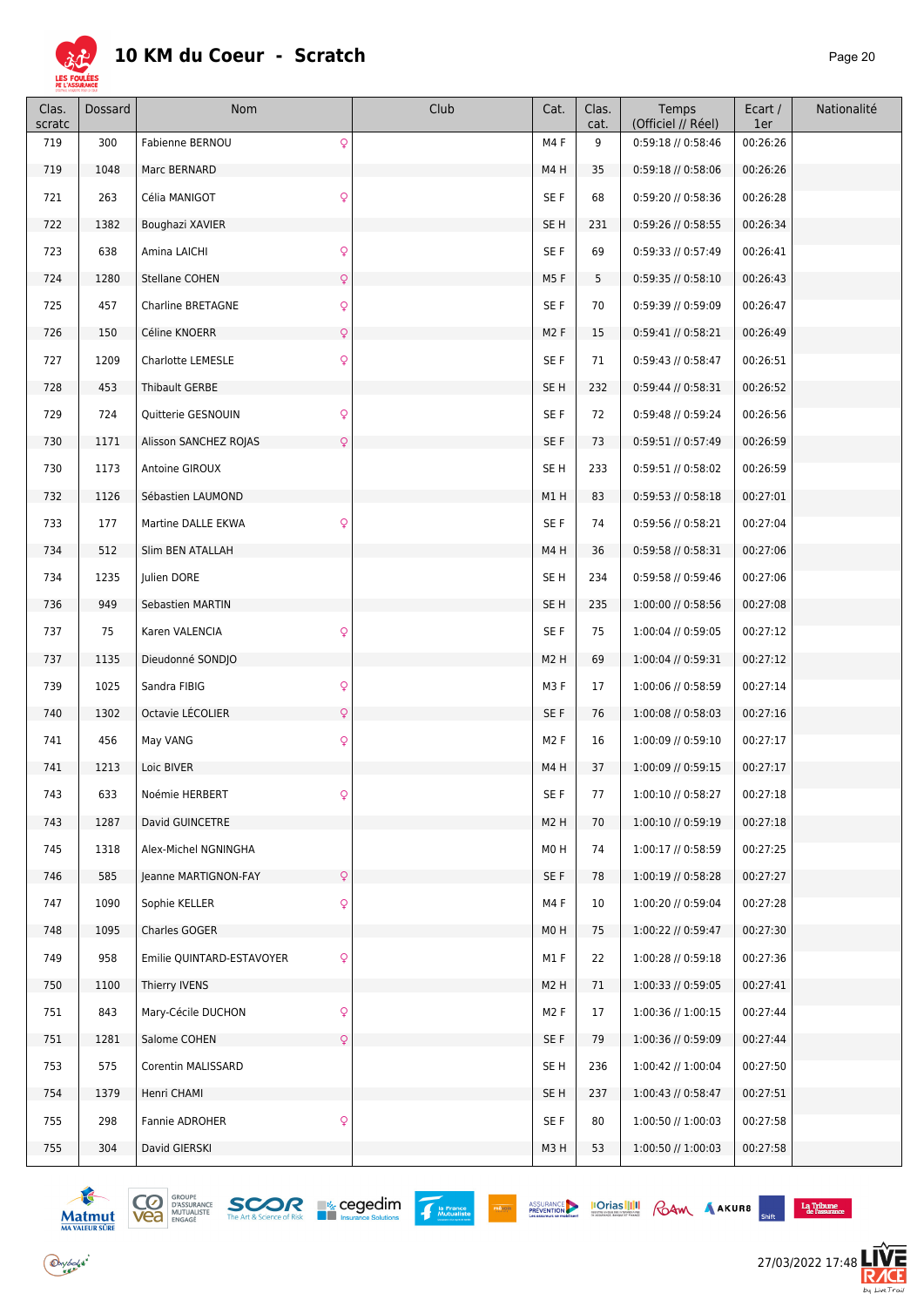

| Clas.<br>scratc | Dossard | Nom                                  | Club | Cat.             | Clas.<br>cat. | Temps<br>(Officiel // Réel) | Ecart /<br>1er | Nationalité |
|-----------------|---------|--------------------------------------|------|------------------|---------------|-----------------------------|----------------|-------------|
| 757             | 162     | Christophe BESCOND                   |      | M0H              | 76            | 1:00:51 // 0:59:37          | 00:27:59       |             |
| 757             | 350     | David FITOUCHI                       |      | M1H              | 84            | 1:00:51 // 0:59:27          | 00:27:59       |             |
| 759             | 58      | Yazid MOULINE                        |      | SE <sub>H</sub>  | 238           | 1:00:55 // 0:59:55          | 00:28:03       |             |
| 759             | 1380    | Abdelghani WASFI                     |      | M1H              | 85            | 1:00:55 // 0:59:06          | 00:28:03       |             |
| 761             | 734     | $\mathsf{Q}$<br>Gabriela MIRICA      |      | M3F              | 18            | 1:00:57 // 1:00:31          | 00:28:05       |             |
| 762             | 287     | Hakim MAMOURI                        |      | M0H              | 77            | 1:00:58 // 0:59:38          | 00:28:06       |             |
| 762             | 1166    | Francis MAHUT                        |      | M3H              | 54            | 1:00:58 // 0:59:54          | 00:28:06       |             |
| 762             | 1264    | $\mathsf{Q}$<br>Khaoula LAFQUI       |      | M1F              | 23            | 1:00:58 // 0:59:09          | 00:28:06       |             |
| 765             | 650     | $\mathsf{Q}$<br>Linda JACOBSEN       |      | M <sub>2</sub> F | 18            | 1:01:00 // 1:00:04          | 00:28:08       |             |
| 765             | 760     | $\mathsf{Q}$<br>Laure-Anne LENTZ     |      | SE F             | 81            | 1:01:00 // 1:00:28          | 00:28:08       |             |
| 767             | 747     | $\mathsf{Q}$<br>Anna TALON           |      | M <sub>2</sub> F | 19            | 1:01:01 // 1:00:05          | 00:28:09       |             |
| 768             | 1107    | $\mathsf{Q}$<br>Marjorie MADEC       |      | M3F              | 19            | $1:01:03$ // $1:00:31$      | 00:28:11       |             |
| 769             | 401     | $\mathsf{Q}$<br>Sylvie MOULIN        |      | M <sub>2</sub> F | 20            | 1:01:05 // 1:00:04          | 00:28:13       |             |
| 769             | 409     | Mabinty HEREMBERT<br>$\mathsf{Q}$    |      | M <sub>0</sub> F | 33            | 1:01:05 // 1:00:04          | 00:28:13       |             |
| 771             | 664     | $\mathsf{Q}$<br>Na Linne HAU         |      | MO F             | 34            | 1:01:07 // 1:00:59          | 00:28:15       |             |
| 772             | 863     | $\mathsf{Q}$<br>Florence BIANCANELLO |      | M3F              | 20            | 1:01:08 // 0:59:16          | 00:28:16       |             |
| 772             | 997     | $\mathsf{Q}$<br>Nathalie GELLET      |      | M3F              | 20            | 1:01:08 // 1:00:00          | 00:28:16       |             |
| 774             | 477     | Tetedoie MICKAEL                     |      | M3H              | 55            | 1:01:09 // 1:00:22          | 00:28:17       |             |
| 775             | 565     | $\mathsf{Q}$<br>Elodie DUCOUDRE      |      | SE F             | 82            | $1:01:13$ // $1:00:45$      | 00:28:21       |             |
| 776             | 50      | $\mathsf{Q}$<br>Virginie SULLAT      |      | M3F              | 22            | 1:01:14 // 0:55:44          | 00:28:22       |             |
| 777             | 1180    | Cesar TANNOUS                        |      | SE <sub>H</sub>  | 239           | $1:01:16$ // $1:00:18$      | 00:28:24       |             |
| 778             | 682     | Nicolas YAICH                        |      | SE <sub>H</sub>  | 240           | 1:01:18 // 0:59:35          | 00:28:26       |             |
| 779             | 774     | $\mathsf{Q}$<br>Océane CHARRUEAU     |      | SE F             | 83            | 1:01:26 // 1:00:31          | 00:28:34       |             |
| 780             | 1200    | Vanessa DIOT<br>Q                    |      | SE F             | 84            | 1:01:30 // 0:59:57          | 00:28:38       |             |
| 781             | 289     | Solene RITHIE                        |      | M1 F             | 24            | 1:01:31 // 1:00:13          | 00:28:39       |             |
| 782             | 716     | $\mathsf{Q}$<br>Stephanie VIGNIER    |      | SE F             | 85            | 1:01:35 // 1:00:05          | 00:28:43       |             |
| 783             | 495     | $\mathsf{Q}$<br>Alice DEBERTONNE     |      | MO F             | 35            | 1:01:37 // 0:59:59          | 00:28:45       |             |
| 784             | 631     | Nicolas BOUET                        |      | MO <sub>H</sub>  | 78            | 1:01:39 // 1:00:42          | 00:28:47       |             |
| 785             | 157     | <b>Benoit REYNIS</b>                 |      | M <sub>2</sub> H | 72            | 1:01:41 // 0:59:53          | 00:28:49       |             |
| 785             | 158     | Jérémy POLTEAU                       |      | SE <sub>H</sub>  | 241           | 1:01:41 // 0:59:53          | 00:28:49       |             |
| 785             | 841     | Pierre-Andre VIEILLARD-BARON         |      | M <sub>2</sub> H | 72            | $1:01:41$ // $1:00:19$      | 00:28:49       |             |
| 788             | 1274    | Remy THOLANCE                        |      | M0H              | 79            | 1:01:49 // 1:01:39          | 00:28:57       |             |
| 789             | 860     | $\mathsf{Q}$<br>Raymonde MORDELLET   |      | M4F              | 11            | 1:01:51 // 0:59:59          | 00:28:59       |             |
| 789             | 954     | $\mathsf{Q}$<br>Céline VAN HOOFSTAT  |      | SE F             | 86            | 1:01:51 // 1:01:45          | 00:28:59       |             |
| 789             | 961     | Gilliane MORDELLET<br>Q              |      | SE F             | 86            | 1:01:51 // 0:59:59          | 00:28:59       |             |
| 792             | 322     | Hendrikus KUIJLTJES                  |      | M4H              | 38            | 1:01:54 // 1:01:36          | 00:29:02       |             |
| 793             | 335     | Omar BOUGACHA                        |      | SE H             | 242           | 1:01:56 // 1:01:18          | 00:29:04       |             |
| 794             | 761     | Eric MUKENGE                         |      | M4H              | 39            | 1:02:01 // 1:00:01          | 00:29:09       |             |





PRÉVOIR

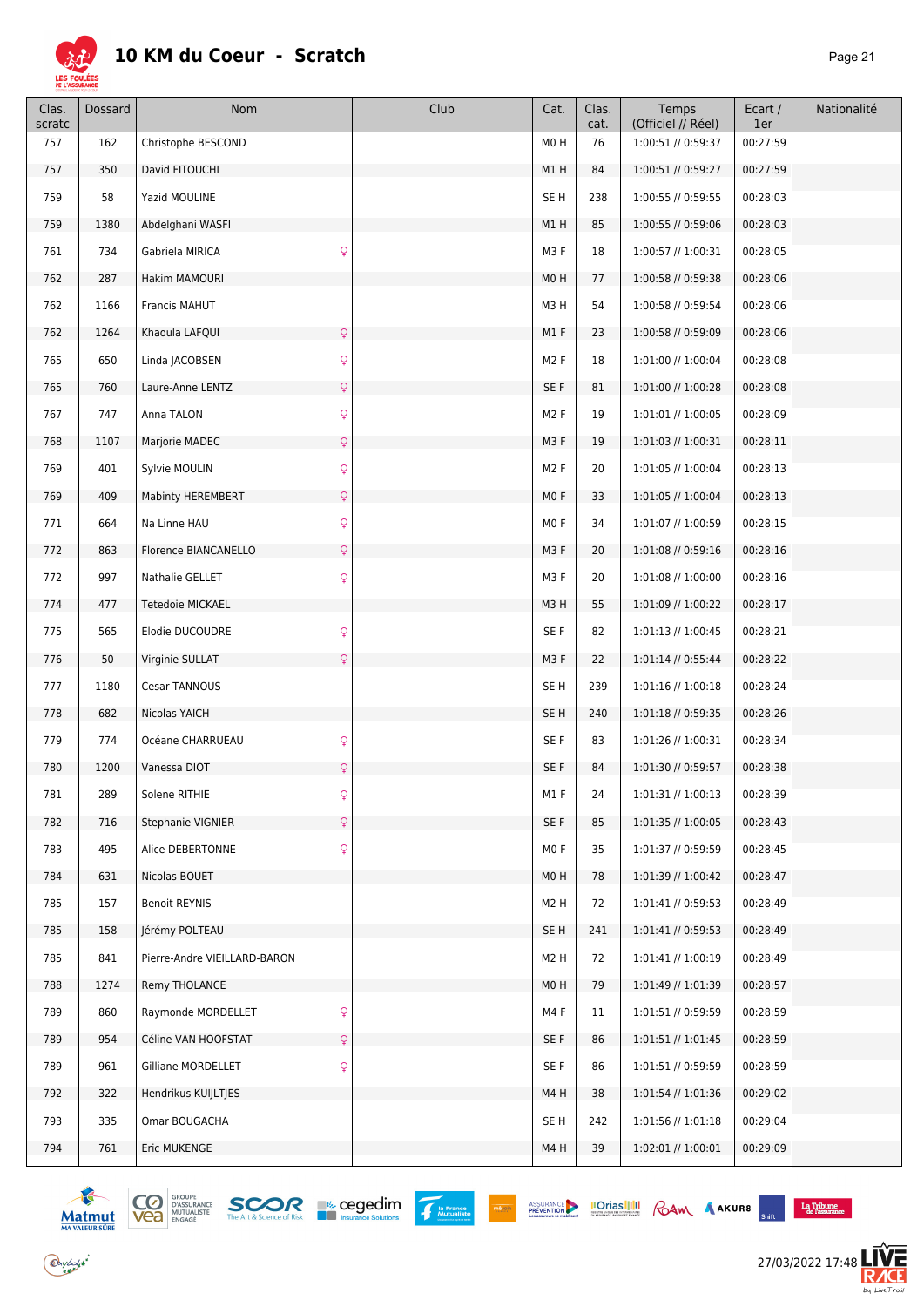

| Clas.<br>scratc | Dossard | Nom                                      | Club | Cat.             | Clas.<br>cat.  | Temps<br>(Officiel // Réel) | Ecart /<br>1er | Nationalité |
|-----------------|---------|------------------------------------------|------|------------------|----------------|-----------------------------|----------------|-------------|
| 795             | 587     | <b>Baptiste VARNIER</b>                  |      | SE <sub>H</sub>  | 243            | 1:02:02 // 1:00:11          | 00:29:10       |             |
| 795             | 750     | Ordine MANROUF                           |      | SE <sub>H</sub>  | 243            | 1:02:02 // 1:01:19          | 00:29:10       |             |
| 797             | 787     | Carlo POLISANO                           |      | SE <sub>H</sub>  | 245            | 1:02:03 // 1:01:12          | 00:29:11       |             |
| 797             | 911     | $\mathsf{Q}$<br>Albane DECHAZAL          |      | SE F             | 88             | 1:02:03 // 1:01:50          | 00:29:11       |             |
| 799             | 398     | $\mathsf{Q}$<br>Leïla BENDERDOUCHE       |      | MO F             | 36             | 1:02:05 // 0:57:18          | 00:29:13       |             |
| 800             | 584     | $\mathsf{Q}$<br>Joséphine MARTIGNON-FAY  |      | SE F             | 89             | 1:02:07 // 1:00:16          | 00:29:15       |             |
| 801             | 713     | $\mathsf{Q}$<br>Marie Christine DUERMAEL |      | M5F              | 6              | 1:02:11 // 1:00:45          | 00:29:19       |             |
| 802             | 1252    | $\mathsf{Q}$<br>Rym GOUIZI               |      | SE F             | 90             | 1:02:12 // 1:00:27          | 00:29:20       |             |
| 803             | 959     | Immane KEROUI<br>$\mathsf{Q}$            |      | MO <sub>F</sub>  | 37             | 1:02:15 // 1:00:36          | 00:29:23       |             |
| 804             | 1035    | $\mathsf{Q}$<br>Camille LAGIER           |      | JU F             | $\mathbf{1}$   | 1:02:22 // 1:00:35          | 00:29:30       |             |
| 805             | 80      | François CAHU                            |      | M3H              | 56             | 1:02:24 // 1:01:48          | 00:29:32       |             |
| 805             | 346     | Jean-Fabien RICHARD                      |      | M1H              | 86             | 1:02:24 // 1:00:56          | 00:29:32       |             |
| 807             | 529     | Dumas Guy BAYONNE                        |      | M3H              | 57             | 1:02:28 // 1:01:24          | 00:29:36       |             |
| 807             | 634     | Celia REMOND<br>$\mathsf{Q}$             |      | SE F             | 91             | 1:02:28 // 1:01:38          | 00:29:36       |             |
| 809             | 499     | $\mathsf{Q}$<br>Sarah GIMENEZ            |      | SE F             | 92             | 1:02:31 // 1:01:45          | 00:29:39       |             |
| 810             | 1204    | Afaf EL WAFI                             |      | SE <sub>H</sub>  | 246            | 1:02:32 // 1:01:00          | 00:29:40       |             |
| 811             | 1230    | $\mathsf{Q}$<br>Julie MARÉCHAL           |      | SE F             | 93             | 1:02:33 // 1:00:47          | 00:29:41       |             |
| 812             | 441     | $\mathsf{Q}$<br>Phuong DOAN              |      | MOF              | 38             | 1:02:34 // 1:00:42          | 00:29:42       |             |
| 813             | 440     | $\mathsf{Q}$<br>Sophie LE ROMANCER       |      | SE F             | 94             | 1:02:35 // 1:01:31          | 00:29:43       |             |
| 814             | 1390    | $\mathsf{Q}$<br>Clarisse GROUSELLE       |      | M <sub>2</sub> F | 21             | 1:02:40 // 1:00:44          | 00:29:48       |             |
| 815             | 386     | Benoît DUMOUSSEAU                        |      | M <sub>2</sub> H | 74             | 1:02:41 // 1:01:04          | 00:29:49       |             |
| 816             | 607     | $\mathsf{Q}$<br>Audrey GUILLAUMAT        |      | M1F              | 25             | 1:02:44 // 1:02:08          | 00:29:52       |             |
| 817             | 1320    | Gilles UNGLIK                            |      | M3H              | 58             | 1:02:45 // 1:02:07          | 00:29:53       |             |
| 818             | 1309    | Elodie CHEN<br>$\mathsf{Q}$              |      | SE F             | 95             | 1:02:47 // 1:01:00          | 00:29:55       |             |
| 818             | 1319    | Emilie CASVIGNY                          |      | JU F             | $\mathbf{Z}$   | 1:02:47 // 1:01:00          | 00:29:55       |             |
| 820             | 1293    | Antoine DALAKUPEYAN                      |      | M <sub>2</sub> H | 75             | 1:02:52 // 1:01:47          | 00:30:00       |             |
| 821             | 732     | François LHOMME                          |      | M <sub>2</sub> H | 76             | 1:02:58 // 1:01:30          | 00:30:06       |             |
| 822             | 81      | Georges MODOL                            |      | M6H              | $\overline{2}$ | 1:03:00 // 1:02:08          | 00:30:08       |             |
| 823             | 704     | Nicolas DUPRÉ                            |      | M0H              | 80             | 1:03:06 // 1:01:21          | 00:30:14       |             |
| 824             | 38      | Antoine DRACOULIS                        |      | SE H             | 247            | 1:03:08 // 1:02:03          | 00:30:16       |             |
| 824             | 719     | Maurice N'GUESSAN                        |      | SE <sub>H</sub>  | 247            | 1:03:08 // 1:01:45          | 00:30:16       |             |
| 826             | 455     | $\mathsf{Q}$<br>Gao VANG                 |      | SE F             | 96             | $1:03:10$ // $1:02:11$      | 00:30:18       |             |
| 827             | 1069    | Q<br>Maïwenn COANON                      |      | SE F             | 97             | 1:03:11 // 1:01:29          | 00:30:19       |             |
| 828             | 485     | Caroline HARLE<br>$\mathsf{Q}$           |      | SE F             | 98             | 1:03:13 // 1:02:21          | 00:30:21       |             |
| 829             | 1169    | Jean-Paul MOUREUILLE                     |      | M1H              | 87             | 1:03:26 // 1:02:21          | 00:30:34       |             |
| 830             | 383     | $\mathsf{Q}$<br>Nolwenn DRONIOU          |      | SE F             | 99             | 1:03:29 // 1:02:56          | 00:30:37       |             |
| 830             | 727     | Yannick MERCADIER                        |      | M4H              | 40             | 1:03:29 // 1:02:56          | 00:30:37       |             |
| 832             | 511     | Vivian HERRERA<br>$\mathsf{Q}$           |      | M1F              | 26             | 1:03:31 // 1:01:37          | 00:30:39       |             |



 $\bigodot$ ybolsk<sup>\*</sup>



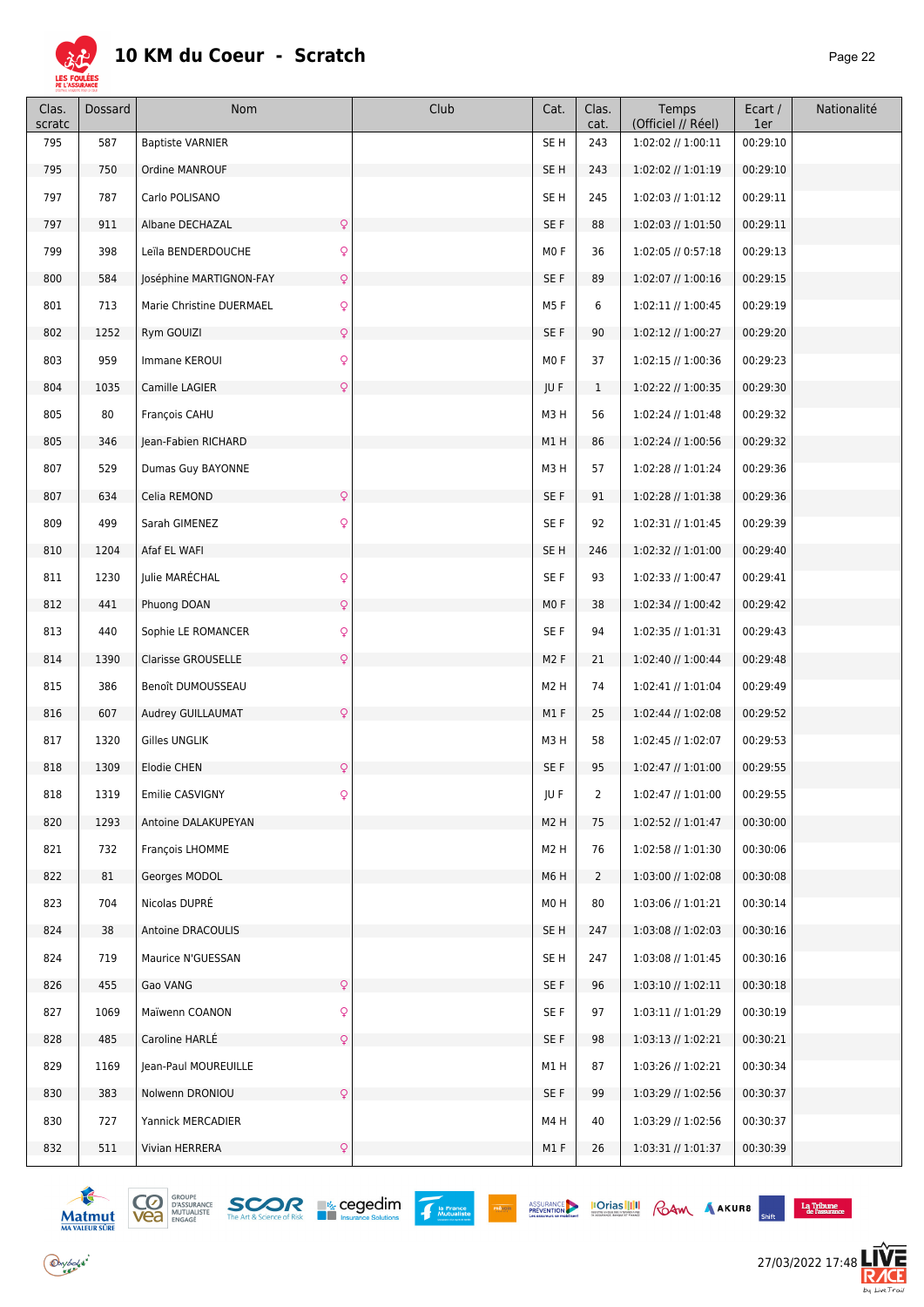

| Clas.<br>scratc | Dossard | Nom                                | Club | Cat.             | Clas.<br>cat. | Temps<br>(Officiel // Réel) | Ecart /<br>1er | Nationalité |
|-----------------|---------|------------------------------------|------|------------------|---------------|-----------------------------|----------------|-------------|
| 833             | 241     | Stephane RAYMOND                   |      | M <sub>2</sub> H | 77            | 1:03:32 // 1:03:02          | 00:30:40       |             |
| 834             | 290     | Meihong WANG                       |      | SE <sub>H</sub>  | 249           | 1:03:34 // 1:03:09          | 00:30:42       |             |
| 835             | 740     | $\mathsf{Q}$<br>Ingrid VISSER      |      | M1F              | 27            | 1:03:36 // 1:02:08          | 00:30:44       |             |
| 836             | 397     | Nejib MAHJOUBI                     |      | M1H              | 88            | 1:03:39 // 1:02:21          | 00:30:47       |             |
| 837             | 576     | $\mathsf{Q}$<br>Valérie PEREZ      |      | M3F              | 23            | 1:03:43 // 1:01:55          | 00:30:51       |             |
| 838             | 854     | Hassan CHARIFI                     |      | SE <sub>H</sub>  | 250           | 1:03:46 // 1:02:07          | 00:30:54       |             |
| 839             | 261     | $\mathsf{Q}$<br>Agnès THOMAS       |      | M1F              | 28            | 1:03:54 // 1:03:03          | 00:31:02       |             |
| 839             | 583     | $\mathsf{Q}$<br>Amélia OBHEEGADOO  |      | SE F             | 100           | 1:03:54 // 1:02:12          | 00:31:02       |             |
| 841             | 200     | $\mathsf{Q}$<br>Laure BOURNEUF     |      | M <sub>2</sub> F | 22            | 1:03:58 // 1:03:15          | 00:31:06       |             |
| 842             | 126     | $\mathsf{Q}$<br>Candela FARRONI    |      | SE F             | 101           | 1:04:00 // 1:02:59          | 00:31:08       |             |
| 843             | 124     | $\mathsf{Q}$<br>Nathalie MIKAELOFF |      | M <sub>2</sub> F | 23            | 1:04:01 // 1:02:58          | 00:31:09       |             |
| 844             | 1271    | Sanae BOURKAB<br>$\mathsf{Q}$      |      | MO F             | 39            | 1:04:02 // 1:02:12          | 00:31:10       |             |
| 845             | 221     | $\mathsf{Q}$<br>Sarah UZAN         |      | SE F             | 102           | 1:04:05 // 1:02:15          | 00:31:13       |             |
| 845             | 1132    | Dan SZWARC                         |      | M <sub>0</sub> H | 81            | 1:04:05 // 1:02:29          | 00:31:13       |             |
| 847             | 999     | $\mathsf{Q}$<br>Laurence BRECY     |      | M <sub>2</sub> F | 24            | 1:04:06 // 1:02:59          | 00:31:14       |             |
| 848             | 685     | $\mathsf{Q}$<br>Charlène BERTHIER  |      | SE F             | 103           | 1:04:07 // 1:02:46          | 00:31:15       |             |
| 848             | 686     | $\mathsf{Q}$<br>Coline HUMBERT     |      | MO <sub>F</sub>  | 40            | 1:04:07 // 1:02:46          | 00:31:15       |             |
| 848             | 1246    | $\mathsf{Q}$<br>Laure DAMOISEAU    |      | M <sub>2</sub> F | 25            | 1:04:07 // 1:02:46          | 00:31:15       |             |
| 851             | 834     | Patrice DE MAUDUIT                 |      | M3H              | 59            | 1:04:13 // 1:03:28          | 00:31:21       |             |
| 851             | 983     | Athéna ALFI-SOLENGHI               |      | SE <sub>H</sub>  | 251           | $1:04:13$ // $1:03:13$      | 00:31:21       |             |
| 851             | 1232    | Xavier AUMAITRE                    |      | M1H              | 89            | 1:04:13 // 1:02:39          | 00:31:21       |             |
| 851             | 1308    | $\mathsf{Q}$<br>Rafaelle ROTH      |      | SE F             | 104           | $1:04:13$ // $1:03:10$      | 00:31:21       |             |
| 855             | 775     | Q<br>Saragine PINEAU-POUPIN        |      | SE F             | 105           | 1:04:15 // 1:02:19          | 00:31:23       |             |
| 856             | 1039    | Eric SIMEONI                       |      | M3H              | 60            | 1:04:16 // 1:03:28          | 00:31:24       |             |
| 857             | 115     | Gulnaz MAGAZOVA                    |      | SE F             | 106           | 1:04:18 // 1:02:43          | 00:31:26       |             |
| 858             | 251     | Marie BENITA SZCZEPANSKI<br>Q      |      | M <sub>2</sub> F | 26            | 1:04:20 // 1:03:37          | 00:31:28       |             |
| 858             | 1066    | Samy RADWAN                        |      | SE <sub>H</sub>  | 252           | 1:04:20 // 1:03:01          | 00:31:28       |             |
| 860             | 558     | Vincent PLASSE                     |      | M <sub>0</sub> H | 82            | 1:04:23 // 1:02:26          | 00:31:31       |             |
| 861             | 654     | $\mathsf{Q}$<br>Mathilde DECLERCQ  |      | SE F             | 107           | 1:04:26 // 1:02:43          | 00:31:34       |             |
| 862             | 729     | $\mathsf{Q}$<br>Catherine GARMIER  |      | M4F              | 12            | 1:04:27 // 1:03:49          | 00:31:35       |             |
| 862             | 1130    | <b>Bruno LAUMOND</b>               |      | M <sub>2</sub> H | 78            | 1:04:27 // 1:02:51          | 00:31:35       |             |
| 864             | 602     | Xavier FAURIE                      |      | M1H              | 90            | 1:04:33 // 1:04:04          | 00:31:41       |             |
| 865             | 288     | Q<br>Laetitia WILLIAM              |      | M1F              | 29            | 1:04:40 // 1:03:21          | 00:31:48       |             |
| 866             | 1093    | Olivier BOULANGER                  |      | M <sub>2</sub> H | 79            | 1:04:41 // 1:04:29          | 00:31:49       |             |
| 867             | 421     | Arnault CHERREY                    |      | M <sub>2</sub> H | 80            | 1:04:42 // 1:03:56          | 00:31:50       |             |
| 868             | 364     | Sylvain LY                         |      | M0H              | 83            | 1:04:50 // 1:03:42          | 00:31:58       |             |
| 869             | 521     | Jean-Luc WENG                      |      | SE H             | 253           | 1:04:59 // 1:03:09          | 00:32:07       |             |
| 869             | 522     | Erwan COULM                        |      | M1H              | 91            | 1:04:59 // 1:03:08          | 00:32:07       |             |











27/03/2022 17:48

**LIVE**<br>RÆ

 $b_4$  Live  $Tr \in i$ 

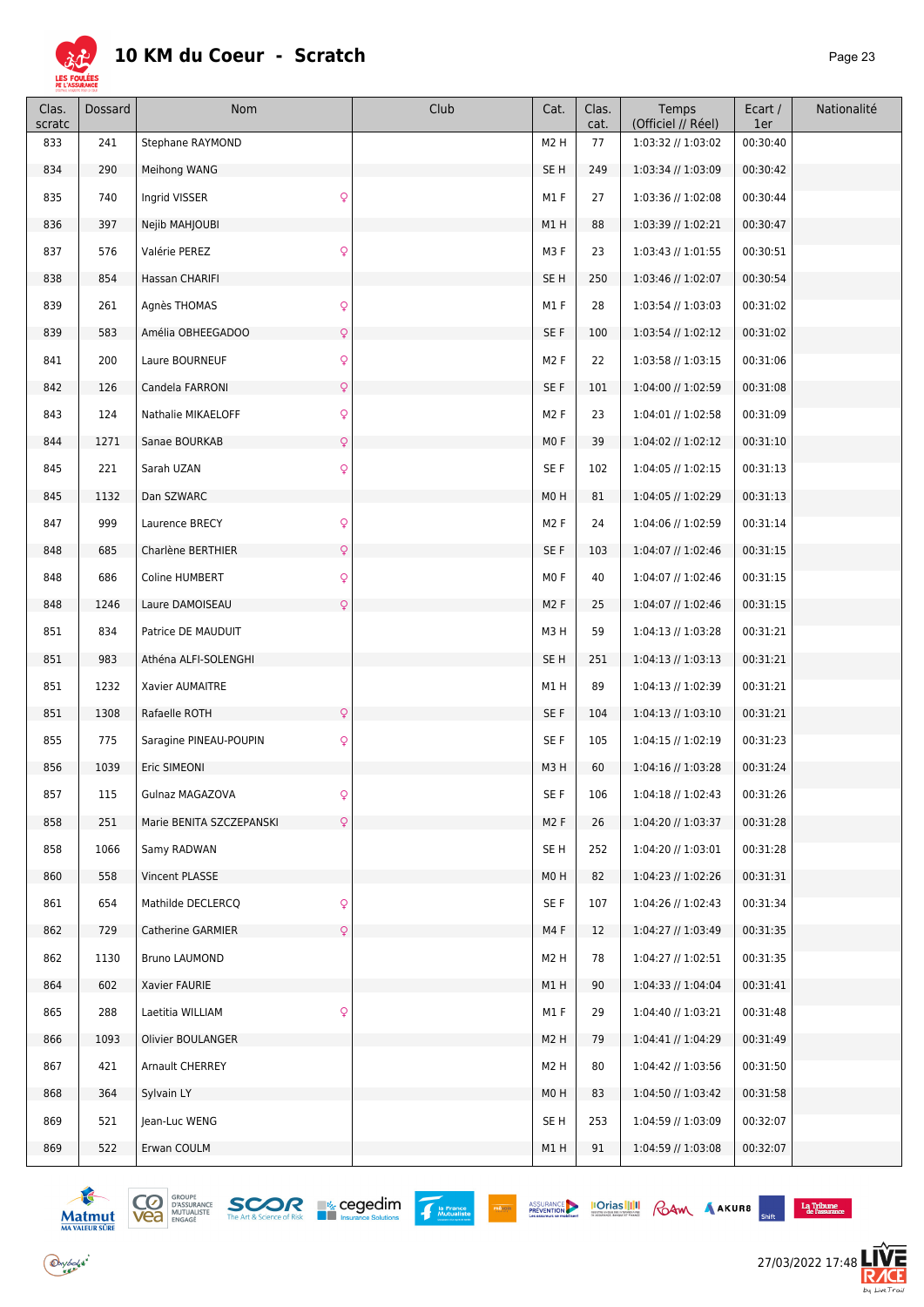

| Clas.<br>scratc | Dossard | Nom                                       | Club | Cat.             | Clas.<br>cat. | Temps<br>(Officiel // Réel) | Ecart /<br>1er | Nationalité |
|-----------------|---------|-------------------------------------------|------|------------------|---------------|-----------------------------|----------------|-------------|
| 871             | 1165    | $\mathsf{Q}$<br>Cécile MERINE             |      | M3F              | 24            | 1:05:01 // 1:03:39          | 00:32:09       |             |
| 872             | 230     | Lucile PARRILLA<br>Q                      |      | MO F             | 41            | 1:05:03 // 1:03:30          | 00:32:11       |             |
| 873             | 886     | $\mathsf{Q}$<br>Dilek CULHA               |      | M1 F             | 30            | 1:05:08 // 1:03:38          | 00:32:16       |             |
| 874             | 813     | Jean-Luc CAMBOT                           |      | M3H              | 61            | 1:05:09 // 1:03:43          | 00:32:17       |             |
| 875             | 518     | Q<br>Sophie FEBRER                        |      | M <sub>2</sub> F | 27            | 1:05:11 // 1:03:46          | 00:32:19       |             |
| 876             | 63      | Q<br>Nathalie CHUC                        |      | M <sub>2</sub> F | 28            | 1:05:14 // 1:05:04          | 00:32:22       |             |
| 877             | 597     | Alban HALLAY                              |      | SE <sub>H</sub>  | 254           | 1:05:15 // 1:03:25          | 00:32:23       |             |
| 878             | 229     | $\mathsf{Q}$<br>Louise HALLYNCK           |      | M <sub>2</sub> F | 29            | 1:05:18 // 1:03:40          | 00:32:26       |             |
| 879             | 1306    | Grégoire ACHIEDO                          |      | SE <sub>H</sub>  | 255           | 1:05:27 // 1:04:15          | 00:32:35       |             |
| 880             | 193     | Q<br>Maeva MELLIN                         |      | MOF              | 42            | 1:05:31 // 1:03:58          | 00:32:39       |             |
| 881             | 413     | Q<br>Alexia LEFEUVRE                      |      | SE F             | 108           | 1:05:32 // 1:03:58          | 00:32:40       |             |
| 882             | 24      | Fabien LARROQUE                           |      | M <sub>0</sub> H | 84            | 1:05:33 // 1:04:06          | 00:32:41       |             |
| 883             | 1206    | $\mathsf{Q}$<br>Mercedes VELASCO GONZALES |      | MO <sub>F</sub>  | 43            | 1:05:35 // 1:04:03          | 00:32:43       |             |
| 884             | 1261    | Zehra TAZOUMBIT<br>Q                      |      | M <sub>2</sub> F | 30            | 1:05:40 // 1:03:51          | 00:32:48       |             |
| 885             | 487     | Q<br>Lisa COHEN                           |      | SE F             | 109           | 1:05:43 // 1:03:50          | 00:32:51       |             |
| 885             | 1366    | Stéphane BIAGA TCHOUYO                    |      | SE <sub>H</sub>  | 256           | 1:05:43 // 1:05:12          | 00:32:51       |             |
| 887             | 872     | Q<br>Amale RHARMAOUI                      |      | SE F             | 110           | 1:05:47 // 1:05:12          | 00:32:55       |             |
| 888             | 1187    | $\overline{Q}$<br>Marie PLESSIS           |      | M1F              | 31            | 1:05:51 // 1:04:20          | 00:32:59       |             |
| 889             | 1162    | Nelson DA ASCENCAO                        |      | MOH              | 85            | 1:05:52 // 1:04:21          | 00:33:00       |             |
| 890             | 418     | Q<br>Julie PAPE                           |      | SE F             | 111           | $1:06:04$ // $1:04:31$      | 00:33:12       |             |
| 891             | 498     | Thérèse CASTALDO<br>Q                     |      | M3F              | 25            | 1:06:07 // 1:05:30          | 00:33:15       |             |
| 892             | 1399    | <b>Bertrand LEMARCHAND</b>                |      | M5H              | 12            | 1:06:08 // 1:05:31          | 00:33:16       |             |
| 893             | 1300    | Jean-Baptiste HASSE                       |      | M <sub>0</sub> H | 86            | 1:06:15 // 1:05:22          | 00:33:23       |             |
| 894             | 866     | <b>Richard DUPONT</b>                     |      | M3H              | 62            | $1:06:23$ // $1:04:51$      | 00:33:31       |             |
| 895             | 851     | Sajeevan KANAGESWARAN                     |      | MO H             | 87            | 1:06:24 // 1:05:14          | 00:33:32       |             |
| 896             | 640     | Arnold FOTSING NDE                        |      | SE H             | 257           | 1:06:38 // 1:05:45          | 00:33:46       |             |
| 897             | 1378    | Q<br>Alix CHABAUD                         |      | SE F             | 112           | 1:06:39 // 1:05:04          | 00:33:47       |             |
| 898             | 44      | Tanassia MATHIOT<br>Q                     |      | M1F              | 32            | 1:06:40 // 1:04:47          | 00:33:48       |             |
| 898             | 47      | Vincent DAFFAS                            |      | M3H              | 63            | 1:06:40 // 1:04:47          | 00:33:48       |             |
| 900             | 484     | Martin KIPFER                             |      | M <sub>0</sub> H | 88            | $1:06:43$ // $1:06:05$      | 00:33:51       |             |
| 901             | 789     | $\mathsf{Q}$<br>Mouna REYMOND             |      | SE F             | 113           | 1:06:45 // 1:04:48          | 00:33:53       |             |
| 902             | 820     | Michael ALLIOT                            |      | M3H              | 64            | 1:06:47 // 1:05:12          | 00:33:55       |             |
| 903             | 517     | Q<br>Ihsen LAFFIFI                        |      | M1F              | 33            | 1:06:57 // 1:05:31          | 00:34:05       |             |
| 904             | 78      | Frank BOUKOBZA                            |      | M1H              | 92            | 1:07:02 // 1:05:38          | 00:34:10       |             |
| 905             | 550     | $\mathsf{Q}$<br>Mayssa ARAMOUNI           |      | SE F             | 114           | 1:07:20 // 1:06:50          | 00:34:28       |             |
| 906             | 1272    | Thomas WANECQ                             |      | M <sub>2</sub> H | 81            | 1:07:25 // 1:06:02          | 00:34:33       |             |
| 907             | 1253    | $\mathsf{Q}$<br>Vanessa DUVEAU            |      | M <sub>2</sub> F | 31            | 1:07:38 // 1:07:29          | 00:34:46       |             |
| 908             | 539     | Lugassy ILANE                             |      | M1H              | 93            | 1:07:42 // 1:06:20          | 00:34:50       |             |



 $\bigodot$ ybolsk<sup>\*</sup>





 $\begin{array}{c} \textbf{La Tribume} \\ \textbf{de l'assurance} \end{array}$  $\mathcal{L}^{\mathcal{L}}$ 

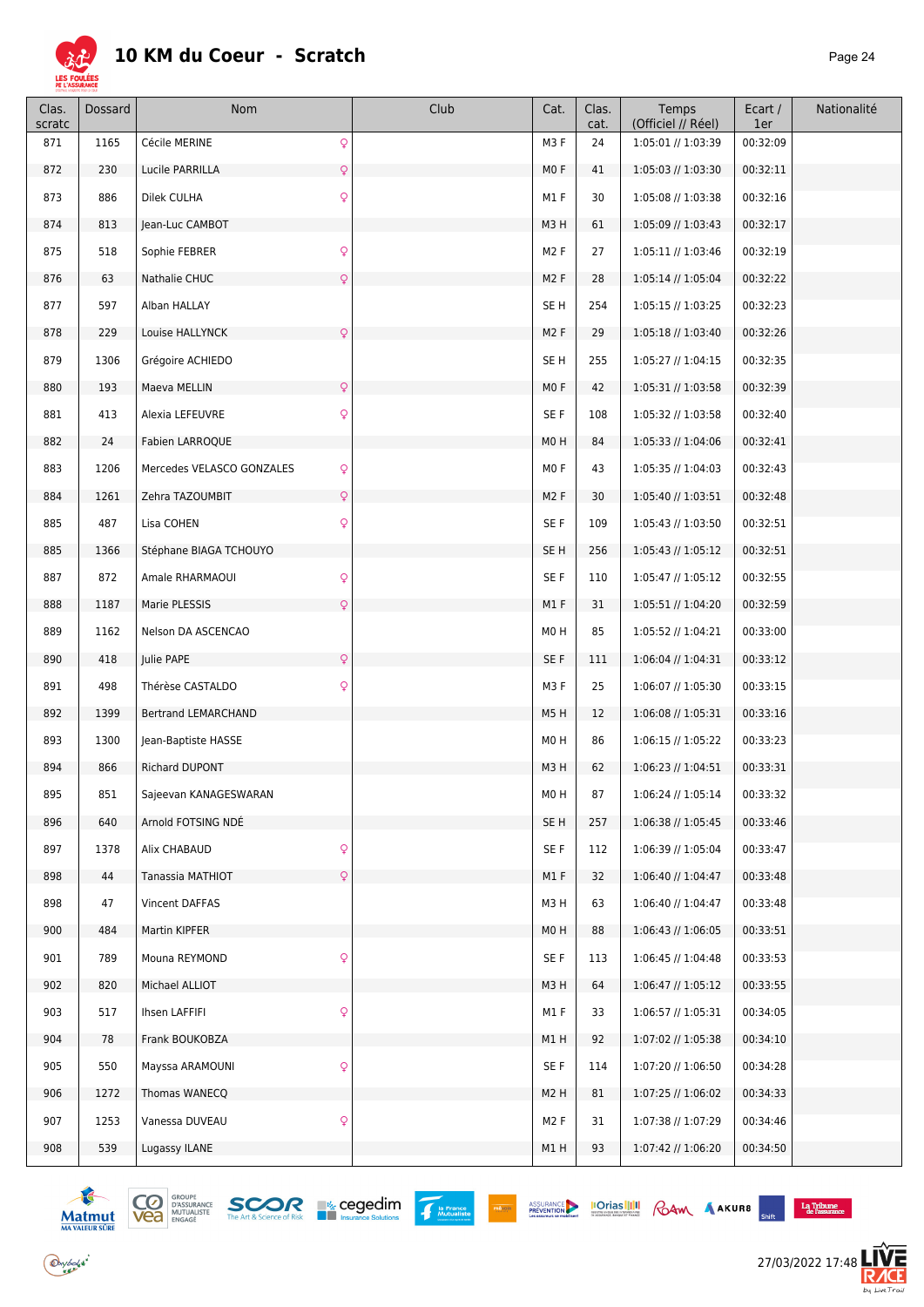

| Clas.<br>scratc | <b>Dossard</b> | Nom                                | Club | Cat.             | Clas.<br>cat. | Temps<br>(Officiel // Réel) | Ecart /<br>1er | Nationalité |
|-----------------|----------------|------------------------------------|------|------------------|---------------|-----------------------------|----------------|-------------|
| 909             | 972            | $\mathsf{Q}$<br>Annabelle GREL     |      | M <sub>2</sub> F | 32            | 1:07:43 // 1:07:05          | 00:34:51       |             |
| 909             | 1071           | Remi DULOIR                        |      | SE H             | 258           | 1:07:43 // 1:07:29          | 00:34:51       |             |
| 909             | 1231           | $\mathsf{Q}$<br>Florence LOUPPE    |      | M1 F             | 34            | 1:07:43 // 1:07:05          | 00:34:51       |             |
| 912             | 600            | $\mathsf{Q}$<br>Manon MAS          |      | SE F             | 115           | 1:07:49 // 1:06:58          | 00:34:57       |             |
| 913             | 72             | André RAVARY                       |      | M8H              | $\mathbf 1$   | 1:07:51 // 1:06:21          | 00:34:59       |             |
| 914             | 712            | Axelle LAURENT<br>$\mathsf{Q}$     |      | M3F              | 26            | 1:07:52 // 1:06:46          | 00:35:00       |             |
| 915             | 270            | Q<br>Angèle MOLOUFOUKILA           |      | MOF              | 44            | 1:07:54 // 1:06:47          | 00:35:02       |             |
| 915             | 896            | Laure FEYBESSE<br>$\mathsf{Q}$     |      | MO F             | 44            | 1:07:54 // 1:06:23          | 00:35:02       |             |
| 917             | 372            | $\mathsf{Q}$<br>Stephanie PICARD   |      | M <sub>2</sub> F | 33            | 1:08:13 // 1:06:35          | 00:35:21       |             |
| 918             | 1196           | Nicolas BIAIS                      |      | M <sub>2</sub> H | 82            | 1:08:19 // 1:06:58          | 00:35:27       |             |
| 918             | 1217           | Simon PATARIN                      |      | M <sub>2</sub> H | 82            | 1:08:19 // 1:06:58          | 00:35:27       |             |
| 920             | 317            | Véronique ALBRILE<br>$\mathsf{Q}$  |      | M3F              | 27            | 1:08:22 // 1:07:37          | 00:35:30       |             |
| 921             | 708            | $\mathsf{Q}$<br>Isabelle CLERY     |      | M3F              | 28            | 1:08:29 // 1:07:26          | 00:35:37       |             |
| 922             | 43             | $\mathsf{Q}$<br>Mathilde JACQUIER  |      | SE F             | 116           | 1:08:30 // 1:07:25          | 00:35:38       |             |
| 923             | 876            | Q<br>Delphine VASSEUR VOYDIE       |      | M <sub>2</sub> F | 34            | 1:08:33 // 1:07:01          | 00:35:41       |             |
| 924             | 314            | <b>Fabrice ROBIN</b>               |      | SE H             | 259           | 1:08:37 // 1:07:36          | 00:35:45       |             |
| 925             | 1303           | $\mathsf{Q}$<br>Vanessa DELNATTE   |      | SE F             | 117           | 1:08:39 // 1:07:00          | 00:35:47       |             |
| 926             | 309            | Cindy ZANA<br>$\mathsf{Q}$         |      | SE F             | 118           | 1:08:43 // 1:06:58          | 00:35:51       |             |
| 927             | 77             | Julieth CORREDOR<br>$\mathsf{Q}$   |      | SE F             | 119           | 1:08:44 // 1:07:45          | 00:35:52       |             |
| 928             | 92             | <b>Michel TANS</b>                 |      | SE <sub>H</sub>  | 260           | 1:08:49 // 1:03:21          | 00:35:57       |             |
| 929             | 991            | $\mathsf{Q}$<br>Caroline BITE      |      | MO F             | 46            | 1:09:08 // 1:07:50          | 00:36:16       |             |
| 930             | 1146           | Shester MEDARD<br>Q                |      | MO F             | 47            | 1:09:09 // 1:08:32          | 00:36:17       |             |
| 931             | 738            | Romain RICARD                      |      | M1H              | 94            | 1:09:12 // 1:07:40          | 00:36:20       |             |
| 932             | 979            | Illana COHEN-SOLAL<br>$\mathsf{Q}$ |      | M1F              | 35            | 1:09:15 // 1:07:32          | 00:36:23       |             |
| 933             | 127            | Javier ZAVALA                      |      | M1H              | 95            | 1:09:26 // 1:08:23          | 00:36:34       |             |
| 934             | 357            | Haotian XIE                        |      | SE H             | 261           | 1:09:31 // 1:01:17          | 00:36:39       |             |
| 935             | 464            | Alexandre HEMERY                   |      | M <sub>2</sub> H | 84            | 1:09:32 // 1:08:35          | 00:36:40       |             |
| 936             | 1316           | Leo BIRCHER                        |      | M0H              | 89            | 1:09:35 // 1:07:41          | 00:36:43       |             |
| 937             | 1257           | $\mathsf{Q}$<br>Isabelle PERROT    |      | M <sub>2</sub> F | 35            | 1:09:43 // 1:08:34          | 00:36:51       |             |
| 938             | 526            | Jessica RUFFINEL<br>$\mathsf{Q}$   |      | MO F             | 48            | 1:09:44 // 1:08:35          | 00:36:52       |             |
| 939             | 279            | Christian DUMONT                   |      | M6H              | 3             | 1:09:47 // 1:09:27          | 00:36:55       |             |
| 940             | 811            | Christophe RICHER                  |      | M1H              | 96            | 1:09:49 // 1:09:15          | 00:36:57       |             |
| 941             | 459            | $\mathsf{Q}$<br>Siga SOUMARE       |      | SE F             | 120           | 1:10:07 // 1:08:58          | 00:37:15       |             |
| 942             | 460            | Nicolas VESLIN<br>Q                |      | M1F              | 36            | 1:10:08 // 1:08:58          | 00:37:16       |             |
| 943             | 426            | Christophe ARNAUD                  |      | M3H              | 65            | 1:10:21 // 1:09:11          | 00:37:29       |             |
| 944             | 1124           | $\mathsf{Q}$<br>Véronique VERDIER  |      | M3F              | 29            | 1:10:24 // 1:08:53          | 00:37:32       |             |
| 945             | 782            | Gwendal LOUIS                      |      | M0H              | 90            | 1:10:30 // 1:09:13          | 00:37:38       |             |
| 945             | 783            | Kevin RAJAOSAFARA                  |      | SE H             | 262           | 1:10:30 // 1:09:12          | 00:37:38       |             |



 $\bigodot$ ybolsk<sup>\*</sup>





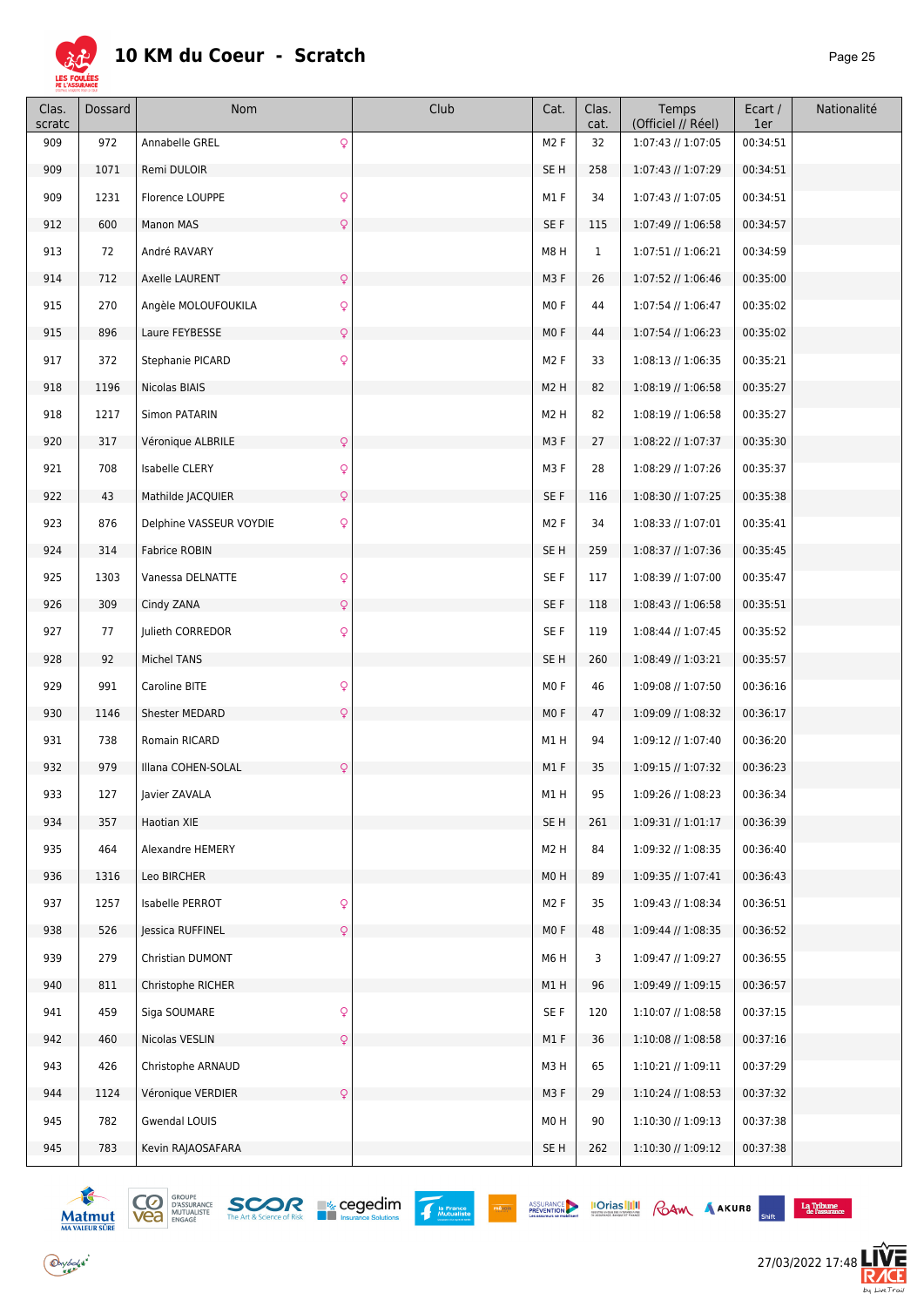

| Clas.<br>scratc | Dossard | Nom                                   | Club | Cat.             | Clas.<br>cat. | Temps<br>(Officiel // Réel) | Ecart /<br>1er | Nationalité |
|-----------------|---------|---------------------------------------|------|------------------|---------------|-----------------------------|----------------|-------------|
| 945             | 1234    | <b>Benjamin SATGE</b>                 |      | SE <sub>H</sub>  | 262           | 1:10:30 // 1:09:12          | 00:37:38       |             |
| 948             | 985     | $\mathsf{Q}$<br>Corinne HENG          |      | M1F              | 37            | 1:10:33 // 1:10:00          | 00:37:41       |             |
| 949             | 1172    | Christophe HEINTZ                     |      | M4H              | 41            | 1:10:35 // 1:08:32          | 00:37:43       |             |
| 950             | 655     | $\mathsf{Q}$<br>Louise DASSÉ          |      | SE F             | 121           | $1:10:38$ // $1:10:18$      | 00:37:46       |             |
| 951             | 1337    | $\mathsf{Q}$<br>Rose DE LESTAPIS      |      | M <sub>2</sub> F | 36            | 1:10:54 // 1:08:58          | 00:38:02       |             |
| 952             | 508     | Ludivine CARSENTI<br>$\mathsf{Q}$     |      | M <sub>2</sub> F | 37            | 1:11:03 // 1:10:02          | 00:38:11       |             |
| 953             | 1175    | Santarpia CARLO                       |      | M1H              | 97            | 1:11:06 // 1:09:03          | 00:38:14       |             |
| 954             | 520     | Jonathan COLNOT                       |      | SE <sub>H</sub>  | 264           | 1:11:11 // 1:09:21          | 00:38:19       |             |
| 955             | 1352    | Nicolas DE SOUBEYRAN                  |      | M1H              | 98            | 1:11:20 // 1:09:54          | 00:38:28       |             |
| 956             | 1369    | $\mathsf{Q}$<br>Amélie SIRIEYS        |      | SE F             | 122           | 1:11:26 // 1:09:21          | 00:38:34       |             |
| 956             | 1370    | Léa KARIM<br>$\mathsf{Q}$             |      | SE F             | 122           | 1:11:26 // 1:09:21          | 00:38:34       |             |
| 958             | 698     | Kim Ngan DILEUTH<br>$\mathsf{Q}$      |      | M <sub>0</sub> F | 49            | 1:11:37 // 1:10:30          | 00:38:45       |             |
| 959             | 22      | $\mathsf{Q}$<br>Catherine BONTHONNEAU |      | M <sub>2</sub> F | 38            | 1:12:10 // 1:10:17          | 00:39:18       |             |
| 959             | 182     | Rihen BEN-HASSEN                      |      | SE <sub>H</sub>  | 265           | 1:12:10 // 1:11:07          | 00:39:18       |             |
| 961             | 590     | $\mathsf{Q}$<br>Mathilda LOGGIA       |      | SE F             | 124           | $1:12:18$ // $1:11:40$      | 00:39:26       |             |
| 962             | 408     | $\mathsf{Q}$<br>Sabrina JABARI        |      | SE F             | 125           | $1:12:20$ // $1:11:18$      | 00:39:28       |             |
| 963             | 625     | Olivier CANIOU                        |      | M3H              | 66            | 1:12:23 // 1:10:39          | 00:39:31       |             |
| 964             | 1317    | Patrick DE MASFRAND                   |      | M5H              | 13            | 1:12:24 // 1:10:31          | 00:39:32       |             |
| 965             | 848     | $\mathsf{Q}$<br>Yasmine BENICHOU      |      | SE F             | 126           | 1:12:26 // 1:11:27          | 00:39:34       |             |
| 966             | 626     | $\mathsf{Q}$<br>Marie WEHRUNG         |      | M3F              | 30            | $1:12:31 \; // \; 1:11:10$  | 00:39:39       |             |
| 966             | 970     | Fazer JEAN-MARIE                      |      | M5H              | 14            | 1:12:31 // 1:00:52          | 00:39:39       |             |
| 968             | 745     | Stéphane MONORY                       |      | M3H              | 67            | $1:12:32 \; // \; 1:11:11$  | 00:39:40       |             |
| 969             | 744     | $\mathsf{Q}$<br>Bethsabée CHICH       |      | M3F              | 31            | $1:12:33$ // $1:11:12$      | 00:39:41       |             |
| 970             | 1010    | Marion BENKEMOUN<br>Q                 |      | SE F             | 127           | $1:12:42$ // $1:12:10$      | 00:39:50       |             |
| 971             | 1118    | Audrey VENAULT<br>Q                   |      | M1F              | 38            | $1:13:18$ // $1:12:11$      | 00:40:26       |             |
| 972             | 1343    | $\mathsf{Q}$<br>Maria BEKMEZCIOGLU    |      | SE F             | 128           | 1:13:29 // 1:12:36          | 00:40:37       |             |
| 972             | 1350    | Jean-Marie JULIAN                     |      | M3H              | 68            | 1:13:29 // 1:12:17          | 00:40:37       |             |
| 974             | 465     | $\mathsf{Q}$<br>Anne HEMERY           |      | M1F              | 39            | 1:13:57 // 1:13:00          | 00:41:05       |             |
| 975             | 555     | $\mathsf{Q}$<br>Marie PAILLONCY       |      | M <sub>2</sub> F | 39            | $1:14:13$ // $1:13:37$      | 00:41:21       |             |
| 976             | 1114    | Laurence JOPHE<br>$\mathsf{Q}$        |      | M <sub>2</sub> F | 40            | 1:14:31 // 1:12:54          | 00:41:39       |             |
| 977             | 542     | Yan CHOUCHAN                          |      | SE H             | 266           | 1:14:51 // 1:13:56          | 00:41:59       |             |
| 978             | 534     | Nathanaël ZENOU                       |      | SE H             | 267           | $1:14:52$ // $1:13:57$      | 00:42:00       |             |
| 979             | 1220    | $\mathsf{Q}$<br>Aleksandrina VASEVA   |      | MO F             | 50            | $1:15:03$ // $1:14:41$      | 00:42:11       |             |
| 980             | 509     | Alice ROUZÉ<br>Q                      |      | M <sub>2</sub> F | 41            | 1:15:05 // 1:13:33          | 00:42:13       |             |
| 981             | 209     | Claire LE TENO<br>$\mathsf{Q}$        |      | M3F              | 32            | $1:15:15$ // $1:14:13$      | 00:42:23       |             |
| 982             | 1296    | Aline OMS<br>$\mathsf{Q}$             |      | M4F              | 13            | 1:15:46 // 1:14:48          | 00:42:54       |             |
| 983             | 1065    | Hugo ROUET                            |      | SE H             | 268           | $1:17:31$ // $1:17:01$      | 00:44:39       |             |
| 984             | 271     | $\mathsf{Q}$<br>Nina CHANDOK          |      | M1F              | 40            | $1:17:57$ // $1:16:51$      | 00:45:05       |             |



 $\bigodot$ ybolsk<sup>\*</sup>



ASSURANCE **IOTIAS ||1|4|** GAM AAKURS SHIP LATER LATER